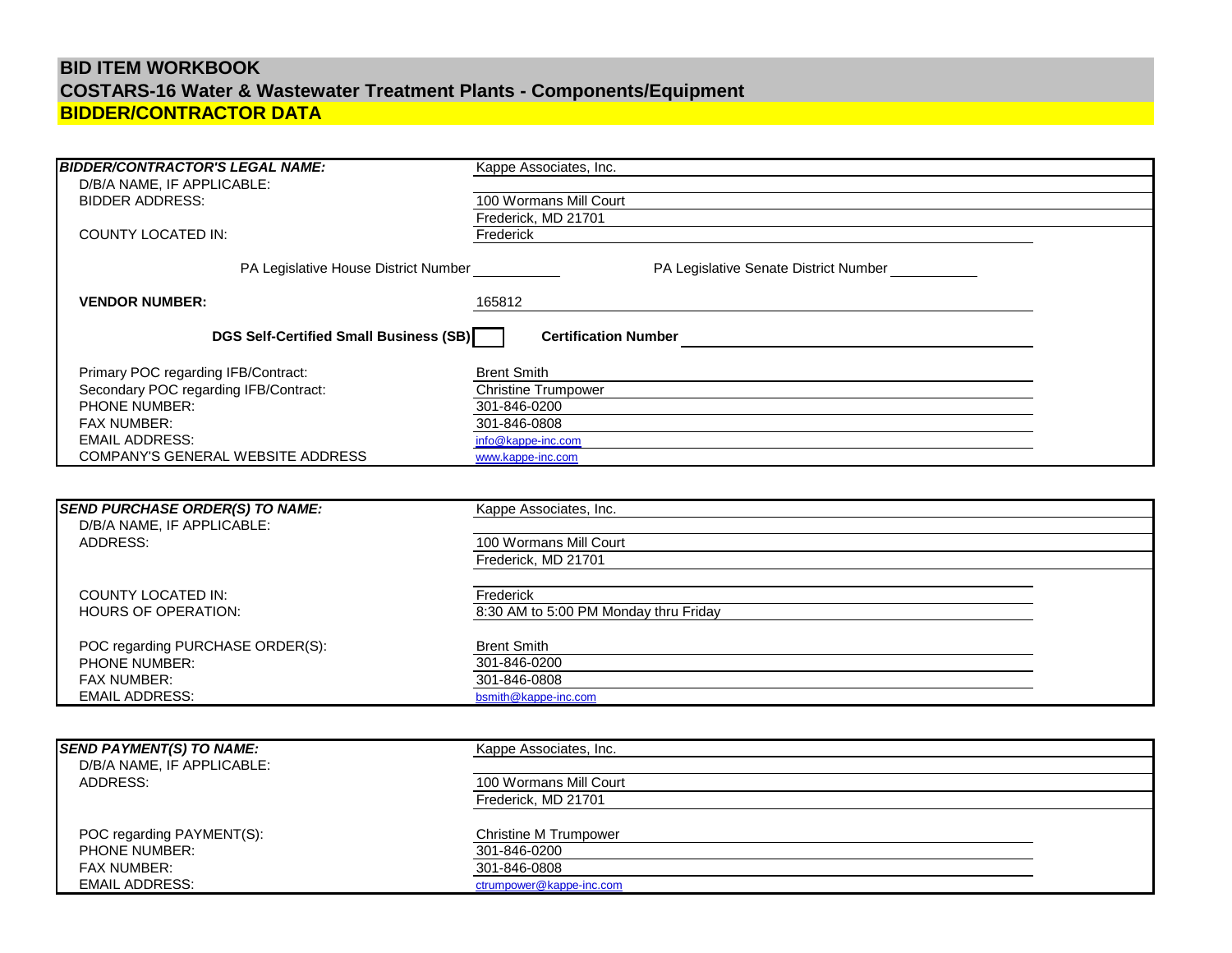# **BID ITEM WORKBOOK COSTARS-16 Water & Wastewater Treatment Plants - Components/Equipment QUESTIONS**

**BIDDERS/CONTRACTOR'S LEGAL NAME:** Kappe Associates, Inc.

# **PLEASE BE ADVISED - COMPLETE ALL QUESTIONS AND EXPLANATIONS FOR YOUR BID TO BE ACCEPTED AS A RESPONSIBLE AND RESPONSIVE BID**

# *The bidder must answer the following questions:*

| <b>QUESTION</b>                                                                                              | <b>YES</b> | <b>NO</b> | <b>EXPLANATION</b>                           |
|--------------------------------------------------------------------------------------------------------------|------------|-----------|----------------------------------------------|
| 1) Does the Bidder-Contractor have any minimum order requirements? If yes, please explain.                   |            |           |                                              |
|                                                                                                              |            |           |                                              |
| In accordance with Section 14 of the Standard Terms and Conditions, the Contractor shall                     |            |           |                                              |
| deliver all item(s) F.O.B. Destination.                                                                      |            |           |                                              |
| a.) Is the Bidder-Contractor quoting shipping costs as a separate line item?                                 |            |           |                                              |
| b.) If no, is the Bidder-Contractor including shipping costs in its pricing?                                 |            |           |                                              |
|                                                                                                              |            |           |                                              |
| Does the Bidder-Contractor offer any pricing incentive(s) such as for Internet ordering? If yes,<br><b>3</b> |            |           |                                              |
| please explain.                                                                                              |            |           |                                              |
| 4) Does the Bidder-Contractor offer any prompt payment discount(s)? If yes, please explain.                  |            |           |                                              |
|                                                                                                              |            |           |                                              |
| 5) a.) Does the Bidder-Contractor accept credit card(s) as a method of payment from any                      |            |           |                                              |
| Purchaser? If yes, please specify the particular type(s) of card(s) accepted:                                |            |           | Visa, Mastercard, American Express, Discover |
| b.) If yes, does the Bidder-Contractor charge any fee(s) to the Purchaser for payment(s) made                |            |           |                                              |
| by credit card? If yes, please explain.                                                                      |            |           |                                              |
| 6) Does the Bidder-Contractor charge any late fee(s) to the Purchaser for payment not made in                |            |           |                                              |
| accordance with Section 11 of the Standard Terms and Conditions? If yes, please explain.                     |            |           |                                              |
| After notification of contract award, is the Bidder-Contractor willing to further negotiate pricing          |            |           |                                              |
| with COSTARS members?                                                                                        |            |           |                                              |
| 8) Does the Bidder-Contractor offer lease and installment purchases?                                         |            |           |                                              |
|                                                                                                              |            |           |                                              |
| 9) If the Bidder is a manufacturer bidding directly, does the Bidder wish to offer contract items via its    |            |           |                                              |
| dealer network? If yes, please complete LIST OF AUTHORIZED DEALERS sheet of this                             |            |           |                                              |
| workbook including supplier information and stating any dealer's territory breakdown (such as                |            |           |                                              |
| counties, municipalities, or regions). Also, indicate on the Bidder-Contractor Data Sheet a                  |            |           |                                              |
| representative for Purchasers to contact regarding POs and payment.                                          |            |           |                                              |
| 10) Is the Bidder-Contractor going to provide a dedicated COSTARS website for Purchasers (see                |            |           |                                              |
| Section 9 of the Standard Terms and Conditions)? If yes, how much time after notification of                 |            |           |                                              |
| contract award will the Bidder-Contractor need to have the website up and running?                           |            |           |                                              |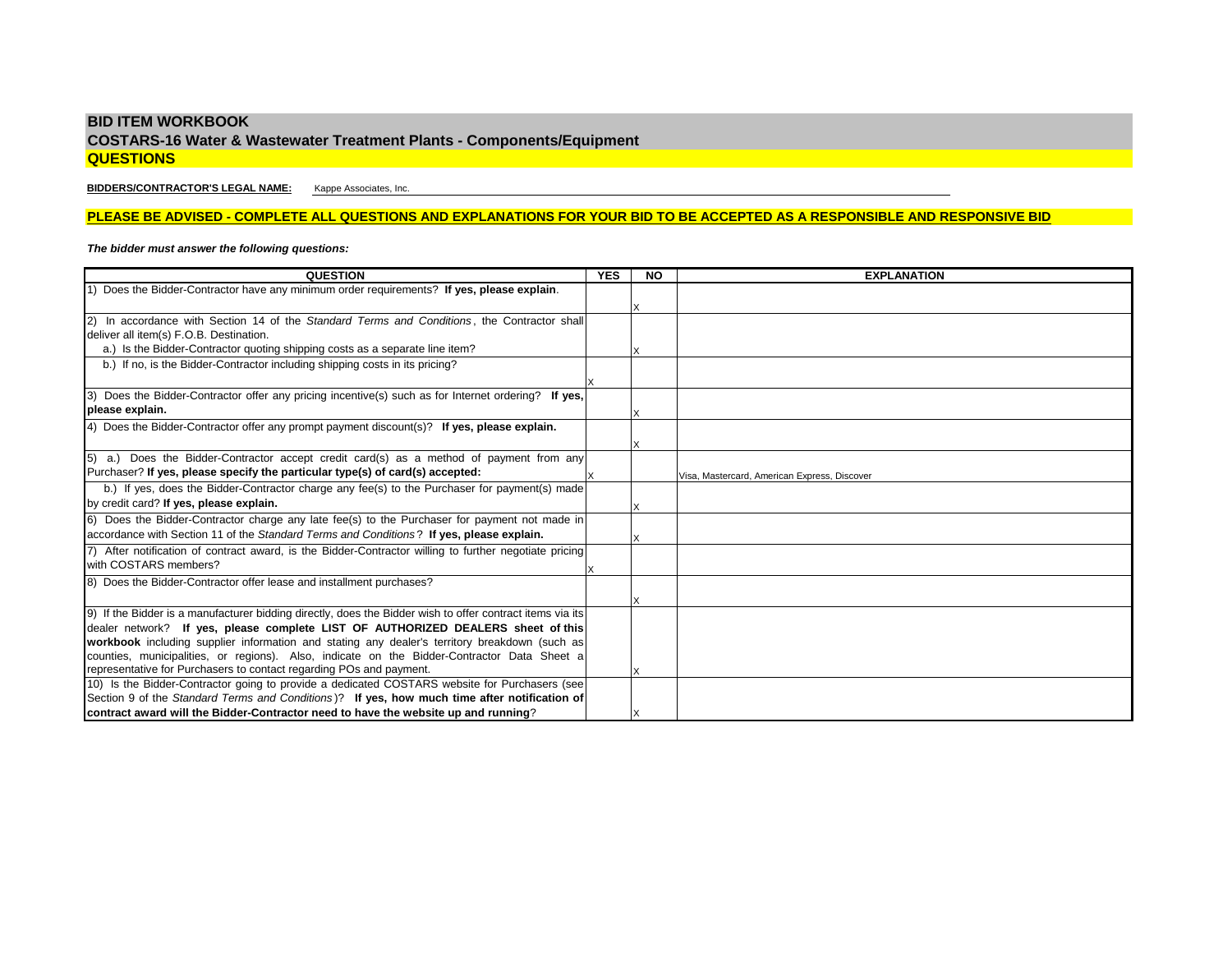# **BID ITEM WORKBOOK SERVICE AREA COSTARS-16 Water & Wastewater Treatment Plants - Components/Equipment & Services**

**BIDDERS/CONTRACTOR'S LEGAL NAME:** Kappe Associates, Inc.

Please refer to Section 5 of the COSTARS Contract Special Terms and Conditions for guidance.

# X | Statewide **OR** 1 Adams 24 Elk 47 Montour 2 Allegheny 25 Erie 148 Northampton 3 Armstrong 26 Fayette 19 49 Northumberland<br>4 Beaver 27 Forest 50 Perry 4 Beaver<br>5 Bedford 27 Forest 5 Bedford 128 Franklin 128 Franklin 151 Philadelphia<br>6 Berks 129 Fulton 152 Pike 6 Berks 29 Fulton 52 Pike 7 Blair 30 Greene 53 Potter 8 Bradford 1 31 Huntingdon 9 Bucks 32 Indiana 55 Snyder 10 Butler 10 Superset 1 State 1 33 Jefferson 1 S6 Somerset 11 Cambria 34 Juniata 57 Sullivan 12 Cameron 12 Cameron 13 S Lackawanna 13 Carbon<br>13 Carbon 13 Carbon 13 Carbon 36 Lancaster 1 59 Tioga 14 Centre 37 Lawrence 60 Union 15 Chester 15 Chester 15 Chester 16 Clarion 16 Clarion 16 Clarion 16 Clarion 16 Clarion 16 Clarion 16 Clarion 16 Clarion 16 Clarion 16 Clarion 16 Clarion 16 Clarion 16 Clarion 16 Clarion 16 Clarion 16 Clarion 16 Clarion 16 162 Warren 39 Lehigh 62 Warren 17 Clearfield 17 Clearfield 18 Clinton<br>
18 Clinton 18 Clinton 18 Clinton 41 Lycoming 19 Columbia **19 Columbia** 19 Columbia 19 Columbia 19 Columbia 19 Columbia 19 Restaurant 19 Columbia 1 20 Crawford 143 Mercer 15 and 143 Mercer 15 and 144 Mifflin 166 Wyoming 21 Cumberland 1 44 Mifflin **SERVICE AREA**

22 Dauphin 145 Monroe 23 Delaware **46 Montgomery**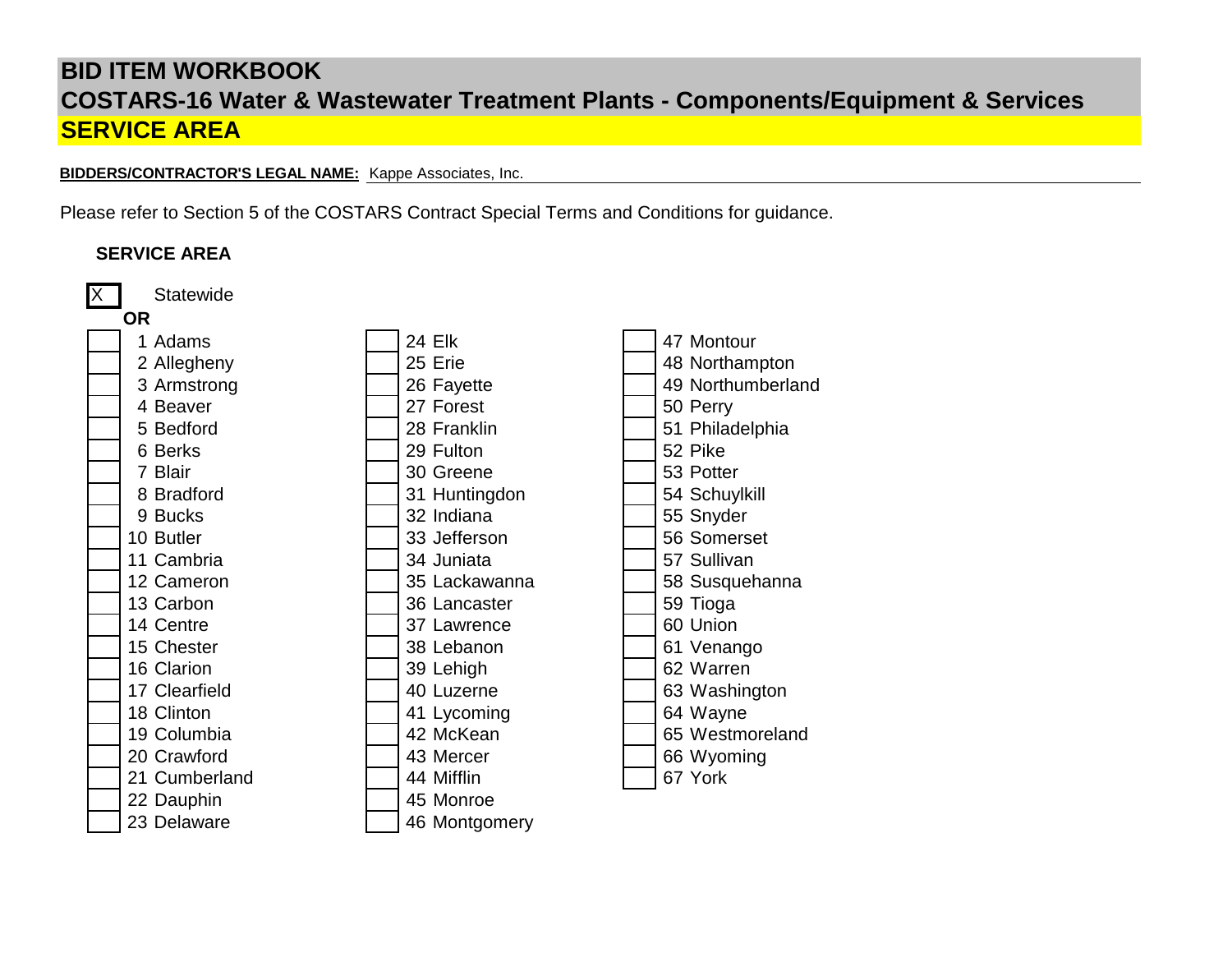# **BID ITEM WORKBOOK COSTARS-16 Water & Wastewater Treatment Plants - Components/Equipment & Services PRODUCT CATEGORY/MANUFACTURER LIST**

# **BIDDERS/CONTRACTOR'S LEGAL NAME:**

**Kappe Associates, Inc**

The bidder must identify the product category(ies) and manufacturer line(s) for the items that the bidder is offering. If the Bidder is not a manufacturer, it must submit written proof from each manufacturer of the Bidder's authorization to sell the manufacturer's goods and materials, as required by this Contract (the proof need not be specific to this procurement). Refer to Paragraph 7.b. of the *Instructions to Bidders for COSTARS Contracts* for further guidance.

|                           | <b>PRODUCT CATEGORY</b>                                         | <b>MANUFACTURERS</b>                                                                          |
|---------------------------|-----------------------------------------------------------------|-----------------------------------------------------------------------------------------------|
|                           |                                                                 |                                                                                               |
|                           | (Identify all that are applicable with a checkmark.)            | (State ALL that are applicable. Attach additional sheet(s) to this workbook if necessary.)    |
|                           | <b>Backflow Prevention</b>                                      |                                                                                               |
|                           | (Assemblies, Devices, Distributors, Enclosures, Software)       |                                                                                               |
| $\boldsymbol{\mathsf{x}}$ | <b>Blowers</b>                                                  | Medora Corporation, Excelsior Blower Systems, Xylem/Sanitaire, Gryphon Environmental, A3-USA, |
|                           | (DOES NOT INCLUDE LEAF BLOWER UNITS)                            | <b>Clinton Controls, Hoffman Lamson</b>                                                       |
| X                         | Chemical Feed Components and Systems                            |                                                                                               |
|                           |                                                                 | <b>Medora Corporation</b>                                                                     |
|                           | Comminutors                                                     |                                                                                               |
|                           |                                                                 |                                                                                               |
|                           | Construction and Maintenance Components and Equipment           |                                                                                               |
|                           | (DOES NOT INCLUDE POWER EQUIPMENT ITEMS SUCH AS                 |                                                                                               |
|                           | BACKHOE LOADERS, WHEEL LOADERS, SKID LOADER, ETC)               |                                                                                               |
|                           | Corrosion Control / Cathodic Protection Equipment and Materials |                                                                                               |
|                           |                                                                 |                                                                                               |
|                           | <b>Desalinationn Equipment</b>                                  |                                                                                               |
|                           |                                                                 |                                                                                               |
| X                         | Disinfection Equipment and Systems                              |                                                                                               |
|                           |                                                                 | Trojan Technologies, Inc., Clinton Controls                                                   |
| $\boldsymbol{\mathsf{x}}$ | Distribution System Equipment                                   | Keystone Conveyor, Xylem/Sanitaire, Thomas & Muller Systems, Duperon, Veolia John Meunier,    |
|                           |                                                                 | <b>Whipps, Enviromix</b>                                                                      |
| $\boldsymbol{\mathsf{x}}$ | Drain Line, Valving and Components                              |                                                                                               |
|                           |                                                                 | <b>Whipps</b>                                                                                 |
| X                         | <b>Filtration Components</b>                                    |                                                                                               |
|                           |                                                                 |                                                                                               |
|                           |                                                                 | A3-USA, Nuove Energie                                                                         |
|                           | Grinders                                                        |                                                                                               |
|                           |                                                                 |                                                                                               |
| X                         | <b>Grit Removal Equipment</b>                                   |                                                                                               |
|                           |                                                                 | Veolia John Meunier                                                                           |
|                           | Hoppers/Waste Holding Tanks                                     |                                                                                               |
|                           | (DOES NOT INCLUDE RECYCLING TUBS/BINS/ETC)                      |                                                                                               |
|                           | <b>Hydrant Accessories and Parts</b>                            |                                                                                               |
|                           |                                                                 |                                                                                               |
|                           | Leak Detection Equipment                                        |                                                                                               |
|                           |                                                                 |                                                                                               |
|                           | Line Inspection and Maintenance Equipment                       |                                                                                               |
|                           |                                                                 |                                                                                               |
|                           | <b>Meters</b>                                                   |                                                                                               |
|                           |                                                                 |                                                                                               |
| X                         | Motorized Components (such as hydraulic pumps)                  |                                                                                               |
|                           | (DOES NOT INCLUDE TRUCK/PRIME-MOVER UNIT)                       | <b>Whipps</b>                                                                                 |
|                           |                                                                 |                                                                                               |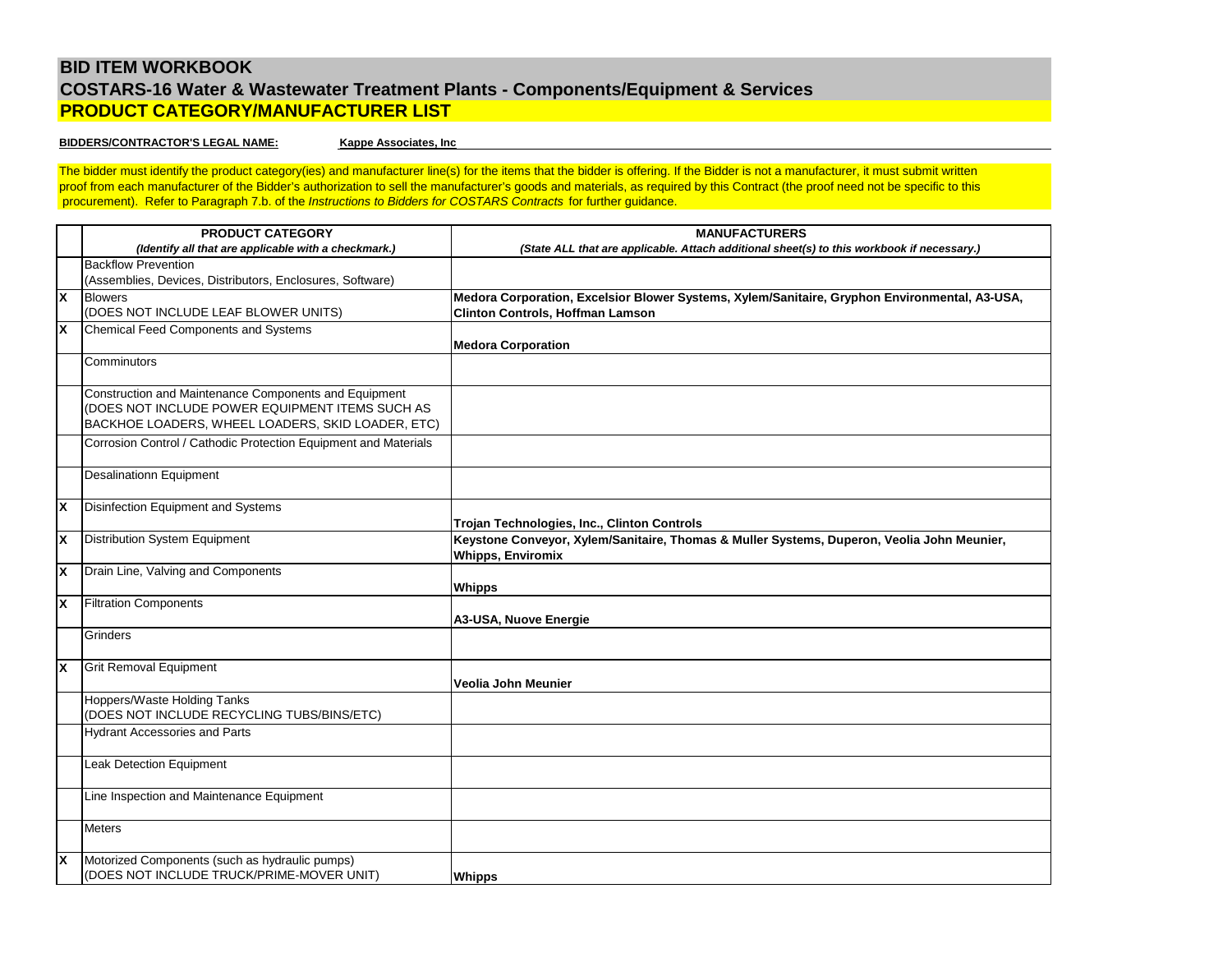# **BID ITEM WORKBOOK COSTARS-16 Water & Wastewater Treatment Plants - Components/Equipment & Services PRODUCT CATEGORY/MANUFACTURER LIST**

#### **BIDDERS/CONTRACTOR'S LEGAL NAME:**

**Kappe Associates, Inc**

The bidder must identify the product category(ies) and manufacturer line(s) for the items that the bidder is offering. If the Bidder is not a manufacturer, it must submit written proof from each manufacturer of the Bidder's authorization to sell the manufacturer's goods and materials, as required by this Contract (the proof need not be specific to this procurement). Refer to Paragraph 7.b. of the *Instructions to Bidders for COSTARS Contracts* for further guidance.

|                           | <b>PRODUCT CATEGORY</b><br>(Identify all that are applicable with a checkmark.) | <b>MANUFACTURERS</b><br>(State ALL that are applicable. Attach additional sheet(s) to this workbook if necessary.) |
|---------------------------|---------------------------------------------------------------------------------|--------------------------------------------------------------------------------------------------------------------|
|                           |                                                                                 |                                                                                                                    |
|                           | Ozone Generation Equipment                                                      |                                                                                                                    |
| $\boldsymbol{\mathsf{x}}$ | Pipe                                                                            |                                                                                                                    |
|                           |                                                                                 | Xylem/Sanitaire, Enviromix                                                                                         |
|                           | Pipeline Drilling and Tapping Equipment                                         |                                                                                                                    |
| X                         | Pumps                                                                           | Medora Corporation, Pentair Aurora Pumps, Sulzer Pumps, Hayward Gordon, Pentair Fairbanks                          |
|                           |                                                                                 | Nijhuis, Keen Pump, Veolia John Meunier, Sencillo, Seepex, Simflo, Clinton Controls                                |
|                           | <b>Safety Equipment</b>                                                         |                                                                                                                    |
|                           | (DOES NOT INCLUDE PERSONAL SAFETY PRODUCTS SUCH                                 |                                                                                                                    |
|                           | AS CLOTHING ITEMS OR ITEMS NOT ASSOCIATED WITH                                  |                                                                                                                    |
|                           | WASTE & WASTEWATER TREATMENT PLANTS)                                            |                                                                                                                    |
|                           | Sand/Coal Media/Support Gravel                                                  |                                                                                                                    |
|                           |                                                                                 |                                                                                                                    |
| $\boldsymbol{\mathsf{x}}$ | Scrapers                                                                        |                                                                                                                    |
|                           |                                                                                 | A3-USA                                                                                                             |
| x                         | Screens                                                                         |                                                                                                                    |
|                           |                                                                                 | Duperon Corporation, Veolia John Muenier, A3-USA                                                                   |
| X                         | <b>Sludge Presses</b>                                                           | Charter Machine, BDP Industries, Keystone Conveyor, Gryphon Environmental, Centrisys, Thomas &                     |
|                           |                                                                                 | <b>Muller Systems, Enviromix</b>                                                                                   |
| X                         | Tanks                                                                           |                                                                                                                    |
|                           |                                                                                 | <b>Medora Corporation, Clinton Controls</b>                                                                        |
| X                         | Valves                                                                          |                                                                                                                    |
|                           |                                                                                 | <b>Whipps</b>                                                                                                      |
|                           | <b>Well Systems and Equipment</b>                                               |                                                                                                                    |
|                           |                                                                                 |                                                                                                                    |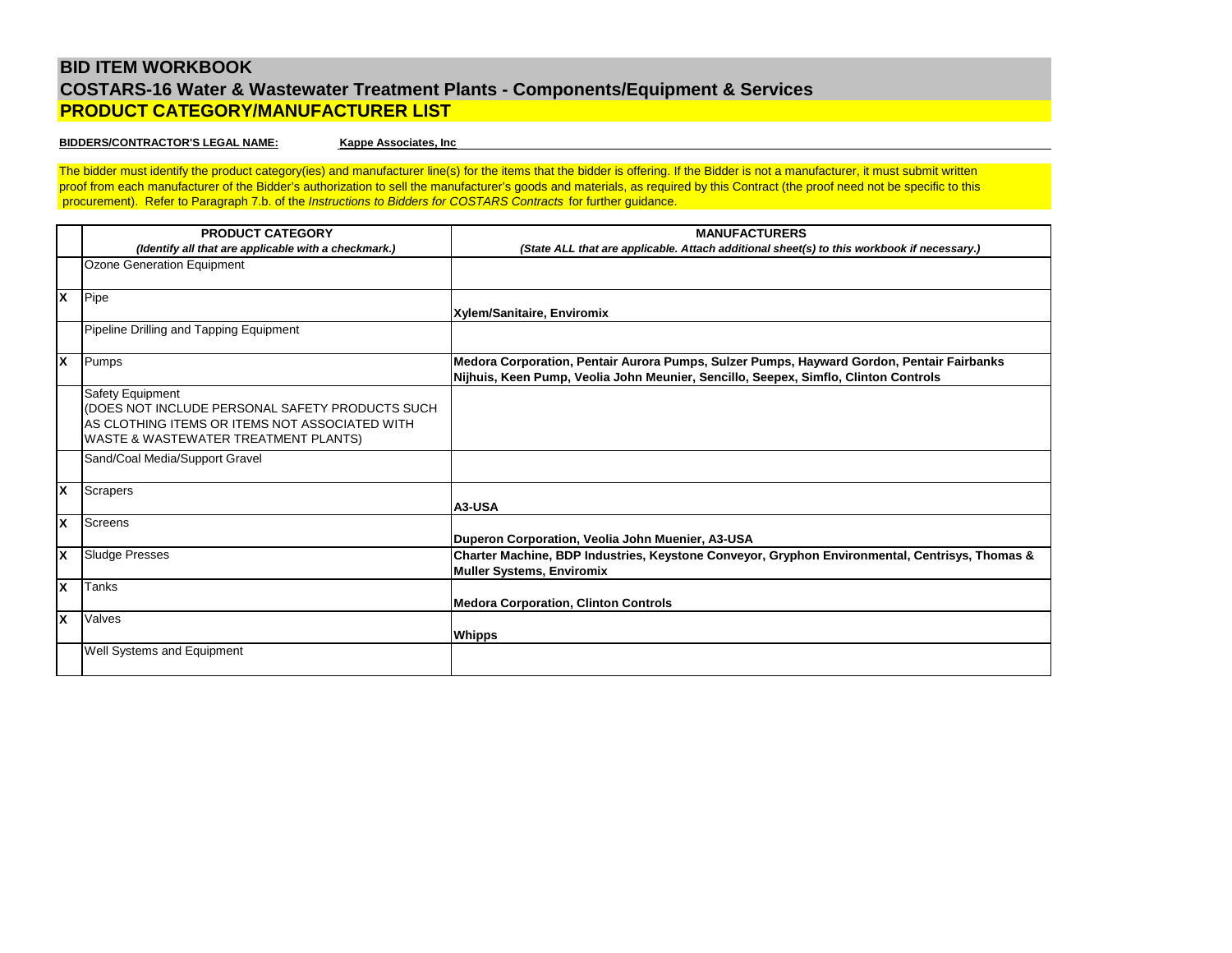# **BID ITEM WORKBOOK COSTARS-16 Water & Wastewater Treatment Plants - Components/Equipment & Services ANCILLARY SERVICES, IF APPLICABLE**

## **BIDDERS/CONTRACTOR'S LEGAL NAME:**

**Kappe Associates, Inc**

(1) expressly authorized in the original IFB/Contract, (2) directly related to the delivery, installation or normal use of the product or component parts purchased, A Contractor may choose to offer ancillary services in conjunction with the products it provides to the Purchaser. However, any ancillary services offered must be: (3) limited to the actual product or component parts purchased, and (4) initiated/ordered at the time of product purchase. Stand-alone services and services for products not purchased from this supply Contract, including existing equipment for which component parts from this contract are purchased, are not within the scope of this supply Contract. The Department of General Services reserves the right to determine which ancillary services shall be included in any contract. **Refer to Paragraph 9 of the** *COSTARS Contract Special Terms and Conditions* **for further guidance.**

|     | <b>ANCILLARY SERVICES</b>                            | <b>PRICING</b>                                                                         |
|-----|------------------------------------------------------|----------------------------------------------------------------------------------------|
|     | (Identify all that are applicable with a checkmark.) | (If applicable. Please attach additional sheet(s) with detailed pricing if necessary.) |
| X   | Assembly/Installation/Construction Activities        | To be negotiated with customer and annoted on the purchase order at time of order      |
| X   | <b>Customization</b>                                 | <b>Pricing per project requirement</b>                                                 |
| X   | <b>Extended Warranty</b>                             | To be negotiated with customer and annoted on the purchase order at time of order      |
| lX. | Post Warranty Support and Maintenance Service        | To be negotiated with customer and annoted on the purchase order at time of order      |
| X   | Special Delivery Arrangements                        | To be negotiated with customer and annoted on the purchase order at time of order      |
| X   | Training                                             | To be negotiated with customer and annoted on the purchase order at time of order      |

on the purchase order at time of order. The Bidder may submit the list of ancillary services and prices it proposes to offer. If it is not possible to submit pricing, as may be the case with certain installation services, the Bidder shall simply note that it is offering the service and that the actual price will be negotiated between it and the COSTARS participant and annotated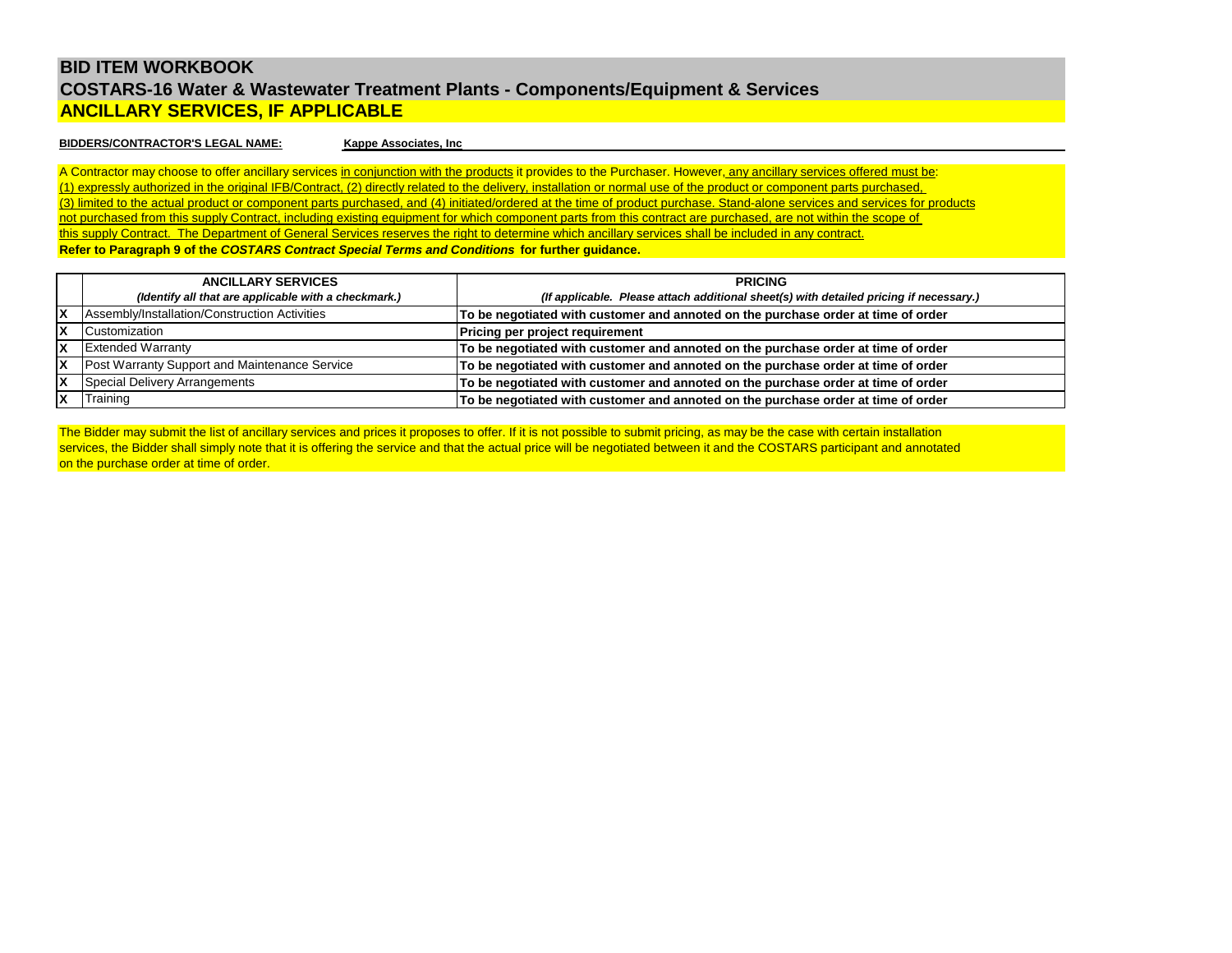| <b>COSTARS-16 Water &amp; Wastewater Treatment Plants - Components/Equipment</b> |  |
|----------------------------------------------------------------------------------|--|
| <b>BID ITEM SHEET</b>                                                            |  |

# **BIDDERS/CONTRACTORS LEGAL NAME:**

Kappe Associates, Inc.

**PRICING** The Bidder may offer any type of discount, mark-up, or other pricing structure such as multiple discounts for different lines of products, or different price lists, or different classes of Purchasers, or different prices f of the Special Terms and Conditions for further guidance.

|                                                                                                                              | The Bid Item Workbook should contain a separate Bid Item Sheet for each manufacturer's price list or cost sheet.                                                            |                                                                                           |  |  |
|------------------------------------------------------------------------------------------------------------------------------|-----------------------------------------------------------------------------------------------------------------------------------------------------------------------------|-------------------------------------------------------------------------------------------|--|--|
| <b>MANUFACTURER:</b>                                                                                                         | A3-USA                                                                                                                                                                      |                                                                                           |  |  |
| <b>PRICING STANDARD:</b> (Check that which is applicable.)                                                                   | Catalog or Manufacturer's/Distributor's Most Recently Published Price List Less % of Discount<br>0%<br>Suppliers Cost Plus % of Mark-up<br>Custom List including Net Prices |                                                                                           |  |  |
| <b>PRICE LIST IDENTIFICATION:</b>                                                                                            |                                                                                                                                                                             |                                                                                           |  |  |
| <b>CATALOG OR PRICE LIST NAME:</b> Engineered Product pricing will be based on site conditions.                              |                                                                                                                                                                             |                                                                                           |  |  |
|                                                                                                                              | <b>IDENTIFICATION NO. (IF APPLICABLE):</b>                                                                                                                                  |                                                                                           |  |  |
| EFFECTIVE DATE: 5/15/2020<br><b>CLASS OF PURCHASER: All Purchasers</b>                                                       |                                                                                                                                                                             |                                                                                           |  |  |
| (i.e. All Purchasers or separate lines for specific classes, such as Educational Purchasers and Non-educational Purchasers.) |                                                                                                                                                                             |                                                                                           |  |  |
|                                                                                                                              |                                                                                                                                                                             |                                                                                           |  |  |
|                                                                                                                              |                                                                                                                                                                             |                                                                                           |  |  |
|                                                                                                                              |                                                                                                                                                                             |                                                                                           |  |  |
|                                                                                                                              |                                                                                                                                                                             |                                                                                           |  |  |
|                                                                                                                              | <b>ITEM CATEGORY</b>                                                                                                                                                        | <b>VOLUME BAND I</b><br><b>ISPECIFY QUANTITYI</b><br>% DISCOUNT<br><b>FROM LIST PRICE</b> |  |  |
|                                                                                                                              | Sample 1 - Percent Discount(s) from identified Catalog or Manufacturer/Distributor's Price List. Discounts shall remain                                                     |                                                                                           |  |  |
| firm for the entire contract period. (Reference Special Terms and Conditions, Subsection 6.c.)                               |                                                                                                                                                                             |                                                                                           |  |  |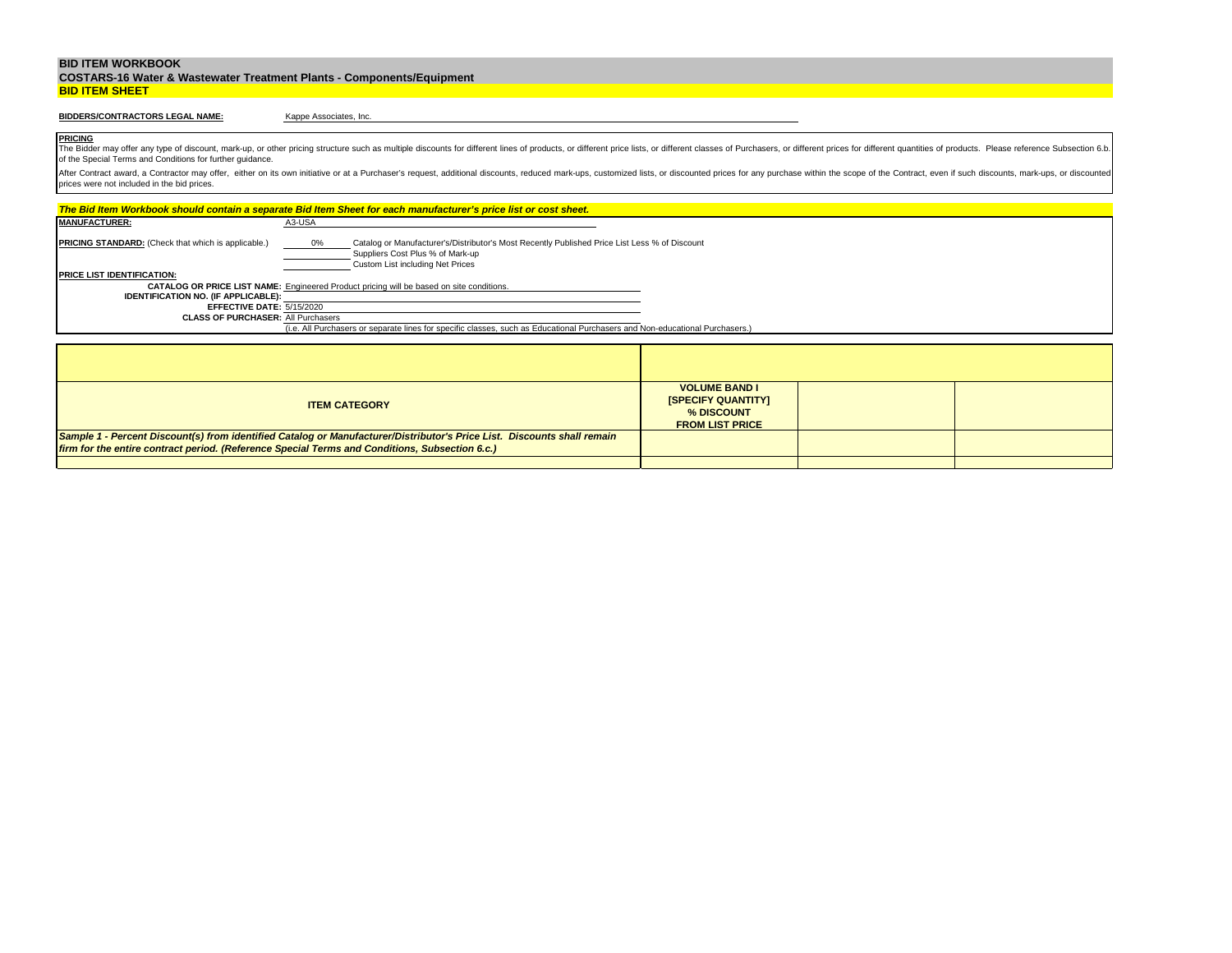**BIDDERS/CONTRACTOR'S LEGAL NAME:** Kappe Associates, Inc.

Please refer to Section 5 of the COSTARS Contract Special Terms and Conditions for guidance.

# **SERVICE AREA FOR BDP INDUSTRIES BDP ONLY**

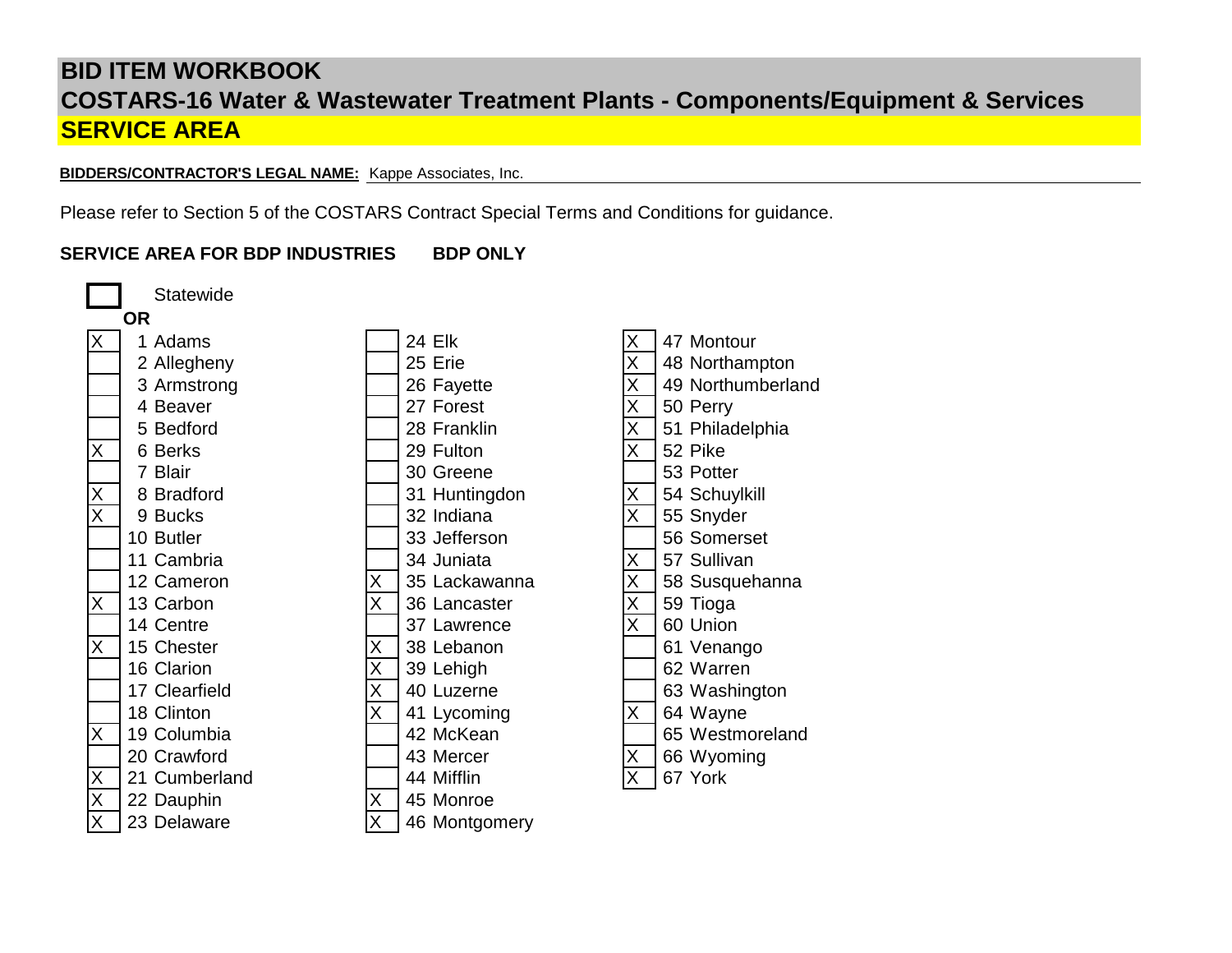|                       | <b>COSTARS-16 Water &amp; Wastewater Treatment Plants - Components/Equipment</b> |
|-----------------------|----------------------------------------------------------------------------------|
| <b>BID ITEM SHEET</b> |                                                                                  |

# **BIDDERS/CONTRACTORS LEGAL NAME:**

Kappe Associates, Inc.

**PRICING** The Bidder may offer any type of discount, mark-up, or other pricing structure such as multiple discounts for different lines of products, or different price lists, or different classes of Purchasers, or different prices f of the Special Terms and Conditions for further guidance.

|                                                                                                | The Bid Item Workbook should contain a separate Bid Item Sheet for each manufacturer's price list or cost sheet.                                                            |                                                                                           |  |  |
|------------------------------------------------------------------------------------------------|-----------------------------------------------------------------------------------------------------------------------------------------------------------------------------|-------------------------------------------------------------------------------------------|--|--|
| <b>MANUFACTURER:</b>                                                                           | <b>BDP</b> Industries                                                                                                                                                       |                                                                                           |  |  |
| <b>PRICING STANDARD:</b> (Check that which is applicable.)                                     | 2%<br>Catalog or Manufacturer's/Distributor's Most Recently Published Price List Less % of Discount<br>Suppliers Cost Plus % of Mark-up<br>Custom List including Net Prices |                                                                                           |  |  |
| <b>PRICE LIST IDENTIFICATION:</b>                                                              |                                                                                                                                                                             |                                                                                           |  |  |
|                                                                                                | <b>CATALOG OR PRICE LIST NAME:</b> Engineered Product pricing will be based on site conditions.                                                                             |                                                                                           |  |  |
| <b>IDENTIFICATION NO. (IF APPLICABLE):</b><br>EFFECTIVE DATE: 5/15/2020                        |                                                                                                                                                                             |                                                                                           |  |  |
|                                                                                                |                                                                                                                                                                             |                                                                                           |  |  |
|                                                                                                | <b>CLASS OF PURCHASER: All Purchasers</b><br>(i.e. All Purchasers or separate lines for specific classes, such as Educational Purchasers and Non-educational Purchasers.)   |                                                                                           |  |  |
|                                                                                                |                                                                                                                                                                             |                                                                                           |  |  |
|                                                                                                |                                                                                                                                                                             |                                                                                           |  |  |
|                                                                                                |                                                                                                                                                                             |                                                                                           |  |  |
|                                                                                                |                                                                                                                                                                             |                                                                                           |  |  |
|                                                                                                | <b>ITEM CATEGORY</b>                                                                                                                                                        | <b>VOLUME BAND I</b><br><b>ISPECIFY QUANTITYI</b><br>% DISCOUNT<br><b>FROM LIST PRICE</b> |  |  |
|                                                                                                | Sample 1 - Percent Discount(s) from identified Catalog or Manufacturer/Distributor's Price List. Discounts shall remain                                                     |                                                                                           |  |  |
| firm for the entire contract period. (Reference Special Terms and Conditions, Subsection 6.c.) |                                                                                                                                                                             |                                                                                           |  |  |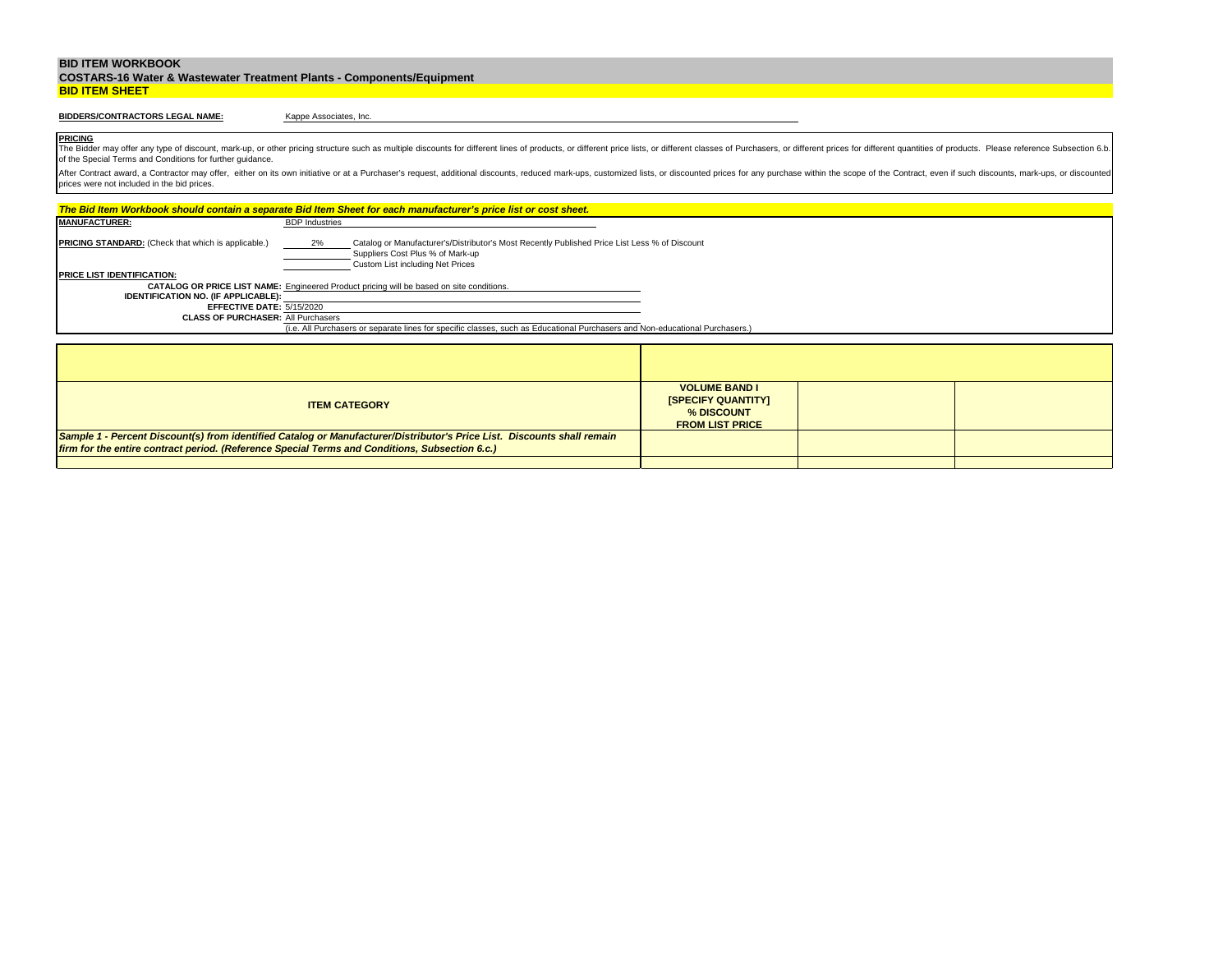|                       | <b>COSTARS-16 Water &amp; Wastewater Treatment Plants - Components/Equipment</b> |
|-----------------------|----------------------------------------------------------------------------------|
| <b>BID ITEM SHEET</b> |                                                                                  |

# **BIDDERS/CONTRACTORS LEGAL NAME:**

Kappe Associates, Inc.

**PRICING** The Bidder may offer any type of discount, mark-up, or other pricing structure such as multiple discounts for different lines of products, or different price lists, or different classes of Purchasers, or different prices f of the Special Terms and Conditions for further guidance.

|                                                                                                                                                                           | The Bid Item Workbook should contain a separate Bid Item Sheet for each manufacturer's price list or cost sheet.                                                            |                                                                                           |  |
|---------------------------------------------------------------------------------------------------------------------------------------------------------------------------|-----------------------------------------------------------------------------------------------------------------------------------------------------------------------------|-------------------------------------------------------------------------------------------|--|
| <b>MANUFACTURER:</b>                                                                                                                                                      | Centrisys                                                                                                                                                                   |                                                                                           |  |
| <b>PRICING STANDARD:</b> (Check that which is applicable.)                                                                                                                | Catalog or Manufacturer's/Distributor's Most Recently Published Price List Less % of Discount<br>5%<br>Suppliers Cost Plus % of Mark-up<br>Custom List including Net Prices |                                                                                           |  |
| <b>PRICE LIST IDENTIFICATION:</b>                                                                                                                                         |                                                                                                                                                                             |                                                                                           |  |
|                                                                                                                                                                           | CATALOG OR PRICE LIST NAME: Engineered Product pricing will be based on site conditions.                                                                                    |                                                                                           |  |
| <b>IDENTIFICATION NO. (IF APPLICABLE):</b>                                                                                                                                |                                                                                                                                                                             |                                                                                           |  |
| EFFECTIVE DATE: 5/15/2020                                                                                                                                                 |                                                                                                                                                                             |                                                                                           |  |
| <b>CLASS OF PURCHASER: All Purchasers</b><br>(i.e. All Purchasers or separate lines for specific classes, such as Educational Purchasers and Non-educational Purchasers.) |                                                                                                                                                                             |                                                                                           |  |
|                                                                                                                                                                           |                                                                                                                                                                             |                                                                                           |  |
|                                                                                                                                                                           |                                                                                                                                                                             |                                                                                           |  |
|                                                                                                                                                                           |                                                                                                                                                                             |                                                                                           |  |
|                                                                                                                                                                           |                                                                                                                                                                             |                                                                                           |  |
|                                                                                                                                                                           | <b>ITEM CATEGORY</b>                                                                                                                                                        | <b>VOLUME BAND I</b><br><b>ISPECIFY QUANTITYI</b><br>% DISCOUNT<br><b>FROM LIST PRICE</b> |  |
|                                                                                                                                                                           | Sample 1 - Percent Discount(s) from identified Catalog or Manufacturer/Distributor's Price List. Discounts shall remain                                                     |                                                                                           |  |
| firm for the entire contract period. (Reference Special Terms and Conditions, Subsection 6.c.)                                                                            |                                                                                                                                                                             |                                                                                           |  |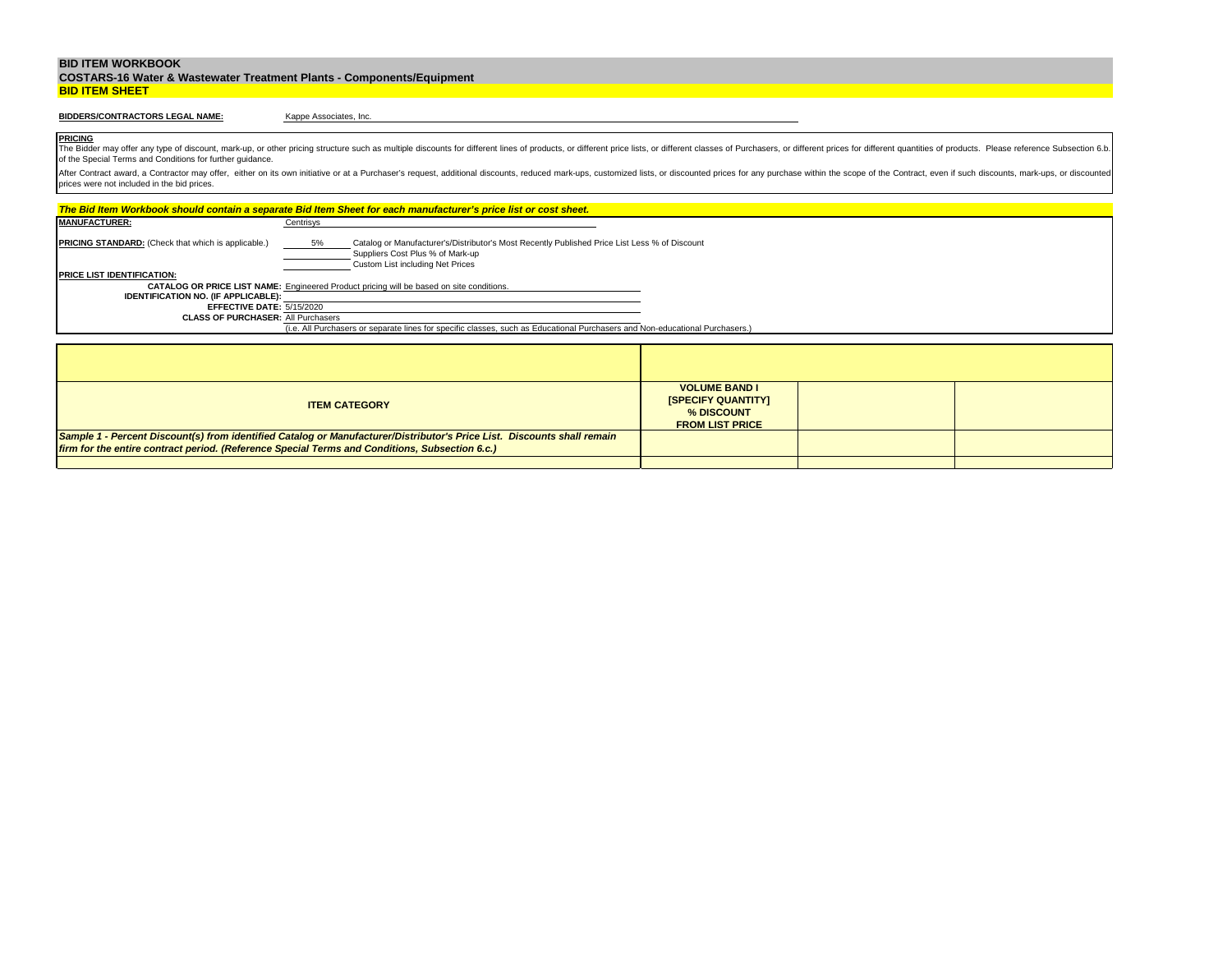**BIDDERS/CONTRACTOR'S LEGAL NAME:** Kappe Associates, Inc.

Please refer to Section 5 of the COSTARS Contract Special Terms and Conditions for guidance.

# **SERVICE AREA FOR CHARTER MACHINE CHARTER MACHINE ONLY**

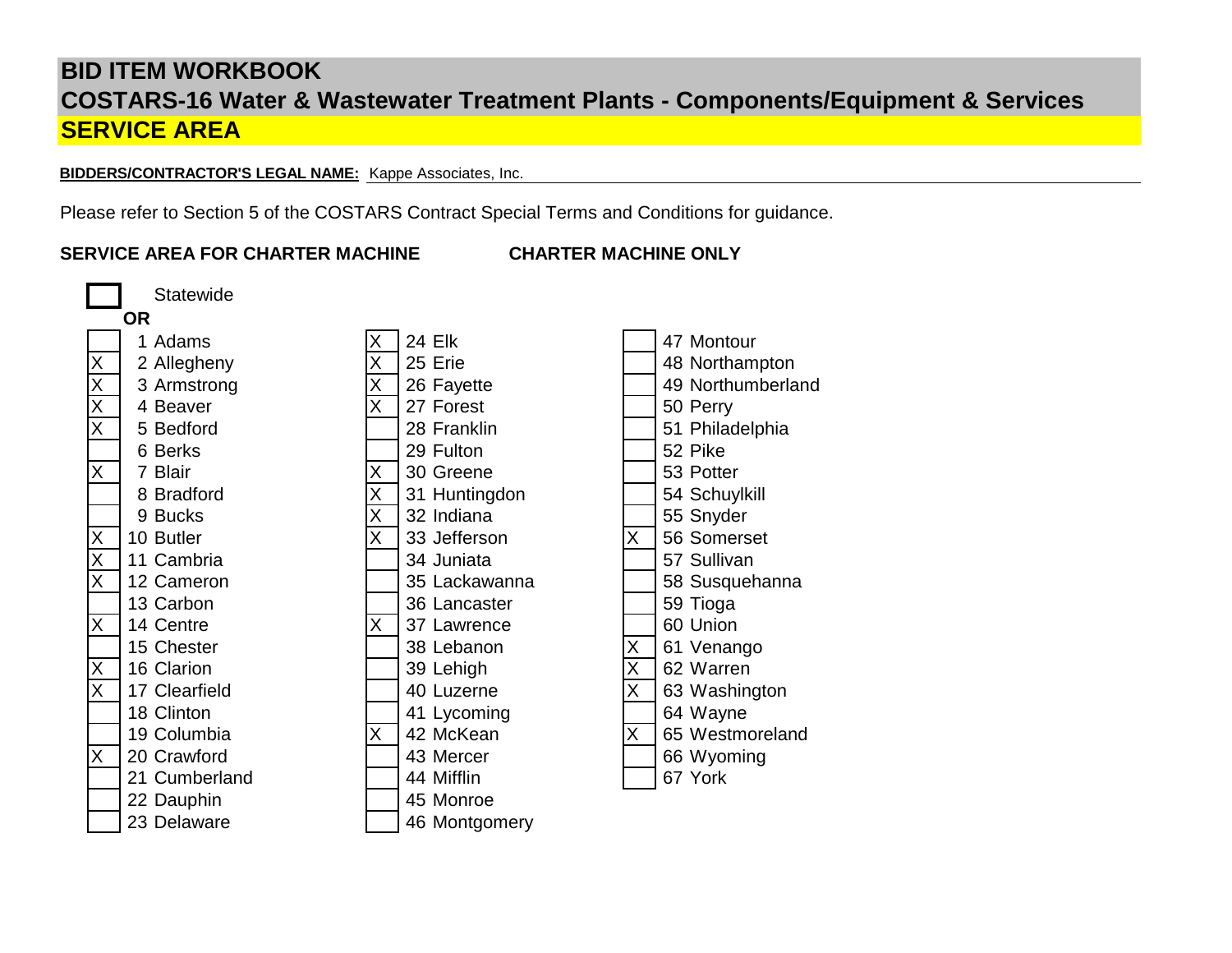|                       | <b>COSTARS-16 Water &amp; Wastewater Treatment Plants - Components/Equipment</b> |
|-----------------------|----------------------------------------------------------------------------------|
| <b>BID ITEM SHEET</b> |                                                                                  |

# **BIDDERS/CONTRACTORS LEGAL NAME:**

Kappe Associates, Inc.

**PRICING** The Bidder may offer any type of discount, mark-up, or other pricing structure such as multiple discounts for different lines of products, or different price lists, or different classes of Purchasers, or different prices f of the Special Terms and Conditions for further guidance.

|                                                                        | The Bid Item Workbook should contain a separate Bid Item Sheet for each manufacturer's price list or cost sheet.                                                             |                                                                                           |  |
|------------------------------------------------------------------------|------------------------------------------------------------------------------------------------------------------------------------------------------------------------------|-------------------------------------------------------------------------------------------|--|
| <b>MANUFACTURER:</b>                                                   | Charter Machine                                                                                                                                                              |                                                                                           |  |
| <b>PRICING STANDARD:</b> (Check that which is applicable.)             | Catalog or Manufacturer's/Distributor's Most Recently Published Price List Less % of Discount<br>10%<br>Suppliers Cost Plus % of Mark-up<br>Custom List including Net Prices |                                                                                           |  |
| <b>PRICE LIST IDENTIFICATION:</b>                                      |                                                                                                                                                                              |                                                                                           |  |
|                                                                        | <b>CATALOG OR PRICE LIST NAME:</b> Engineered Product pricing will be based on site conditions.                                                                              |                                                                                           |  |
| <b>IDENTIFICATION NO. (IF APPLICABLE):</b>                             |                                                                                                                                                                              |                                                                                           |  |
| EFFECTIVE DATE: 5/15/2020<br><b>CLASS OF PURCHASER: All Purchasers</b> |                                                                                                                                                                              |                                                                                           |  |
|                                                                        | (i.e. All Purchasers or separate lines for specific classes, such as Educational Purchasers and Non-educational Purchasers.)                                                 |                                                                                           |  |
|                                                                        |                                                                                                                                                                              |                                                                                           |  |
|                                                                        |                                                                                                                                                                              |                                                                                           |  |
|                                                                        |                                                                                                                                                                              |                                                                                           |  |
|                                                                        |                                                                                                                                                                              |                                                                                           |  |
|                                                                        | <b>ITEM CATEGORY</b>                                                                                                                                                         | <b>VOLUME BAND I</b><br><b>ISPECIFY QUANTITYI</b><br>% DISCOUNT<br><b>FROM LIST PRICE</b> |  |
|                                                                        | Sample 1 - Percent Discount(s) from identified Catalog or Manufacturer/Distributor's Price List. Discounts shall remain                                                      |                                                                                           |  |
|                                                                        | firm for the entire contract period. (Reference Special Terms and Conditions, Subsection 6.c.)                                                                               |                                                                                           |  |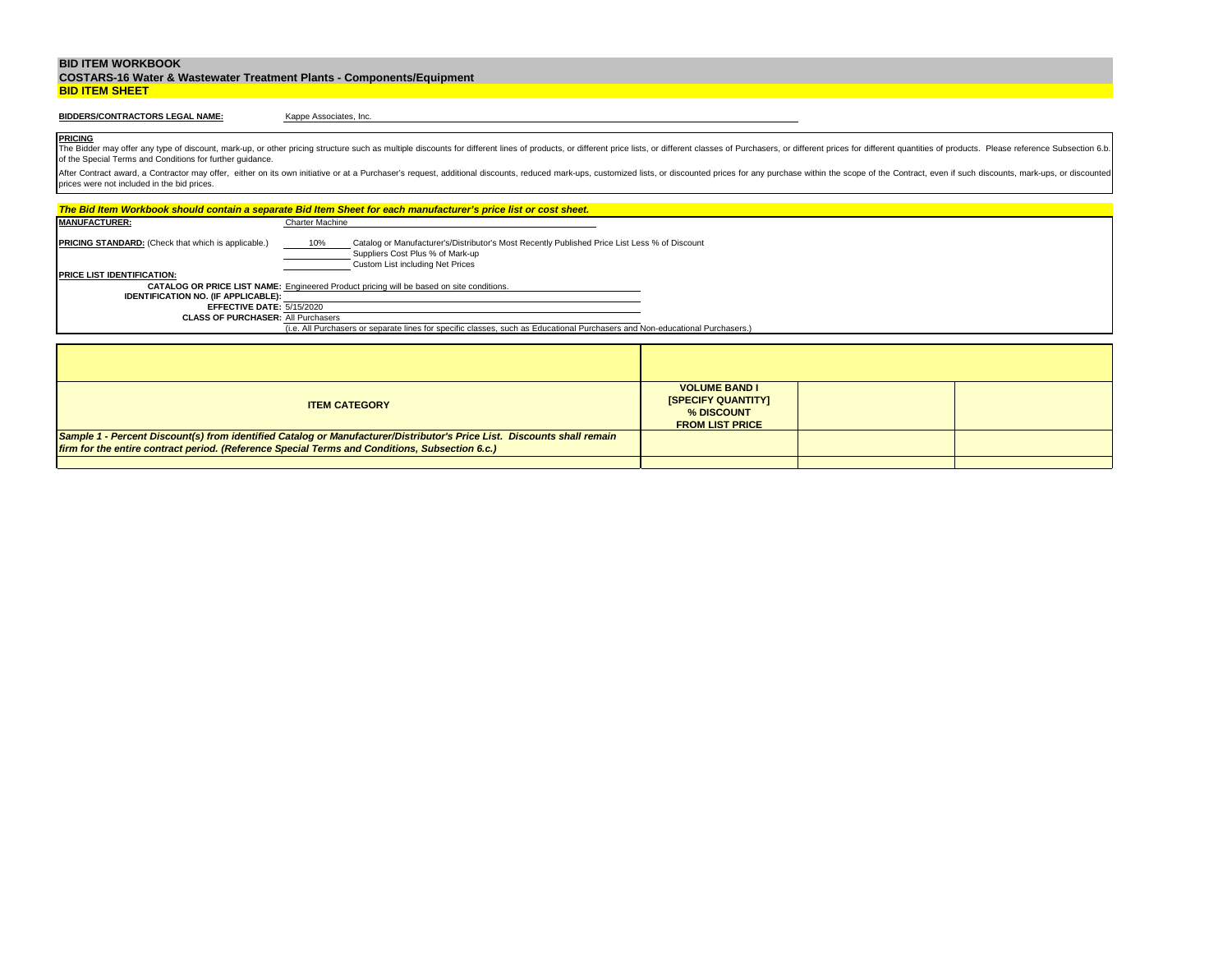|                       | <b>COSTARS-16 Water &amp; Wastewater Treatment Plants - Components/Equipment</b> |
|-----------------------|----------------------------------------------------------------------------------|
| <b>BID ITEM SHEET</b> |                                                                                  |

# **BIDDERS/CONTRACTORS LEGAL NAME:**

Kappe Associates, Inc.

**PRICING** The Bidder may offer any type of discount, mark-up, or other pricing structure such as multiple discounts for different lines of products, or different price lists, or different classes of Purchasers, or different prices f of the Special Terms and Conditions for further guidance.

|                                                                                                | The Bid Item Workbook should contain a separate Bid Item Sheet for each manufacturer's price list or cost sheet.                                                            |                                                                                           |  |
|------------------------------------------------------------------------------------------------|-----------------------------------------------------------------------------------------------------------------------------------------------------------------------------|-------------------------------------------------------------------------------------------|--|
| <b>MANUFACTURER:</b>                                                                           | <b>Clinton Controls</b>                                                                                                                                                     |                                                                                           |  |
| <b>PRICING STANDARD:</b> (Check that which is applicable.)                                     | Catalog or Manufacturer's/Distributor's Most Recently Published Price List Less % of Discount<br>0%<br>Suppliers Cost Plus % of Mark-up<br>Custom List including Net Prices |                                                                                           |  |
| <b>PRICE LIST IDENTIFICATION:</b>                                                              |                                                                                                                                                                             |                                                                                           |  |
|                                                                                                | <b>CATALOG OR PRICE LIST NAME:</b> Engineered Product pricing will be based on site conditions.                                                                             |                                                                                           |  |
| <b>IDENTIFICATION NO. (IF APPLICABLE):</b>                                                     |                                                                                                                                                                             |                                                                                           |  |
| EFFECTIVE DATE: 7/15/2020<br><b>CLASS OF PURCHASER: All Purchasers</b>                         |                                                                                                                                                                             |                                                                                           |  |
|                                                                                                | (i.e. All Purchasers or separate lines for specific classes, such as Educational Purchasers and Non-educational Purchasers.)                                                |                                                                                           |  |
|                                                                                                |                                                                                                                                                                             |                                                                                           |  |
|                                                                                                |                                                                                                                                                                             |                                                                                           |  |
|                                                                                                |                                                                                                                                                                             |                                                                                           |  |
|                                                                                                |                                                                                                                                                                             |                                                                                           |  |
|                                                                                                | <b>ITEM CATEGORY</b>                                                                                                                                                        | <b>VOLUME BAND I</b><br><b>ISPECIFY QUANTITYI</b><br>% DISCOUNT<br><b>FROM LIST PRICE</b> |  |
|                                                                                                | Sample 1 - Percent Discount(s) from identified Catalog or Manufacturer/Distributor's Price List. Discounts shall remain                                                     |                                                                                           |  |
| firm for the entire contract period. (Reference Special Terms and Conditions, Subsection 6.c.) |                                                                                                                                                                             |                                                                                           |  |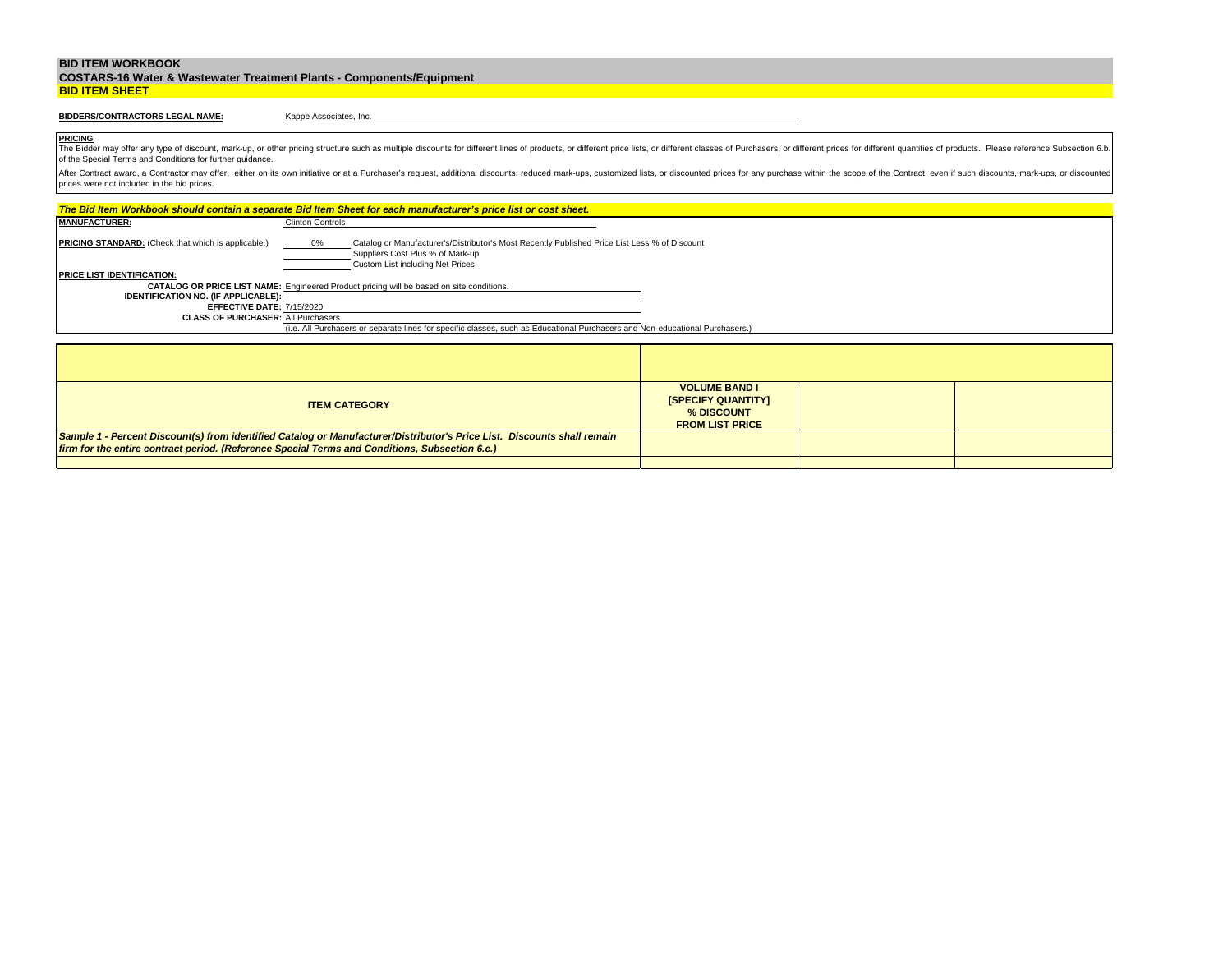| <b>COSTARS-16 Water &amp; Wastewater Treatment Plants - Components/Equipment</b> |  |
|----------------------------------------------------------------------------------|--|
| <b>BID ITEM SHEET</b>                                                            |  |

# **BIDDERS/CONTRACTORS LEGAL NAME:**

Kappe Associates, Inc.

**PRICING** The Bidder may offer any type of discount, mark-up, or other pricing structure such as multiple discounts for different lines of products, or different price lists, or different classes of Purchasers, or different prices f of the Special Terms and Conditions for further guidance.

|                                                                                                 |                            | The Bid Item Workbook should contain a separate Bid Item Sheet for each manufacturer's price list or cost sheet.                                                      |                                      |  |
|-------------------------------------------------------------------------------------------------|----------------------------|-----------------------------------------------------------------------------------------------------------------------------------------------------------------------|--------------------------------------|--|
| <b>MANUFACTURER:</b>                                                                            | <b>Duperon Corporation</b> |                                                                                                                                                                       |                                      |  |
| <b>PRICING STANDARD:</b> (Check that which is applicable.)<br><b>PRICE LIST IDENTIFICATION:</b> | 5%                         | Catalog or Manufacturer's/Distributor's Most Recently Published Price List Less % of Discount<br>Suppliers Cost Plus % of Mark-up<br>Custom List including Net Prices |                                      |  |
|                                                                                                 |                            | <b>CATALOG OR PRICE LIST NAME:</b> Engineered Product pricing will be based on site conditions.                                                                       |                                      |  |
| <b>IDENTIFICATION NO. (IF APPLICABLE):</b>                                                      |                            |                                                                                                                                                                       |                                      |  |
| EFFECTIVE DATE: 5/15/2020                                                                       |                            |                                                                                                                                                                       |                                      |  |
| <b>CLASS OF PURCHASER: All Purchasers</b>                                                       |                            |                                                                                                                                                                       |                                      |  |
|                                                                                                 |                            | (i.e. All Purchasers or separate lines for specific classes, such as Educational Purchasers and Non-educational Purchasers.)                                          |                                      |  |
|                                                                                                 |                            |                                                                                                                                                                       |                                      |  |
|                                                                                                 |                            |                                                                                                                                                                       |                                      |  |
|                                                                                                 |                            |                                                                                                                                                                       |                                      |  |
|                                                                                                 |                            | <b>ITEM CATEGORY</b>                                                                                                                                                  | % DISCOUNT<br><b>FROM LIST PRICE</b> |  |
|                                                                                                 |                            | Sample 1 - Percent Discount(s) from identified Catalog or Manufacturer/Distributor's Price List. Discounts shall remain                                               |                                      |  |
| firm for the entire contract period. (Reference Special Terms and Conditions, Subsection 6.c.)  |                            |                                                                                                                                                                       |                                      |  |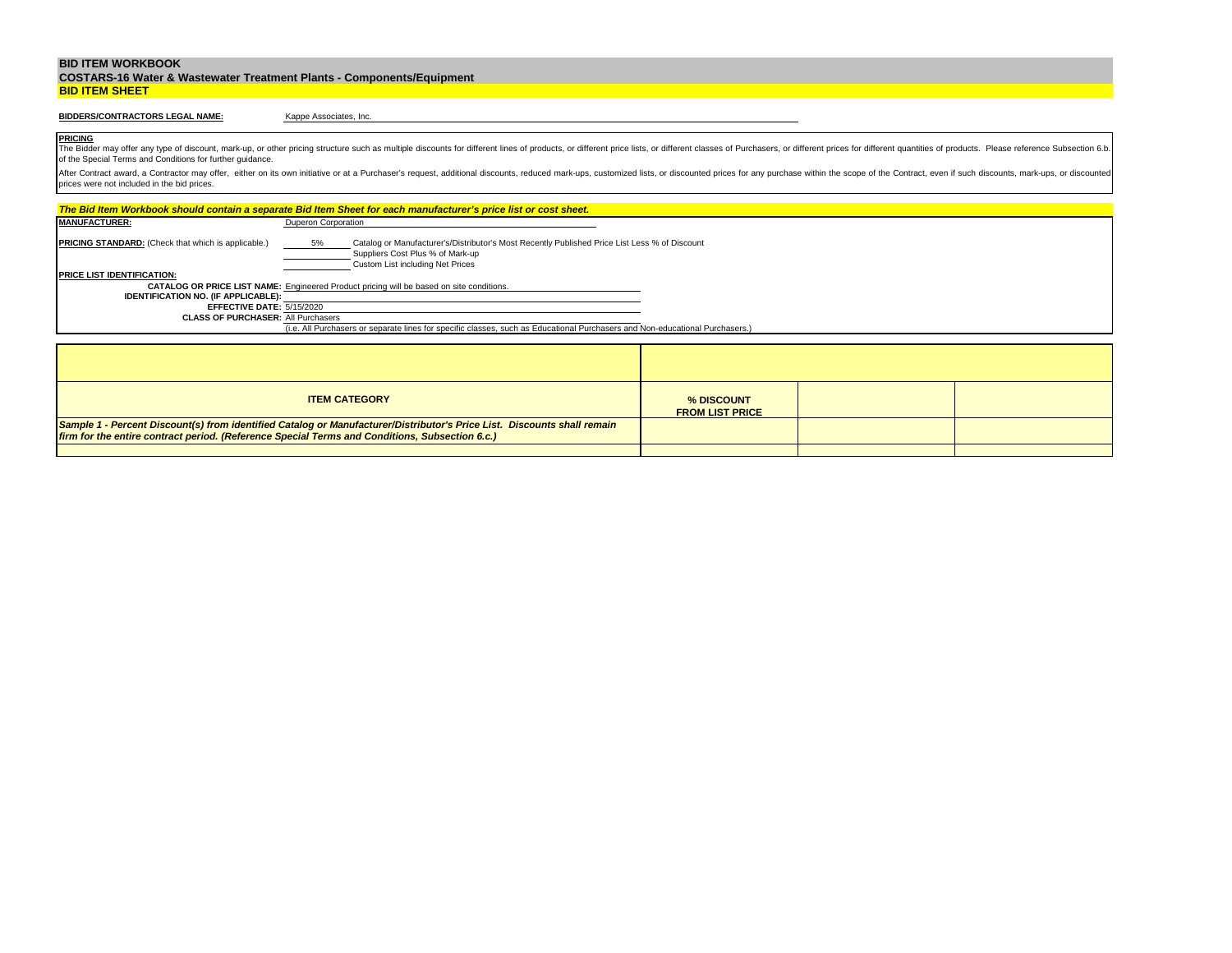|                       | <b>COSTARS-16 Water &amp; Wastewater Treatment Plants - Components/Equipment</b> |
|-----------------------|----------------------------------------------------------------------------------|
| <b>BID ITEM SHEET</b> |                                                                                  |

## **BIDDERS/CONTRACTORS LEGAL NAME:**

Kappe Associates, Inc.

**PRICING** The Bidder may offer any type of discount, mark-up, or other pricing structure such as multiple discounts for different lines of products, or different price lists, or different classes of Purchasers, or different prices f of the Special Terms and Conditions for further guidance.

|                                                                                                | The Bid Item Workbook should contain a separate Bid Item Sheet for each manufacturer's price list or cost sheet.                                                            |                                                                                           |  |
|------------------------------------------------------------------------------------------------|-----------------------------------------------------------------------------------------------------------------------------------------------------------------------------|-------------------------------------------------------------------------------------------|--|
| <b>MANUFACTURER:</b>                                                                           | Enviromix                                                                                                                                                                   |                                                                                           |  |
| <b>PRICING STANDARD:</b> (Check that which is applicable.)                                     | Catalog or Manufacturer's/Distributor's Most Recently Published Price List Less % of Discount<br>2%<br>Suppliers Cost Plus % of Mark-up<br>Custom List including Net Prices |                                                                                           |  |
| <b>PRICE LIST IDENTIFICATION:</b>                                                              |                                                                                                                                                                             |                                                                                           |  |
|                                                                                                | CATALOG OR PRICE LIST NAME: Engineered Product pricing will be based on site conditions.                                                                                    |                                                                                           |  |
| <b>IDENTIFICATION NO. (IF APPLICABLE):</b>                                                     |                                                                                                                                                                             |                                                                                           |  |
| EFFECTIVE DATE: 5/15/2020<br><b>CLASS OF PURCHASER: All Purchasers</b>                         |                                                                                                                                                                             |                                                                                           |  |
|                                                                                                | (i.e. All Purchasers or separate lines for specific classes, such as Educational Purchasers and Non-educational Purchasers.)                                                |                                                                                           |  |
|                                                                                                |                                                                                                                                                                             |                                                                                           |  |
|                                                                                                |                                                                                                                                                                             |                                                                                           |  |
|                                                                                                |                                                                                                                                                                             |                                                                                           |  |
|                                                                                                |                                                                                                                                                                             |                                                                                           |  |
|                                                                                                | <b>ITEM CATEGORY</b>                                                                                                                                                        | <b>VOLUME BAND I</b><br><b>ISPECIFY QUANTITYI</b><br>% DISCOUNT<br><b>FROM LIST PRICE</b> |  |
|                                                                                                | Sample 1 - Percent Discount(s) from identified Catalog or Manufacturer/Distributor's Price List. Discounts shall remain                                                     |                                                                                           |  |
| firm for the entire contract period. (Reference Special Terms and Conditions, Subsection 6.c.) |                                                                                                                                                                             |                                                                                           |  |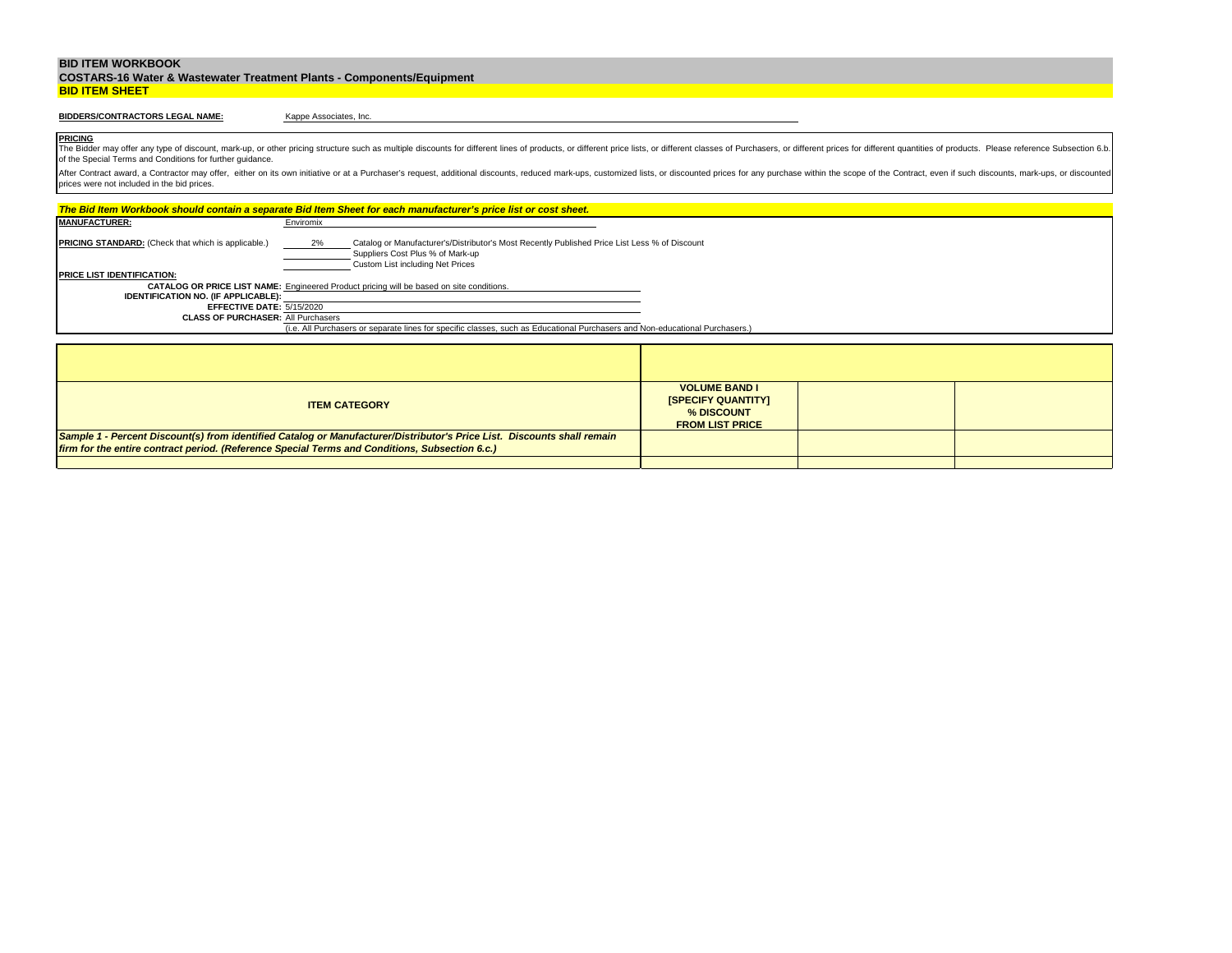|                       | <b>COSTARS-16 Water &amp; Wastewater Treatment Plants - Components/Equipment</b> |
|-----------------------|----------------------------------------------------------------------------------|
| <b>BID ITEM SHEET</b> |                                                                                  |

# **BIDDERS/CONTRACTORS LEGAL NAME:**

Kappe Associates, Inc.

**PRICING** The Bidder may offer any type of discount, mark-up, or other pricing structure such as multiple discounts for different lines of products, or different price lists, or different classes of Purchasers, or different prices f of the Special Terms and Conditions for further guidance.

|                                                                         | The Bid Item Workbook should contain a separate Bid Item Sheet for each manufacturer's price list or cost sheet.                                                            |                                                                                           |  |
|-------------------------------------------------------------------------|-----------------------------------------------------------------------------------------------------------------------------------------------------------------------------|-------------------------------------------------------------------------------------------|--|
| <b>MANUFACTURER:</b>                                                    | Excelsior Blower Systems, Inc.                                                                                                                                              |                                                                                           |  |
| <b>PRICING STANDARD:</b> (Check that which is applicable.)              | 2%<br>Catalog or Manufacturer's/Distributor's Most Recently Published Price List Less % of Discount<br>Suppliers Cost Plus % of Mark-up<br>Custom List including Net Prices |                                                                                           |  |
| <b>PRICE LIST IDENTIFICATION:</b>                                       |                                                                                                                                                                             |                                                                                           |  |
|                                                                         | <b>CATALOG OR PRICE LIST NAME:</b> Engineered Product pricing will be based on site conditions.                                                                             |                                                                                           |  |
| <b>IDENTIFICATION NO. (IF APPLICABLE):</b><br>EFFECTIVE DATE: 5/15/2020 |                                                                                                                                                                             |                                                                                           |  |
| <b>CLASS OF PURCHASER: All Purchasers</b>                               |                                                                                                                                                                             |                                                                                           |  |
|                                                                         | (i.e. All Purchasers or separate lines for specific classes, such as Educational Purchasers and Non-educational Purchasers.)                                                |                                                                                           |  |
|                                                                         |                                                                                                                                                                             |                                                                                           |  |
|                                                                         |                                                                                                                                                                             |                                                                                           |  |
|                                                                         |                                                                                                                                                                             |                                                                                           |  |
|                                                                         |                                                                                                                                                                             |                                                                                           |  |
|                                                                         | <b>ITEM CATEGORY</b>                                                                                                                                                        | <b>VOLUME BAND I</b><br><b>ISPECIFY QUANTITYI</b><br>% DISCOUNT<br><b>FROM LIST PRICE</b> |  |
|                                                                         | Sample 1 - Percent Discount(s) from identified Catalog or Manufacturer/Distributor's Price List. Discounts shall remain                                                     |                                                                                           |  |
|                                                                         | firm for the entire contract period. (Reference Special Terms and Conditions, Subsection 6.c.)                                                                              |                                                                                           |  |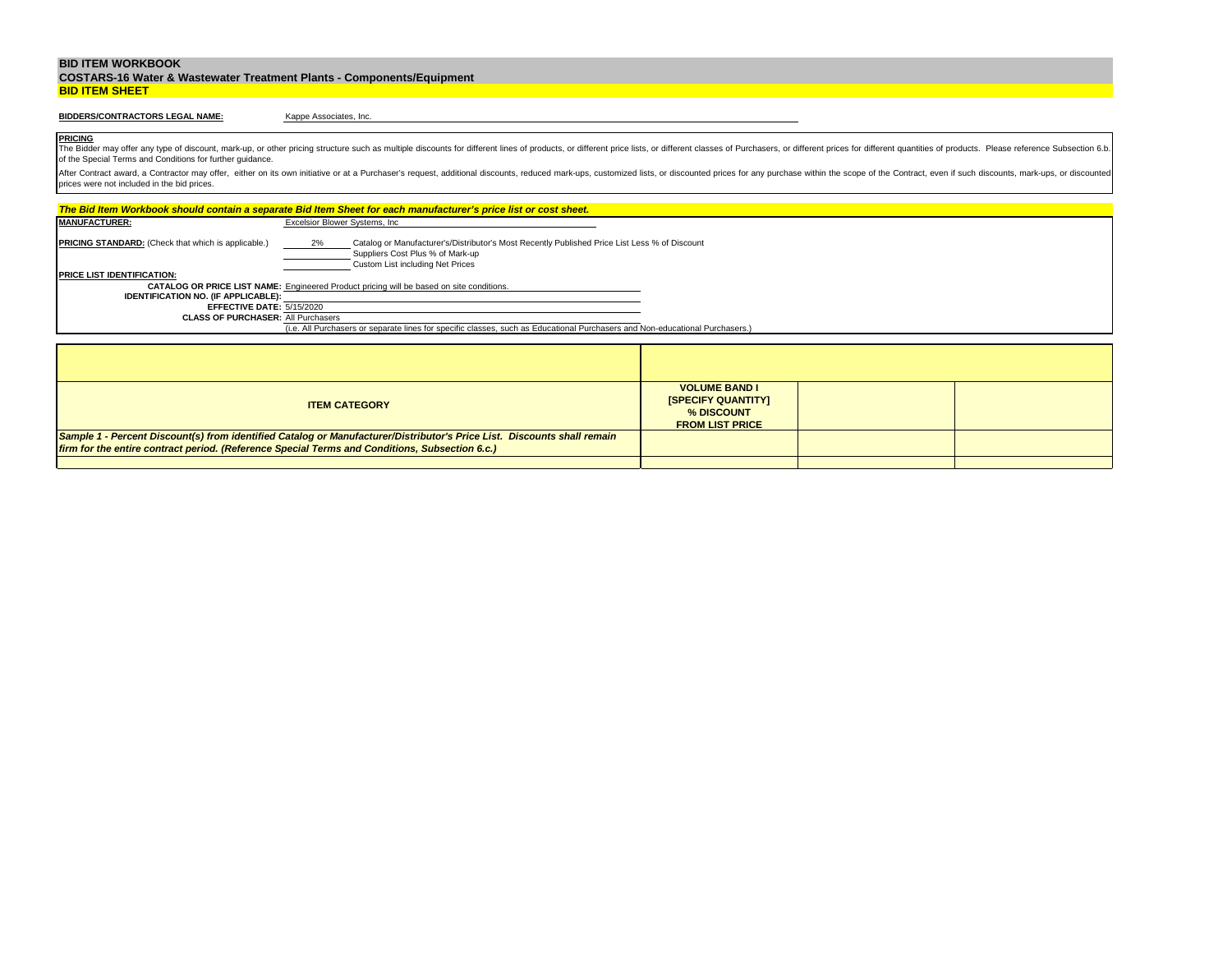|                       | <b>COSTARS-16 Water &amp; Wastewater Treatment Plants - Components/Equipment</b> |
|-----------------------|----------------------------------------------------------------------------------|
| <b>BID ITEM SHEET</b> |                                                                                  |

## **BIDDERS/CONTRACTORS LEGAL NAME:**

Kappe Associates, Inc.

**PRICING** The Bidder may offer any type of discount, mark-up, or other pricing structure such as multiple discounts for different lines of products, or different price lists, or different classes of Purchasers, or different prices f of the Special Terms and Conditions for further guidance.

|                                                                        | The Bid Item Workbook should contain a separate Bid Item Sheet for each manufacturer's price list or cost sheet.                                                            |                                                                                           |  |
|------------------------------------------------------------------------|-----------------------------------------------------------------------------------------------------------------------------------------------------------------------------|-------------------------------------------------------------------------------------------|--|
| <b>MANUFACTURER:</b>                                                   | Gryphon Environmental                                                                                                                                                       |                                                                                           |  |
| <b>PRICING STANDARD:</b> (Check that which is applicable.)             | Catalog or Manufacturer's/Distributor's Most Recently Published Price List Less % of Discount<br>2%<br>Suppliers Cost Plus % of Mark-up<br>Custom List including Net Prices |                                                                                           |  |
| <b>PRICE LIST IDENTIFICATION:</b>                                      |                                                                                                                                                                             |                                                                                           |  |
|                                                                        | <b>CATALOG OR PRICE LIST NAME:</b> Engineered Product pricing will be based on site conditions.                                                                             |                                                                                           |  |
| <b>IDENTIFICATION NO. (IF APPLICABLE):</b>                             |                                                                                                                                                                             |                                                                                           |  |
| EFFECTIVE DATE: 5/15/2020<br><b>CLASS OF PURCHASER: All Purchasers</b> |                                                                                                                                                                             |                                                                                           |  |
|                                                                        | (i.e. All Purchasers or separate lines for specific classes, such as Educational Purchasers and Non-educational Purchasers.)                                                |                                                                                           |  |
|                                                                        |                                                                                                                                                                             |                                                                                           |  |
|                                                                        |                                                                                                                                                                             |                                                                                           |  |
|                                                                        |                                                                                                                                                                             |                                                                                           |  |
|                                                                        |                                                                                                                                                                             |                                                                                           |  |
|                                                                        | <b>ITEM CATEGORY</b>                                                                                                                                                        | <b>VOLUME BAND I</b><br><b>ISPECIFY QUANTITYI</b><br>% DISCOUNT<br><b>FROM LIST PRICE</b> |  |
|                                                                        | Sample 1 - Percent Discount(s) from identified Catalog or Manufacturer/Distributor's Price List. Discounts shall remain                                                     |                                                                                           |  |
|                                                                        | firm for the entire contract period. (Reference Special Terms and Conditions, Subsection 6.c.)                                                                              |                                                                                           |  |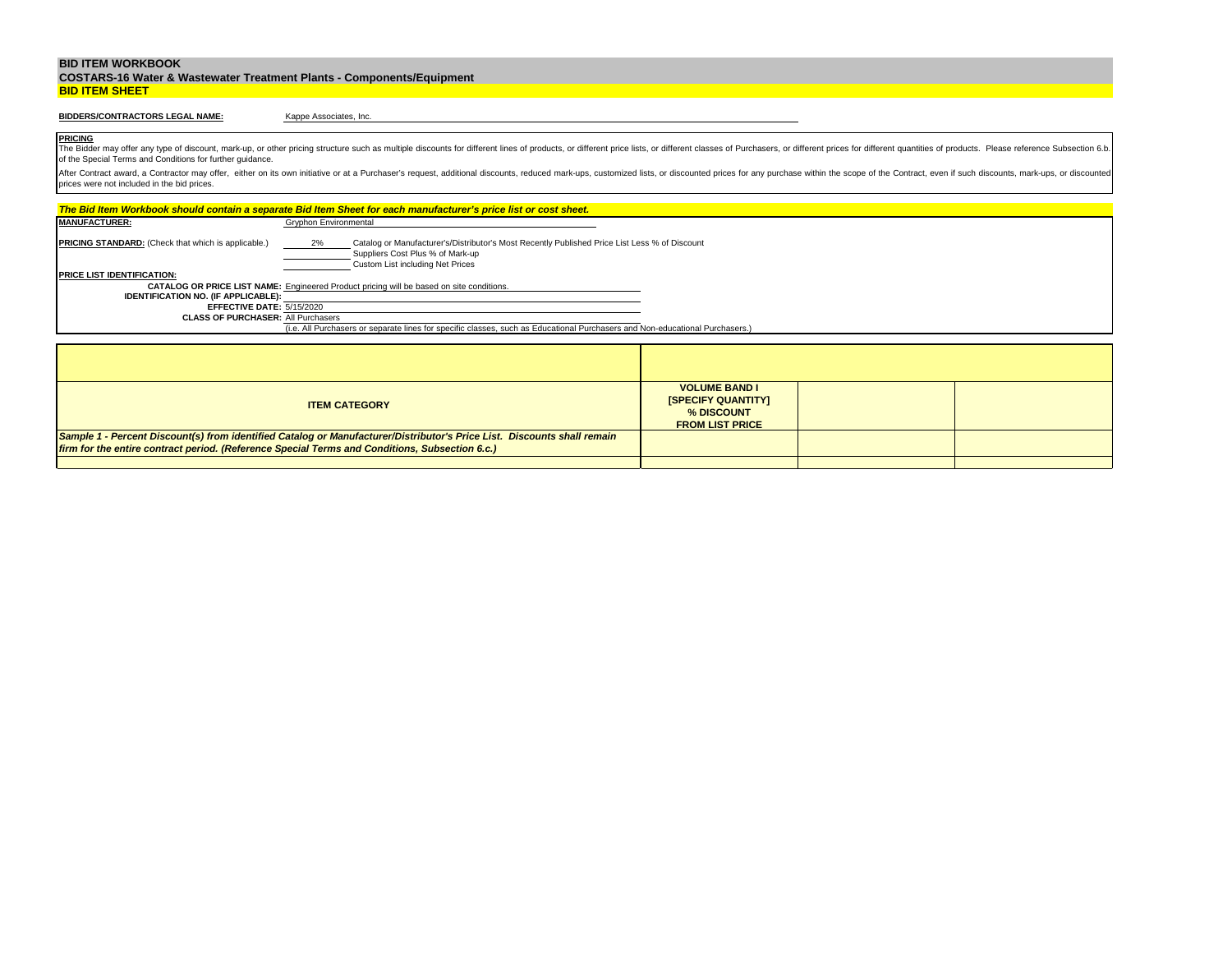**BIDDERS/CONTRACTOR'S LEGAL NAME:** Kappe Associates, Inc.

Please refer to Section 5 of the COSTARS Contract Special Terms and Conditions for guidance.

# **SERVICE AREA FOR HAYWARD GORDON HAYWARD GORDON ONLY**

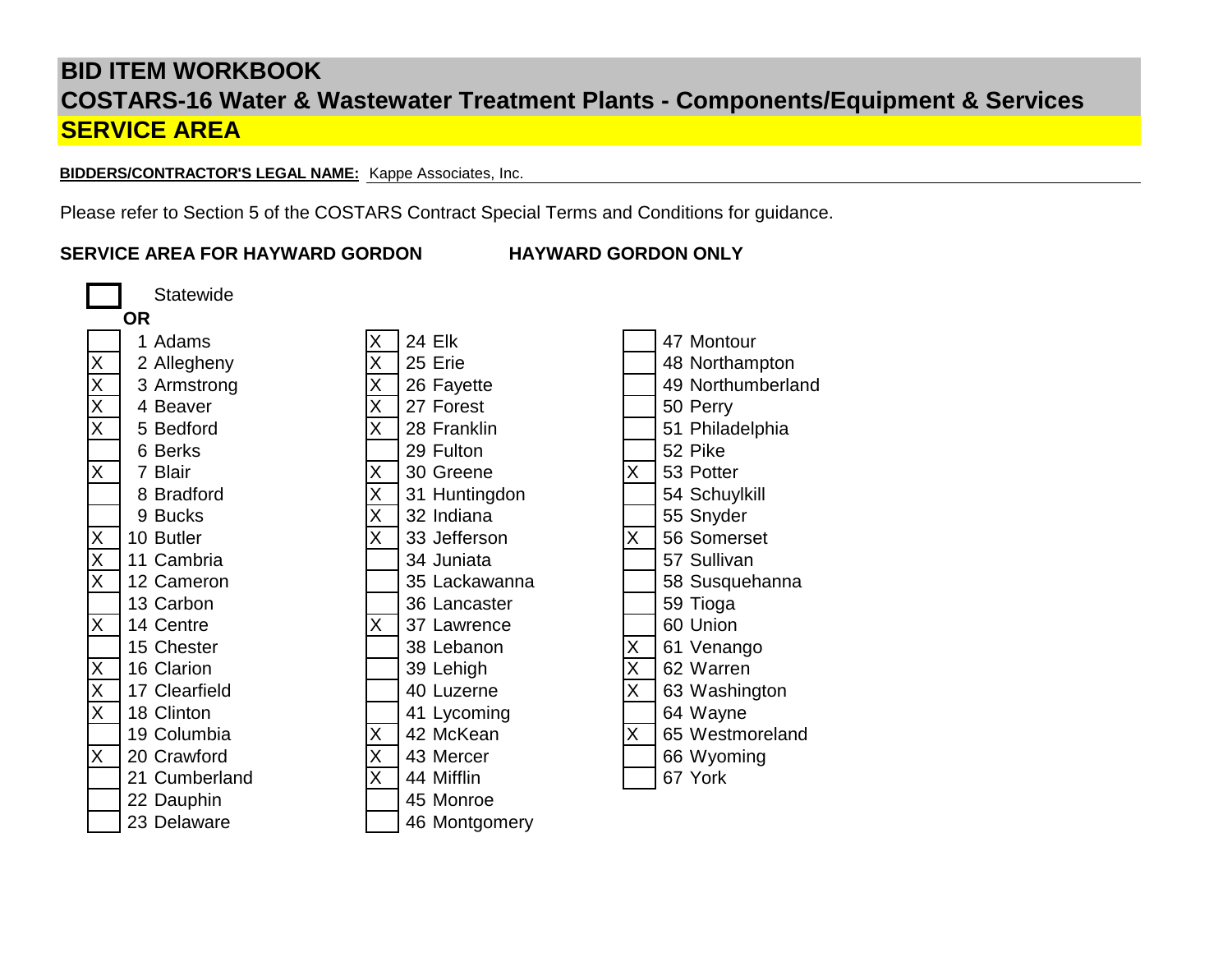|                       | <b>COSTARS-16 Water &amp; Wastewater Treatment Plants - Components/Equipment</b> |
|-----------------------|----------------------------------------------------------------------------------|
| <b>BID ITEM SHEET</b> |                                                                                  |

# **BIDDERS/CONTRACTORS LEGAL NAME:**

Kappe Associates, Inc.

**PRICING** The Bidder may offer any type of discount, mark-up, or other pricing structure such as multiple discounts for different lines of products, or different price lists, or different classes of Purchasers, or different prices f of the Special Terms and Conditions for further guidance.

| The Bid Item Workbook should contain a separate Bid Item Sheet for each manufacturer's price list or cost sheet. |                       |                                                                                                                                                                       |                                                                                           |  |  |
|------------------------------------------------------------------------------------------------------------------|-----------------------|-----------------------------------------------------------------------------------------------------------------------------------------------------------------------|-------------------------------------------------------------------------------------------|--|--|
| <b>MANUFACTURER:</b>                                                                                             | <b>Hayward Gordon</b> |                                                                                                                                                                       |                                                                                           |  |  |
| <b>PRICING STANDARD:</b> (Check that which is applicable.)                                                       | 5%                    | Catalog or Manufacturer's/Distributor's Most Recently Published Price List Less % of Discount<br>Suppliers Cost Plus % of Mark-up<br>Custom List including Net Prices |                                                                                           |  |  |
| <b>PRICE LIST IDENTIFICATION:</b>                                                                                |                       |                                                                                                                                                                       |                                                                                           |  |  |
|                                                                                                                  |                       | <b>CATALOG OR PRICE LIST NAME:</b> Engineered Product pricing will be based on site conditions.                                                                       |                                                                                           |  |  |
| <b>IDENTIFICATION NO. (IF APPLICABLE):</b>                                                                       |                       |                                                                                                                                                                       |                                                                                           |  |  |
| EFFECTIVE DATE: 5/15/2020<br><b>CLASS OF PURCHASER: All Purchasers</b>                                           |                       |                                                                                                                                                                       |                                                                                           |  |  |
|                                                                                                                  |                       | (i.e. All Purchasers or separate lines for specific classes, such as Educational Purchasers and Non-educational Purchasers.)                                          |                                                                                           |  |  |
|                                                                                                                  |                       |                                                                                                                                                                       |                                                                                           |  |  |
|                                                                                                                  |                       |                                                                                                                                                                       |                                                                                           |  |  |
|                                                                                                                  |                       |                                                                                                                                                                       |                                                                                           |  |  |
|                                                                                                                  |                       |                                                                                                                                                                       |                                                                                           |  |  |
|                                                                                                                  |                       | <b>ITEM CATEGORY</b>                                                                                                                                                  | <b>VOLUME BAND I</b><br><b>ISPECIFY QUANTITYI</b><br>% DISCOUNT<br><b>FROM LIST PRICE</b> |  |  |
|                                                                                                                  |                       | Sample 1 - Percent Discount(s) from identified Catalog or Manufacturer/Distributor's Price List. Discounts shall remain                                               |                                                                                           |  |  |
| firm for the entire contract period. (Reference Special Terms and Conditions, Subsection 6.c.)                   |                       |                                                                                                                                                                       |                                                                                           |  |  |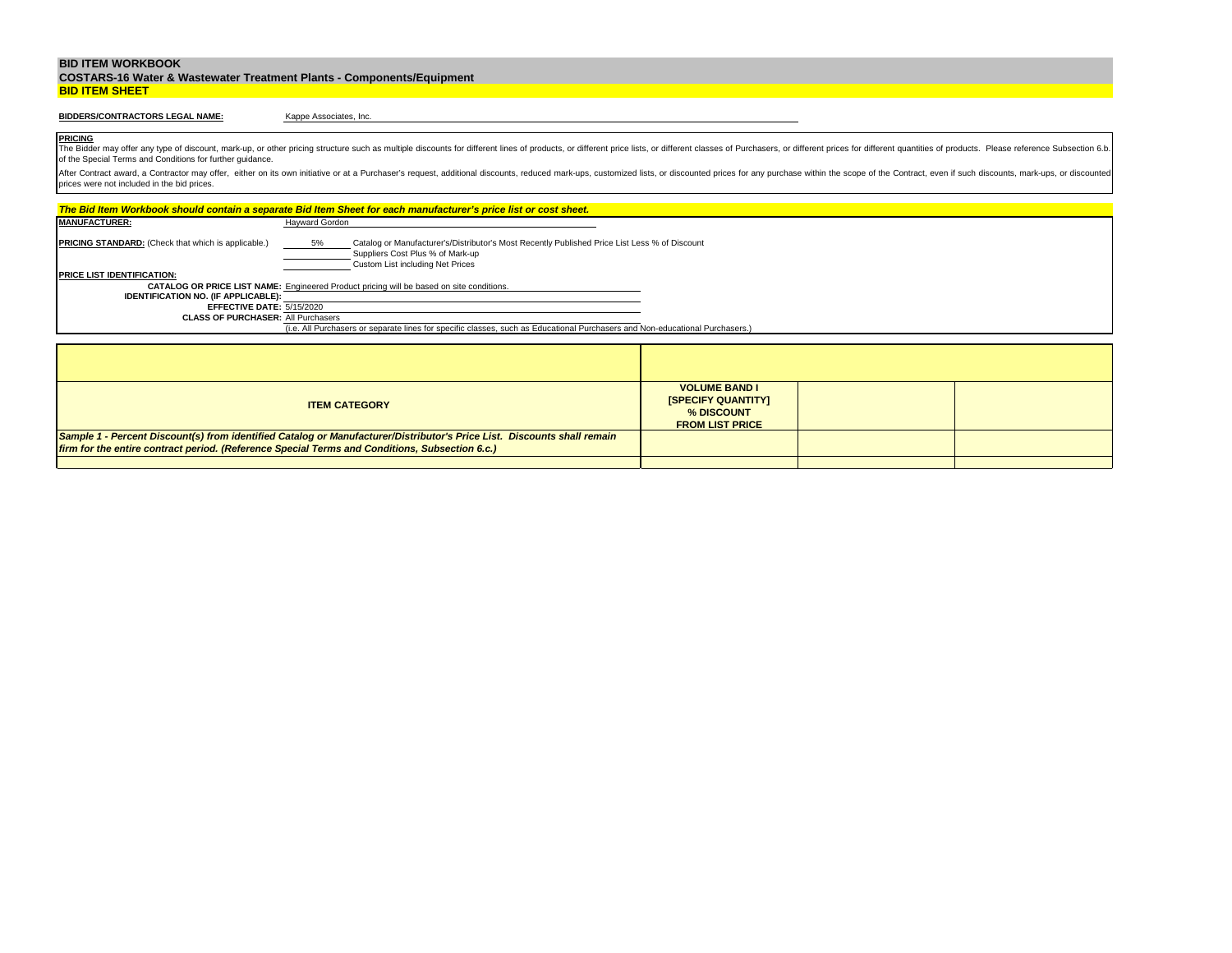**BIDDERS/CONTRACTOR'S LEGAL NAME:** Kappe Associates, Inc.

Please refer to Section 5 of the COSTARS Contract Special Terms and Conditions for guidance.

# **SERVICE AREA FOR HOFFMAN LAMSON ONLY**

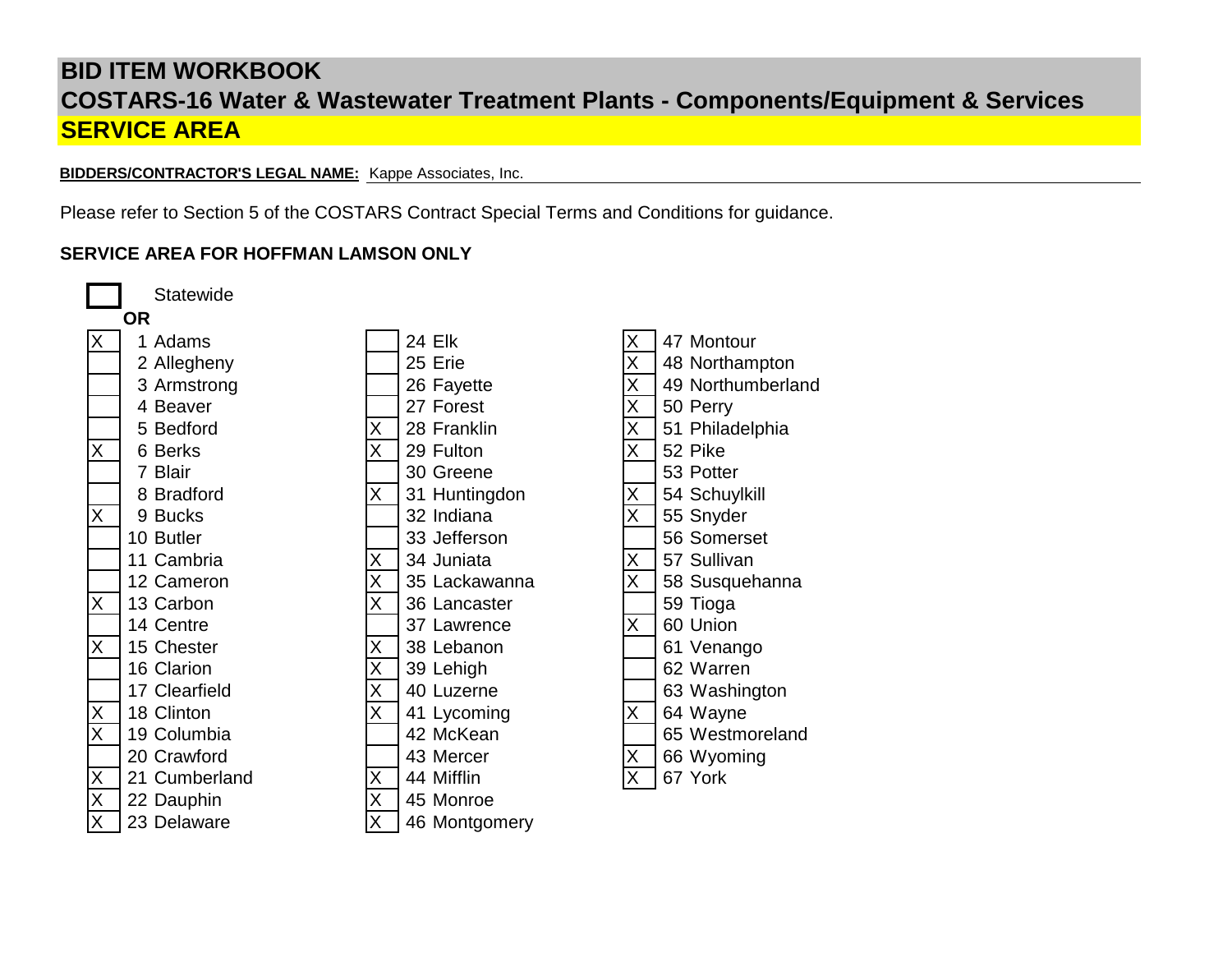|                       | <b>COSTARS-16 Water &amp; Wastewater Treatment Plants - Components/Equipment</b> |
|-----------------------|----------------------------------------------------------------------------------|
| <b>BID ITEM SHEET</b> |                                                                                  |

# **BIDDERS/CONTRACTORS LEGAL NAME:**

Kappe Associates, Inc.

**PRICING** The Bidder may offer any type of discount, mark-up, or other pricing structure such as multiple discounts for different lines of products, or different price lists, or different classes of Purchasers, or different prices f of the Special Terms and Conditions for further guidance.

|                                                                        | The Bid Item Workbook should contain a separate Bid Item Sheet for each manufacturer's price list or cost sheet.                                                            |                                                                 |  |
|------------------------------------------------------------------------|-----------------------------------------------------------------------------------------------------------------------------------------------------------------------------|-----------------------------------------------------------------|--|
| <b>MANUFACTURER:</b>                                                   | Hoffman Lamson                                                                                                                                                              |                                                                 |  |
| <b>PRICING STANDARD:</b> (Check that which is applicable.)             | Catalog or Manufacturer's/Distributor's Most Recently Published Price List Less % of Discount<br>2%<br>Suppliers Cost Plus % of Mark-up<br>Custom List including Net Prices |                                                                 |  |
| <b>PRICE LIST IDENTIFICATION:</b>                                      |                                                                                                                                                                             |                                                                 |  |
|                                                                        | <b>CATALOG OR PRICE LIST NAME:</b> Engineered Product pricing will be based on site conditions.                                                                             |                                                                 |  |
| <b>IDENTIFICATION NO. (IF APPLICABLE):</b>                             |                                                                                                                                                                             |                                                                 |  |
| EFFECTIVE DATE: 8/28/2020<br><b>CLASS OF PURCHASER: All Purchasers</b> |                                                                                                                                                                             |                                                                 |  |
|                                                                        | (i.e. All Purchasers or separate lines for specific classes, such as Educational Purchasers and Non-educational Purchasers.)                                                |                                                                 |  |
|                                                                        |                                                                                                                                                                             |                                                                 |  |
|                                                                        |                                                                                                                                                                             |                                                                 |  |
|                                                                        |                                                                                                                                                                             |                                                                 |  |
|                                                                        |                                                                                                                                                                             |                                                                 |  |
|                                                                        | <b>ITEM CATEGORY</b>                                                                                                                                                        | <b>VOLUME BAND I</b><br><b>ISPECIFY QUANTITYI</b><br>% DISCOUNT |  |
|                                                                        |                                                                                                                                                                             | <b>FROM LIST PRICE</b>                                          |  |
|                                                                        | Sample 1 - Percent Discount(s) from identified Catalog or Manufacturer/Distributor's Price List. Discounts shall remain                                                     | 2%                                                              |  |
|                                                                        | firm for the entire contract period. (Reference Special Terms and Conditions, Subsection 6.c.)                                                                              |                                                                 |  |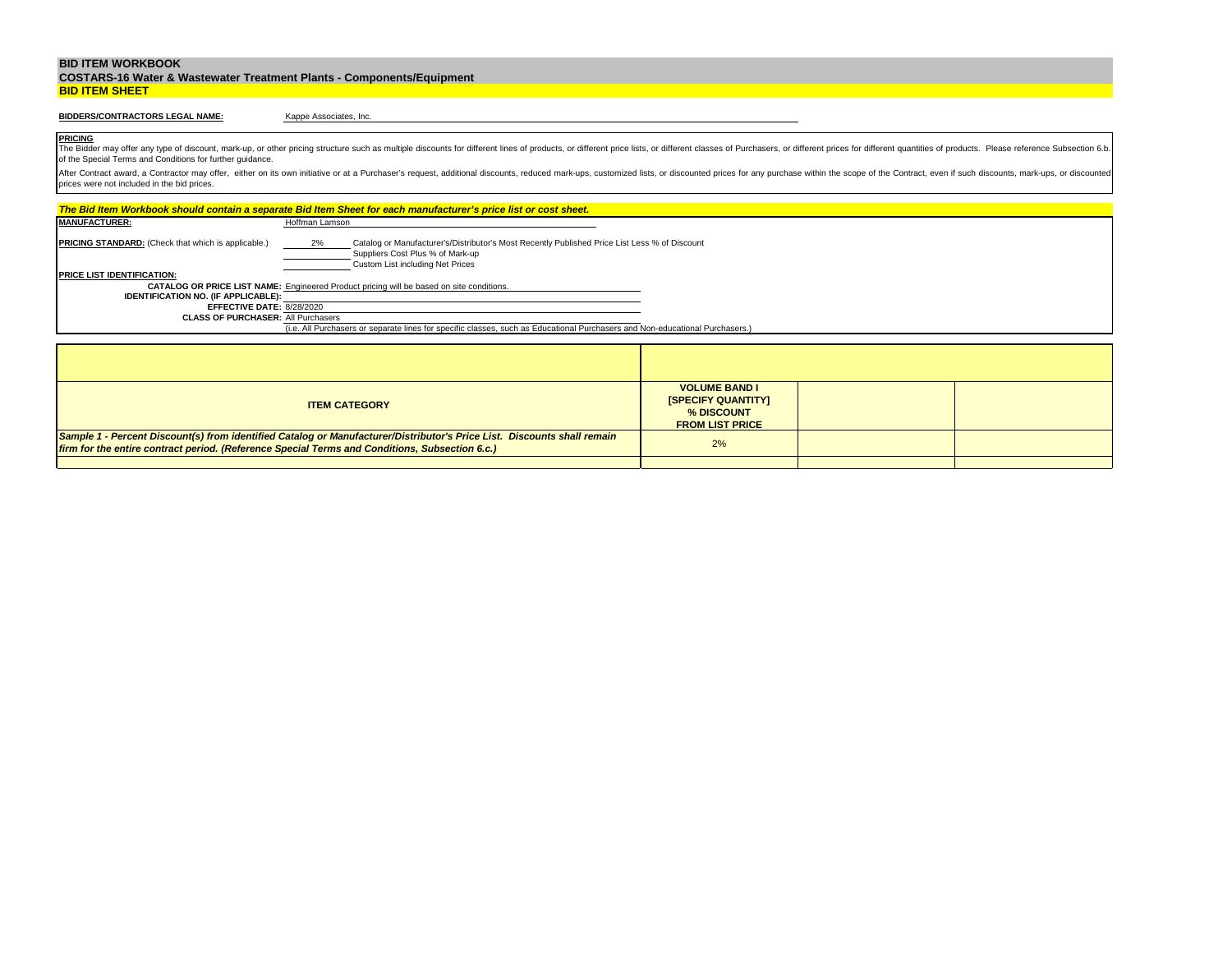|                       | <b>COSTARS-16 Water &amp; Wastewater Treatment Plants - Components/Equipment</b> |
|-----------------------|----------------------------------------------------------------------------------|
| <b>BID ITEM SHEET</b> |                                                                                  |

# **BIDDERS/CONTRACTORS LEGAL NAME:**

Kappe Associates, Inc.

**PRICING** The Bidder may offer any type of discount, mark-up, or other pricing structure such as multiple discounts for different lines of products, or different price lists, or different classes of Purchasers, or different prices f of the Special Terms and Conditions for further guidance.

|                                                                                                | The Bid Item Workbook should contain a separate Bid Item Sheet for each manufacturer's price list or cost sheet.                                                             |                                                                                           |  |
|------------------------------------------------------------------------------------------------|------------------------------------------------------------------------------------------------------------------------------------------------------------------------------|-------------------------------------------------------------------------------------------|--|
| <b>MANUFACTURER:</b>                                                                           | Keen Pumps                                                                                                                                                                   |                                                                                           |  |
| <b>PRICING STANDARD:</b> (Check that which is applicable.)                                     | Catalog or Manufacturer's/Distributor's Most Recently Published Price List Less % of Discount<br>10%<br>Suppliers Cost Plus % of Mark-up<br>Custom List including Net Prices |                                                                                           |  |
| <b>PRICE LIST IDENTIFICATION:</b>                                                              |                                                                                                                                                                              |                                                                                           |  |
|                                                                                                | <b>CATALOG OR PRICE LIST NAME:</b> Engineered Product pricing will be based on site conditions.                                                                              |                                                                                           |  |
| <b>IDENTIFICATION NO. (IF APPLICABLE):</b>                                                     |                                                                                                                                                                              |                                                                                           |  |
| EFFECTIVE DATE: 5/15/2020<br><b>CLASS OF PURCHASER: All Purchasers</b>                         |                                                                                                                                                                              |                                                                                           |  |
|                                                                                                | (i.e. All Purchasers or separate lines for specific classes, such as Educational Purchasers and Non-educational Purchasers.)                                                 |                                                                                           |  |
|                                                                                                |                                                                                                                                                                              |                                                                                           |  |
|                                                                                                |                                                                                                                                                                              |                                                                                           |  |
|                                                                                                |                                                                                                                                                                              |                                                                                           |  |
|                                                                                                |                                                                                                                                                                              |                                                                                           |  |
|                                                                                                | <b>ITEM CATEGORY</b>                                                                                                                                                         | <b>VOLUME BAND I</b><br><b>ISPECIFY QUANTITYI</b><br>% DISCOUNT<br><b>FROM LIST PRICE</b> |  |
|                                                                                                | Sample 1 - Percent Discount(s) from identified Catalog or Manufacturer/Distributor's Price List. Discounts shall remain                                                      |                                                                                           |  |
| firm for the entire contract period. (Reference Special Terms and Conditions, Subsection 6.c.) |                                                                                                                                                                              |                                                                                           |  |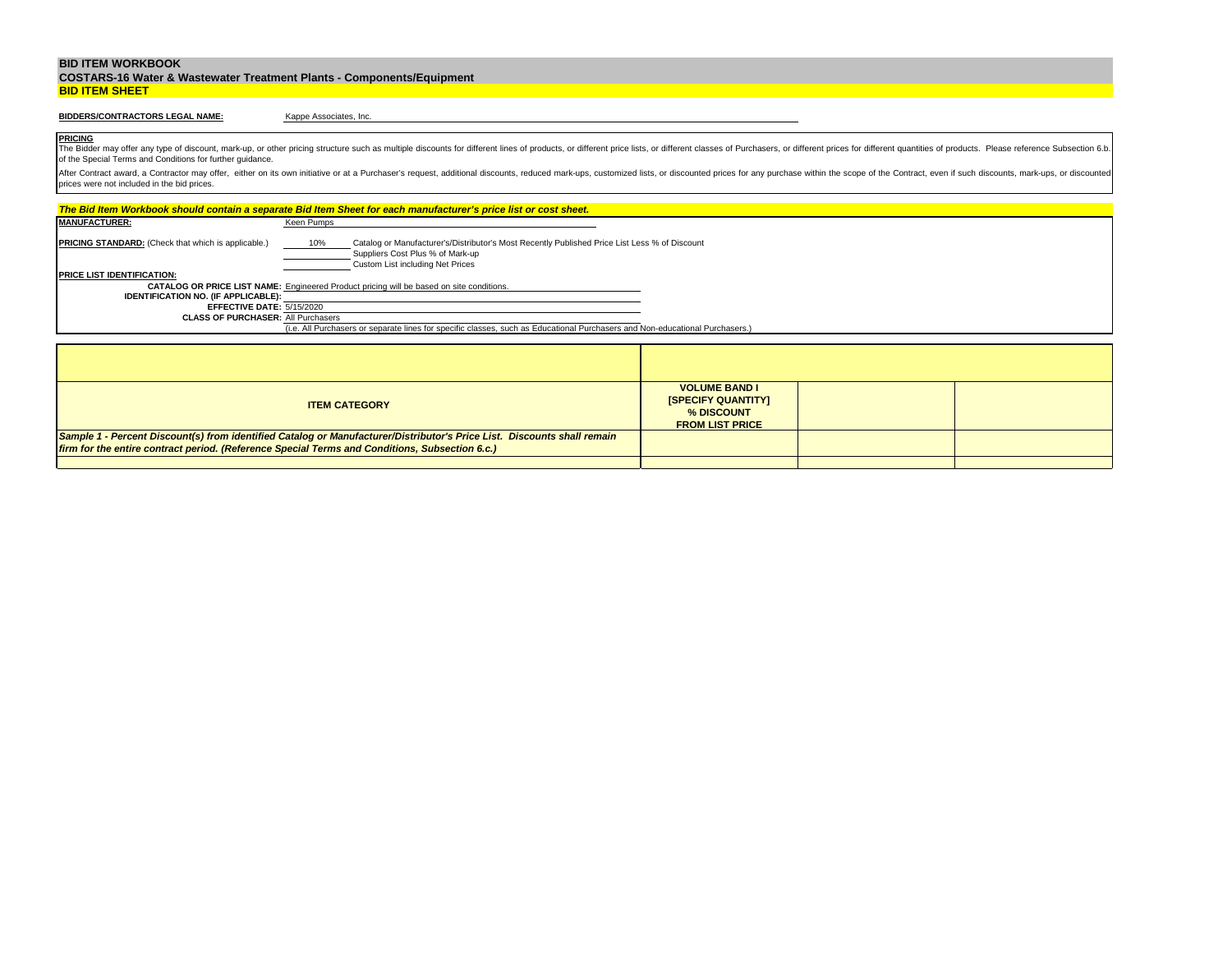**BIDDERS/CONTRACTOR'S LEGAL NAME:** Kappe Associates, Inc.

Please refer to Section 5 of the COSTARS Contract Special Terms and Conditions for guidance.

# **SERVICE AREA FOR KEYSTONE CONVEYOR KEYSTONE ONLY**

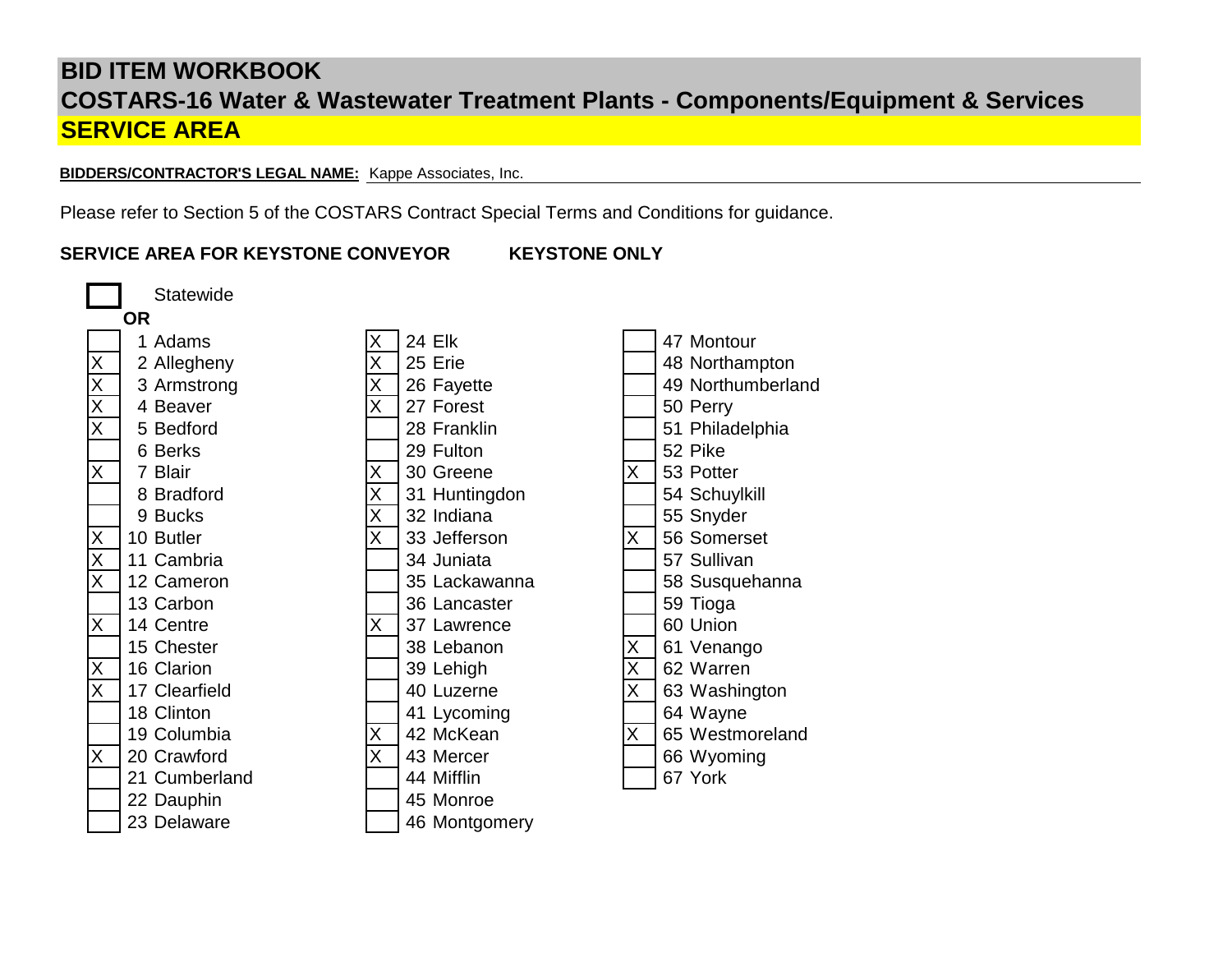|                       | <b>COSTARS-16 Water &amp; Wastewater Treatment Plants - Components/Equipment</b> |
|-----------------------|----------------------------------------------------------------------------------|
| <b>BID ITEM SHEET</b> |                                                                                  |

# **BIDDERS/CONTRACTORS LEGAL NAME:**

Kappe Associates, Inc.

**PRICING** The Bidder may offer any type of discount, mark-up, or other pricing structure such as multiple discounts for different lines of products, or different price lists, or different classes of Purchasers, or different prices f of the Special Terms and Conditions for further guidance.

| The Bid Item Workbook should contain a separate Bid Item Sheet for each manufacturer's price list or cost sheet.                                                                                                                          |                               |                                                                                                                              |                                                                                           |  |  |
|-------------------------------------------------------------------------------------------------------------------------------------------------------------------------------------------------------------------------------------------|-------------------------------|------------------------------------------------------------------------------------------------------------------------------|-------------------------------------------------------------------------------------------|--|--|
| <b>MANUFACTURER:</b>                                                                                                                                                                                                                      | Keystone Conveyor Corporation |                                                                                                                              |                                                                                           |  |  |
| <b>PRICING STANDARD:</b> (Check that which is applicable.)<br>Catalog or Manufacturer's/Distributor's Most Recently Published Price List Less % of Discount<br>5%<br>Suppliers Cost Plus % of Mark-up<br>Custom List including Net Prices |                               |                                                                                                                              |                                                                                           |  |  |
| <b>PRICE LIST IDENTIFICATION:</b>                                                                                                                                                                                                         |                               |                                                                                                                              |                                                                                           |  |  |
|                                                                                                                                                                                                                                           |                               | CATALOG OR PRICE LIST NAME: Engineered Product pricing will be based on site conditions.                                     |                                                                                           |  |  |
| <b>IDENTIFICATION NO. (IF APPLICABLE):</b>                                                                                                                                                                                                |                               |                                                                                                                              |                                                                                           |  |  |
| EFFECTIVE DATE: 5/15/2020<br><b>CLASS OF PURCHASER: All Purchasers</b>                                                                                                                                                                    |                               |                                                                                                                              |                                                                                           |  |  |
|                                                                                                                                                                                                                                           |                               | (i.e. All Purchasers or separate lines for specific classes, such as Educational Purchasers and Non-educational Purchasers.) |                                                                                           |  |  |
|                                                                                                                                                                                                                                           |                               |                                                                                                                              |                                                                                           |  |  |
|                                                                                                                                                                                                                                           |                               |                                                                                                                              |                                                                                           |  |  |
|                                                                                                                                                                                                                                           |                               |                                                                                                                              |                                                                                           |  |  |
|                                                                                                                                                                                                                                           |                               |                                                                                                                              |                                                                                           |  |  |
|                                                                                                                                                                                                                                           |                               | <b>ITEM CATEGORY</b>                                                                                                         | <b>VOLUME BAND I</b><br><b>ISPECIFY QUANTITYI</b><br>% DISCOUNT<br><b>FROM LIST PRICE</b> |  |  |
|                                                                                                                                                                                                                                           |                               | Sample 1 - Percent Discount(s) from identified Catalog or Manufacturer/Distributor's Price List. Discounts shall remain      |                                                                                           |  |  |
| firm for the entire contract period. (Reference Special Terms and Conditions, Subsection 6.c.)                                                                                                                                            |                               |                                                                                                                              |                                                                                           |  |  |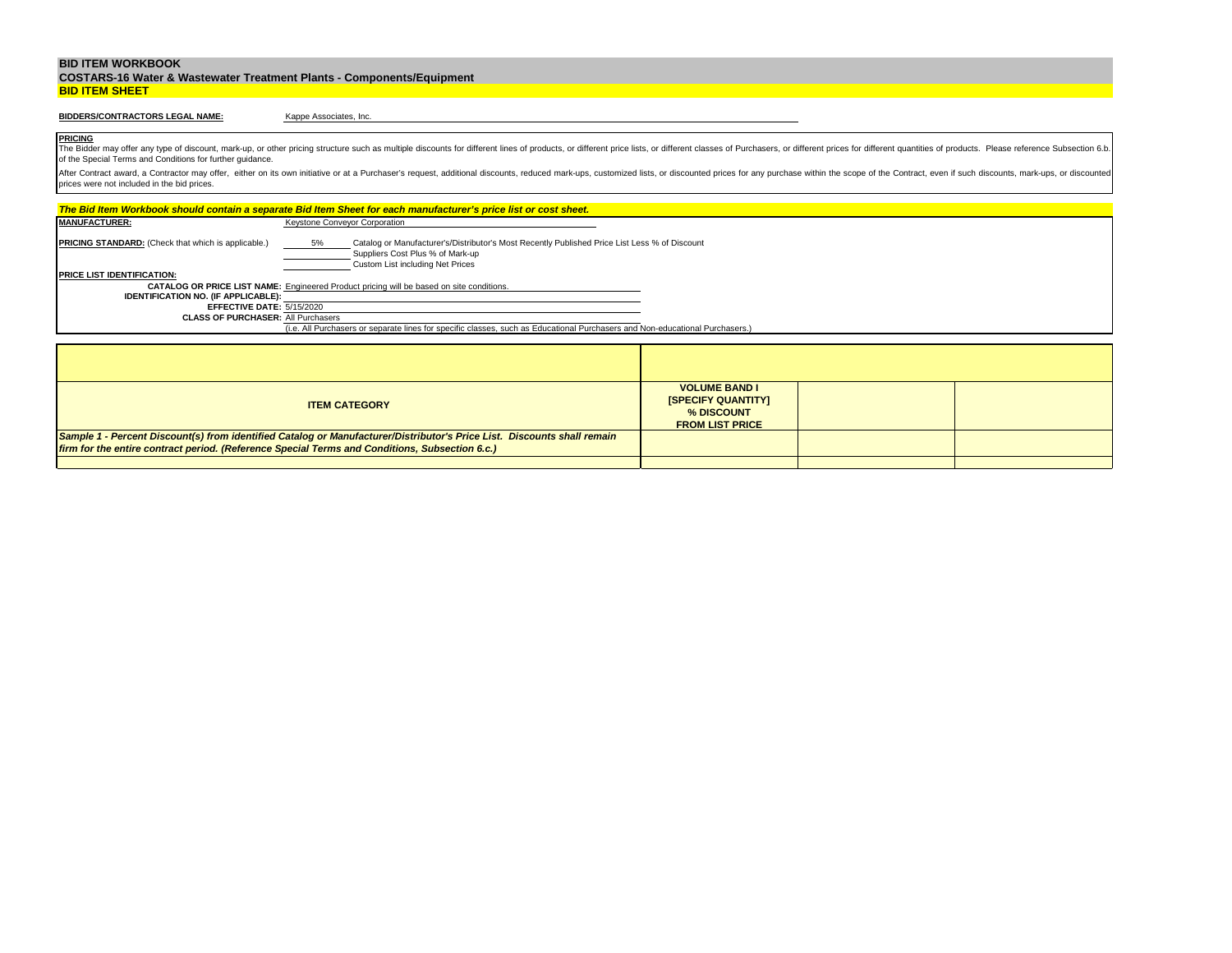|                       | <b>COSTARS-16 Water &amp; Wastewater Treatment Plants - Components/Equipment</b> |
|-----------------------|----------------------------------------------------------------------------------|
| <b>BID ITEM SHEET</b> |                                                                                  |

#### **BIDDERS/CONTRACTORS LEGAL NAME:**

Kappe Associates, Inc.

**PRICING** The Bidder may offer any type of discount, mark-up, or other pricing structure such as multiple discounts for different lines of products, or different price lists, or different classes of Purchasers, or different prices f of the Special Terms and Conditions for further guidance.

| The Bid Item Workbook should contain a separate Bid Item Sheet for each manufacturer's price list or cost sheet.                                                                                                             |                                            |                                                   |                                                   |  |  |  |
|------------------------------------------------------------------------------------------------------------------------------------------------------------------------------------------------------------------------------|--------------------------------------------|---------------------------------------------------|---------------------------------------------------|--|--|--|
| <b>MANUFACTURER:</b><br><b>Medora Corporation</b>                                                                                                                                                                            |                                            |                                                   |                                                   |  |  |  |
| PRICING STANDARD: (Check that which is applicable.)<br>Catalog or Manufacturer's/Distributor's Most Recently Published Price List Less % of Discount<br>Suppliers Cost Plus % of Mark-up<br>Custom List including Net Prices |                                            |                                                   |                                                   |  |  |  |
| PRICE LIST IDENTIFICATION:                                                                                                                                                                                                   |                                            |                                                   |                                                   |  |  |  |
| CATALOG OR PRICE LIST NAME: 2020 Pricing Sheet Attached                                                                                                                                                                      |                                            |                                                   |                                                   |  |  |  |
| IDENTIFICATION NO. (IF APPLICABLE):<br>EFFECTIVE DATE: 5/15/2020                                                                                                                                                             |                                            |                                                   |                                                   |  |  |  |
| <b>CLASS OF PURCHASER: All Purchasers</b>                                                                                                                                                                                    |                                            |                                                   |                                                   |  |  |  |
| (i.e. All Purchasers or separate lines for specific classes, such as Educational Purchasers and Non-educational Purchasers.)                                                                                                 |                                            |                                                   |                                                   |  |  |  |
| <b>SAMPLE PRICING TEMPLATE</b>                                                                                                                                                                                               |                                            |                                                   |                                                   |  |  |  |
| It is suggested, but not required, that the Bidder submit pricing using the template.                                                                                                                                        |                                            | <b>EXAMPLE - VOLUME PRICING</b>                   |                                                   |  |  |  |
| The Bidder shall attach and submit any different format with its Bid Item Workbook.                                                                                                                                          |                                            |                                                   |                                                   |  |  |  |
|                                                                                                                                                                                                                              | <b>VOLUME BAND I</b>                       | <b>VOLUME BAND II</b>                             | <b>VOLUME BAND III</b>                            |  |  |  |
| <b>ITEM CATEGORY</b>                                                                                                                                                                                                         | <b>ISPECIFY QUANTITYI</b>                  | <b>ISPECIFY QUANTITYI</b>                         | <b>ISPECIFY QUANTITYI</b>                         |  |  |  |
|                                                                                                                                                                                                                              | % DISCOUNT                                 | % DISCOUNT                                        | % DISCOUNT                                        |  |  |  |
|                                                                                                                                                                                                                              | <b>FROM LIST PRICE</b>                     | <b>FROM LIST PRICE</b>                            | <b>FROM LIST PRICE</b>                            |  |  |  |
| Sample 1 - Percent Discount(s) from identified Catalog or Manufacturer/Distributor's Price List. Discounts shall remain                                                                                                      | %                                          | %                                                 | %                                                 |  |  |  |
| firm for the entire contract period. (Reference Special Terms and Conditions, Subsection 6.c.)                                                                                                                               |                                            |                                                   |                                                   |  |  |  |
|                                                                                                                                                                                                                              | <b>VOLUME BAND I</b>                       | <b>VOLUME BAND II</b>                             | <b>VOLUME BAND III</b>                            |  |  |  |
|                                                                                                                                                                                                                              | [SPECIFY QUANTITY]<br>% MARK-UP ABOVE COST | <b>ISPECIFY QUANTITYI</b><br>% MARK-UP ABOVE COST | <b>ISPECIFY QUANTITYI</b><br>% MARK-UP ABOVE COST |  |  |  |
|                                                                                                                                                                                                                              | <b>SHEET</b>                               | <b>SHEET</b>                                      | <b>SHEET</b>                                      |  |  |  |
| Sample 2 - Percent Mark-up above the Suppliers Specified Cost. Mark-ups shall remain firm for the entire contract period.                                                                                                    |                                            |                                                   |                                                   |  |  |  |
| (Reference Special Terms and Conditions, Subsection 6.c.)                                                                                                                                                                    | %                                          | $\%$                                              | %                                                 |  |  |  |
|                                                                                                                                                                                                                              | <b>VOLUME BAND I</b>                       | <b>VOLUME BAND II</b>                             | <b>VOLUME BAND III</b>                            |  |  |  |
|                                                                                                                                                                                                                              | <b>ISPECIFY QUANTITYI</b>                  | <b>ISPECIFY QUANTITYI</b>                         | <b>ISPECIFY QUANTITY!</b>                         |  |  |  |
|                                                                                                                                                                                                                              | <b>NET PRICE</b>                           | <b>NET PRICE</b>                                  | <b>NET PRICE</b>                                  |  |  |  |
| Sample 3 - Customized List. A Contractor may update its Contract pricing information. (Reference Special Terms and                                                                                                           |                                            |                                                   |                                                   |  |  |  |
| <b>Conditions, Subsection 6.c.)</b>                                                                                                                                                                                          | $\sim$                                     | $\frac{1}{2}$                                     | $\frac{1}{2}$                                     |  |  |  |
|                                                                                                                                                                                                                              |                                            |                                                   |                                                   |  |  |  |
|                                                                                                                                                                                                                              |                                            |                                                   |                                                   |  |  |  |
|                                                                                                                                                                                                                              |                                            |                                                   |                                                   |  |  |  |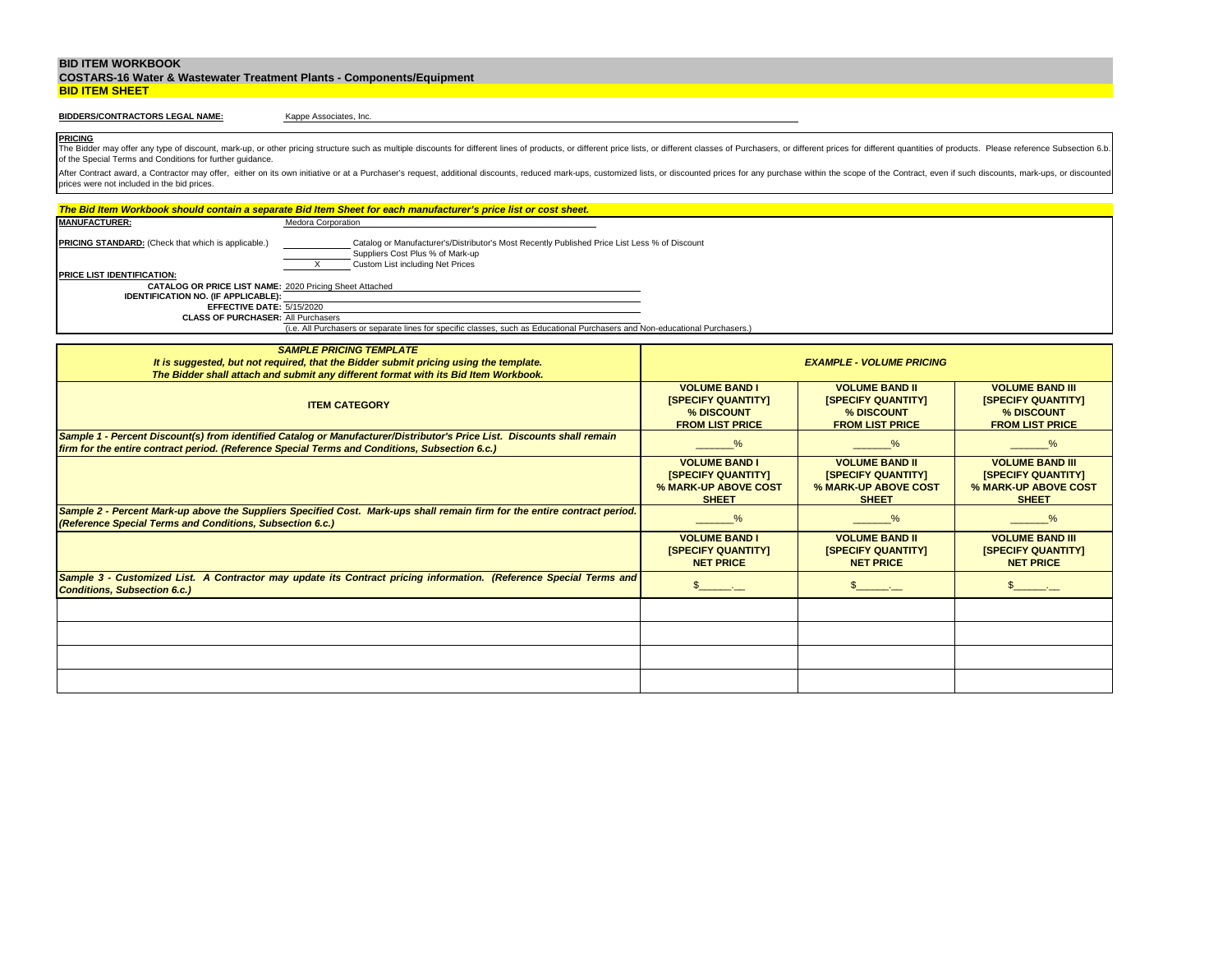

Main Office and Service Center<br>Medora Corporation - 3225 Hwy 22 - Dickinson,<br>ND - 58601 (701) 225-4495 - Fax (701) 225-0002 · www.medoraco.com

# Distributor Pricing Schedule Effective January 1, 2020

| ltem | <b>Description</b>                                                                                                                                                                        | <b>US List Price (\$)</b>         |
|------|-------------------------------------------------------------------------------------------------------------------------------------------------------------------------------------------|-----------------------------------|
| 1    | AP500P Pedestal style mixer, w/50' floating air hose, WITH air unit                                                                                                                       | \$3,120.00                        |
| 2    | AP500P Pedestal style mixer, w/50' floating air hose, WITH air compressor                                                                                                                 | \$3,690.00                        |
| з    | GS-12 120v w/75 feet submersible cable and retrieval chain                                                                                                                                | \$9,780.00                        |
| 4    | GS-12 120v w/150 feet submersible cable and retrieval chain                                                                                                                               | \$10,180.00                       |
| 5    | GS-9 120v w/75 feet submersible cable and retrieval chain                                                                                                                                 | \$7,300.00                        |
| 6    | GS-9 120v w/150 feet submersible cable and retrieval chain                                                                                                                                | \$7,700.00                        |
| 7    | GS-A15, includes 0.5HP compressor, compressor enclosure                                                                                                                                   | \$11,400.00                       |
| 8    | GS-A Cold Weather Kit - 100' interior air line, 100' exterior air line, and heat<br>element for both interior and exterior air line.                                                      | \$4,500.00                        |
| 9    | GS-A Standard Air Line Kit - 100' interior, 100' exterior air line                                                                                                                        | \$900.00                          |
| 10   | Chemical Injection Line, interior, 100 feet (does not include tank penetration<br>thru fitting for metal tanks)                                                                           | \$250.00                          |
| 11   | <b>Chemical Injection Thru Fitting</b>                                                                                                                                                    | \$460.00                          |
| 12   | Chemical Injection Exterior Hose Kit, includes 50' 3/8" SS Sheathed Hose,<br><b>Valve Termination Kit</b>                                                                                 | \$725.00                          |
| 13   | Additional Chemical Injection Exterior Hose: price per foot.                                                                                                                              | \$7.20                            |
| 14   | STH-8400 Submersible Tank Heater - 316 SS, includes a control panel, float<br>switch, 50' of electrical cable, chain, etc. Fits through 12" or larger roof<br>opening. Nominal 240VAC/1PH | \$7,300.00                        |
| 15   | <b>Disinfectant Boost System</b>                                                                                                                                                          | \$9,070.00                        |
| 16   | <b>SCADA Control Box with Timer</b>                                                                                                                                                       | \$1,420.00                        |
| 17   | <b>SCADA Control Box</b>                                                                                                                                                                  | \$1,500.00                        |
| 18   | non-SCADA Control Box with Timer                                                                                                                                                          | \$800.00                          |
| 19   | <b>THM Removal System</b>                                                                                                                                                                 | <b>Site Specific. Please Call</b> |
| 20   | <b>Solar Powered Mixers</b>                                                                                                                                                               | <b>Site Specific. Please Call</b> |
| 21   | <b>Installation of Equipment</b>                                                                                                                                                          | <b>Site Specific. Please Call</b> |
|      |                                                                                                                                                                                           |                                   |

\*\* Freight will be Prepaid and Added to the Invoice after shipment.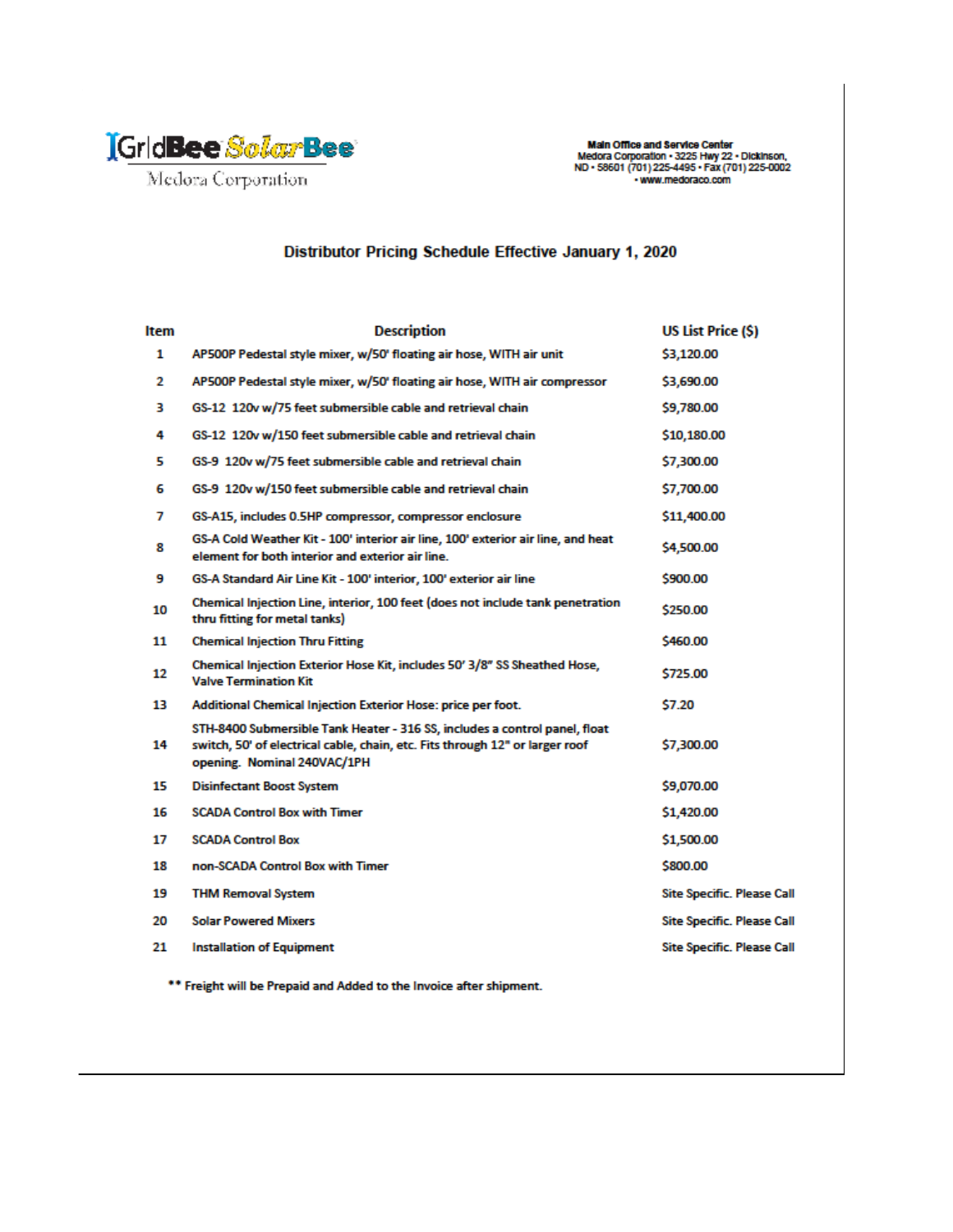|                       | <b>COSTARS-16 Water &amp; Wastewater Treatment Plants - Components/Equipment</b> |
|-----------------------|----------------------------------------------------------------------------------|
| <b>BID ITEM SHEET</b> |                                                                                  |

# **BIDDERS/CONTRACTORS LEGAL NAME:**

Kappe Associates, Inc.

**PRICING** The Bidder may offer any type of discount, mark-up, or other pricing structure such as multiple discounts for different lines of products, or different price lists, or different classes of Purchasers, or different prices f of the Special Terms and Conditions for further guidance.

|                                                                                                | The Bid Item Workbook should contain a separate Bid Item Sheet for each manufacturer's price list or cost sheet.                                                            |                                                                                           |  |
|------------------------------------------------------------------------------------------------|-----------------------------------------------------------------------------------------------------------------------------------------------------------------------------|-------------------------------------------------------------------------------------------|--|
| <b>MANUFACTURER:</b>                                                                           | Nuove Energie                                                                                                                                                               |                                                                                           |  |
| <b>PRICING STANDARD:</b> (Check that which is applicable.)                                     | 2%<br>Catalog or Manufacturer's/Distributor's Most Recently Published Price List Less % of Discount<br>Suppliers Cost Plus % of Mark-up<br>Custom List including Net Prices |                                                                                           |  |
| <b>PRICE LIST IDENTIFICATION:</b>                                                              |                                                                                                                                                                             |                                                                                           |  |
|                                                                                                | <b>CATALOG OR PRICE LIST NAME:</b> Engineered Product pricing will be based on site conditions.                                                                             |                                                                                           |  |
| <b>IDENTIFICATION NO. (IF APPLICABLE):</b><br>EFFECTIVE DATE: 5/15/2020                        |                                                                                                                                                                             |                                                                                           |  |
| <b>CLASS OF PURCHASER: All Purchasers</b>                                                      |                                                                                                                                                                             |                                                                                           |  |
|                                                                                                | (i.e. All Purchasers or separate lines for specific classes, such as Educational Purchasers and Non-educational Purchasers.)                                                |                                                                                           |  |
|                                                                                                |                                                                                                                                                                             |                                                                                           |  |
|                                                                                                |                                                                                                                                                                             |                                                                                           |  |
|                                                                                                |                                                                                                                                                                             |                                                                                           |  |
|                                                                                                |                                                                                                                                                                             |                                                                                           |  |
|                                                                                                | <b>ITEM CATEGORY</b>                                                                                                                                                        | <b>VOLUME BAND I</b><br><b>ISPECIFY QUANTITYI</b><br>% DISCOUNT<br><b>FROM LIST PRICE</b> |  |
|                                                                                                | Sample 1 - Percent Discount(s) from identified Catalog or Manufacturer/Distributor's Price List. Discounts shall remain                                                     |                                                                                           |  |
| firm for the entire contract period. (Reference Special Terms and Conditions, Subsection 6.c.) |                                                                                                                                                                             |                                                                                           |  |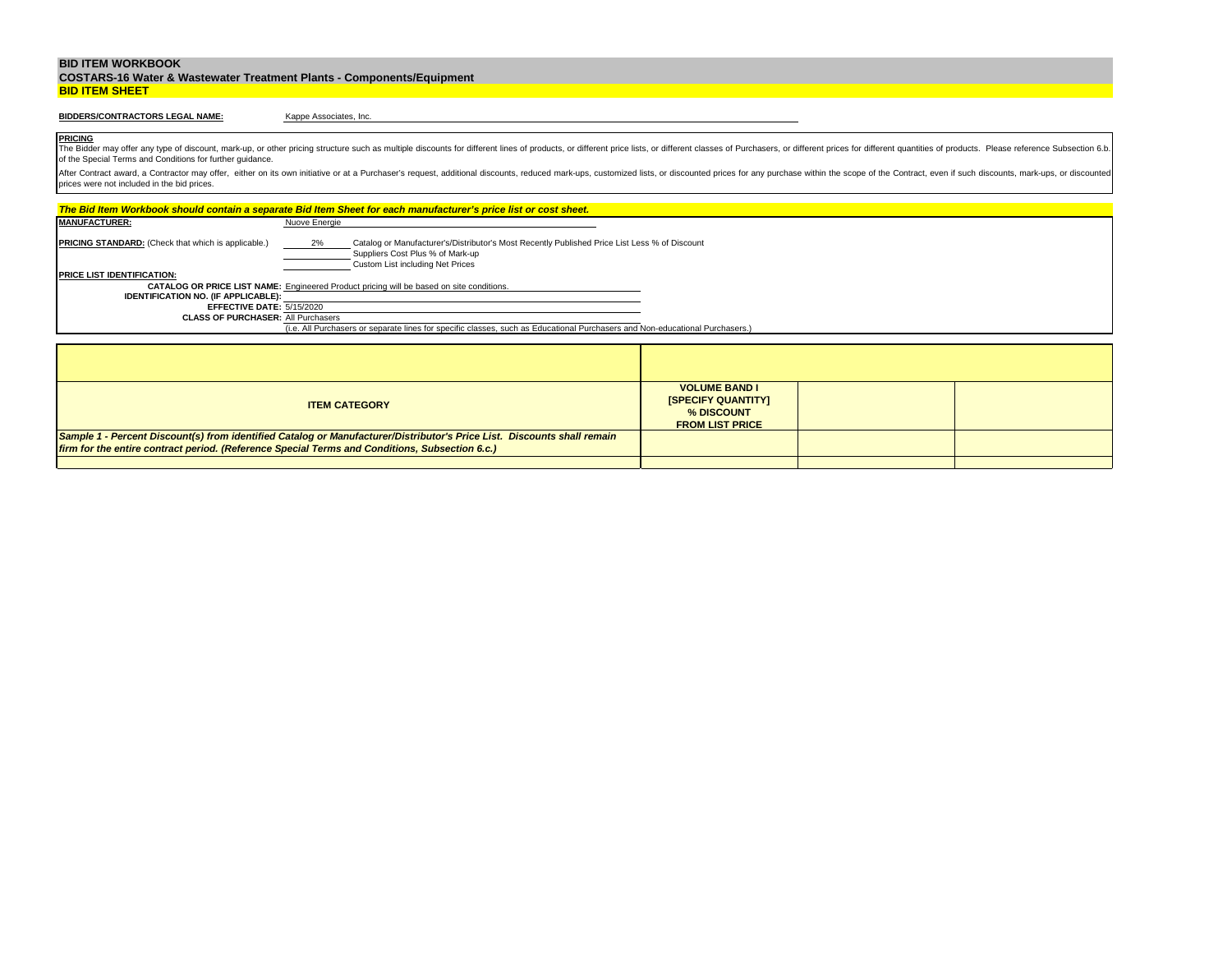**BIDDERS/CONTRACTOR'S LEGAL NAME:** Kappe Associates, Inc.

Please refer to Section 5 of the COSTARS Contract Special Terms and Conditions for guidance.

# **SERVICE AREA FOR PENTAIR AURORA PUMPS**



# **PENTAIR AURORA ONLY**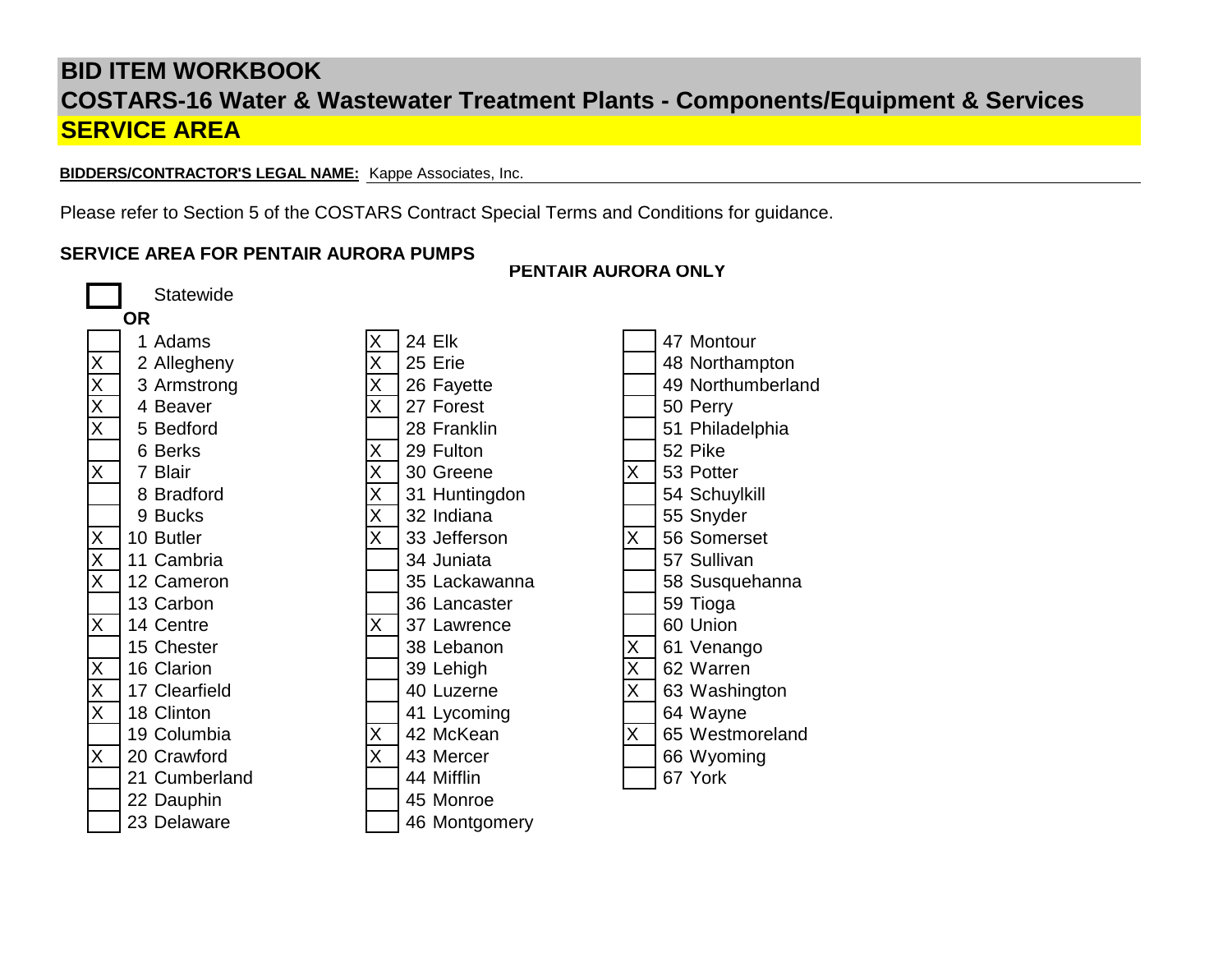|                       | <b>COSTARS-16 Water &amp; Wastewater Treatment Plants - Components/Equipment</b> |
|-----------------------|----------------------------------------------------------------------------------|
| <b>BID ITEM SHEET</b> |                                                                                  |

# **BIDDERS/CONTRACTORS LEGAL NAME:**

Kappe Associates, Inc.

**PRICING** The Bidder may offer any type of discount, mark-up, or other pricing structure such as multiple discounts for different lines of products, or different price lists, or different classes of Purchasers, or different prices f of the Special Terms and Conditions for further guidance.

|                                                                        | The Bid Item Workbook should contain a separate Bid Item Sheet for each manufacturer's price list or cost sheet.                                                            |                                                                                           |  |
|------------------------------------------------------------------------|-----------------------------------------------------------------------------------------------------------------------------------------------------------------------------|-------------------------------------------------------------------------------------------|--|
| <b>MANUFACTURER:</b>                                                   | Pentair Aurora Pump                                                                                                                                                         |                                                                                           |  |
| <b>PRICING STANDARD:</b> (Check that which is applicable.)             | Catalog or Manufacturer's/Distributor's Most Recently Published Price List Less % of Discount<br>5%<br>Suppliers Cost Plus % of Mark-up<br>Custom List including Net Prices |                                                                                           |  |
| <b>PRICE LIST IDENTIFICATION:</b>                                      |                                                                                                                                                                             |                                                                                           |  |
|                                                                        | CATALOG OR PRICE LIST NAME: Engineered Product pricing will be based on site conditions.                                                                                    |                                                                                           |  |
| <b>IDENTIFICATION NO. (IF APPLICABLE):</b>                             |                                                                                                                                                                             |                                                                                           |  |
| EFFECTIVE DATE: 5/15/2020<br><b>CLASS OF PURCHASER: All Purchasers</b> |                                                                                                                                                                             |                                                                                           |  |
|                                                                        | (i.e. All Purchasers or separate lines for specific classes, such as Educational Purchasers and Non-educational Purchasers.)                                                |                                                                                           |  |
|                                                                        |                                                                                                                                                                             |                                                                                           |  |
|                                                                        |                                                                                                                                                                             |                                                                                           |  |
|                                                                        |                                                                                                                                                                             |                                                                                           |  |
|                                                                        |                                                                                                                                                                             |                                                                                           |  |
|                                                                        | <b>ITEM CATEGORY</b>                                                                                                                                                        | <b>VOLUME BAND I</b><br><b>ISPECIFY QUANTITYI</b><br>% DISCOUNT<br><b>FROM LIST PRICE</b> |  |
|                                                                        | Sample 1 - Percent Discount(s) from identified Catalog or Manufacturer/Distributor's Price List. Discounts shall remain                                                     |                                                                                           |  |
|                                                                        | firm for the entire contract period. (Reference Special Terms and Conditions, Subsection 6.c.)                                                                              |                                                                                           |  |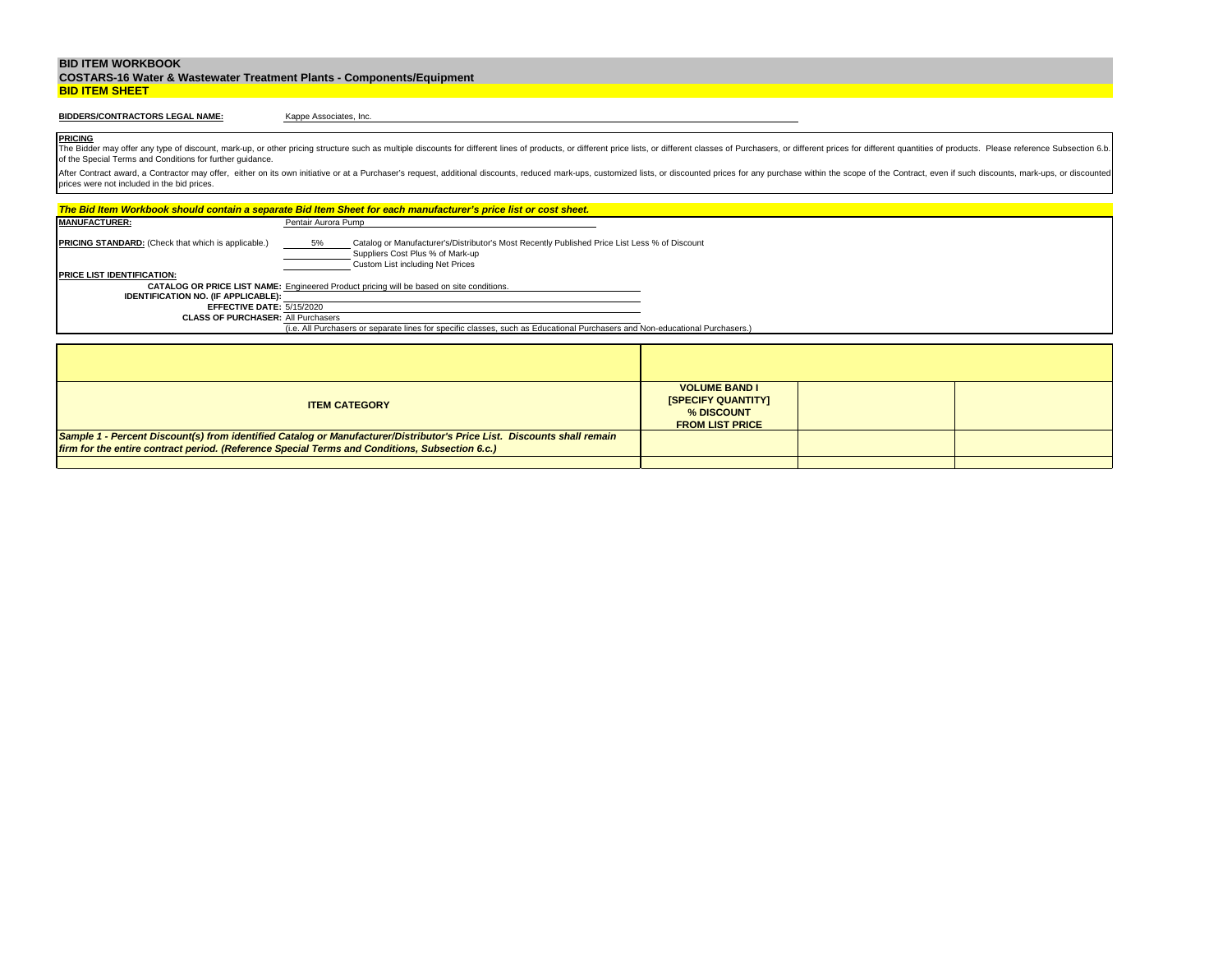**BIDDERS/CONTRACTOR'S LEGAL NAME:** Kappe Associates, Inc.

Please refer to Section 5 of the COSTARS Contract Special Terms and Conditions for guidance.

# **SERVICE AREA FOR PENTAIR FAIRBANKS NIJHUIS PUMPS PENTAIR FAIRBANKS ONLY**

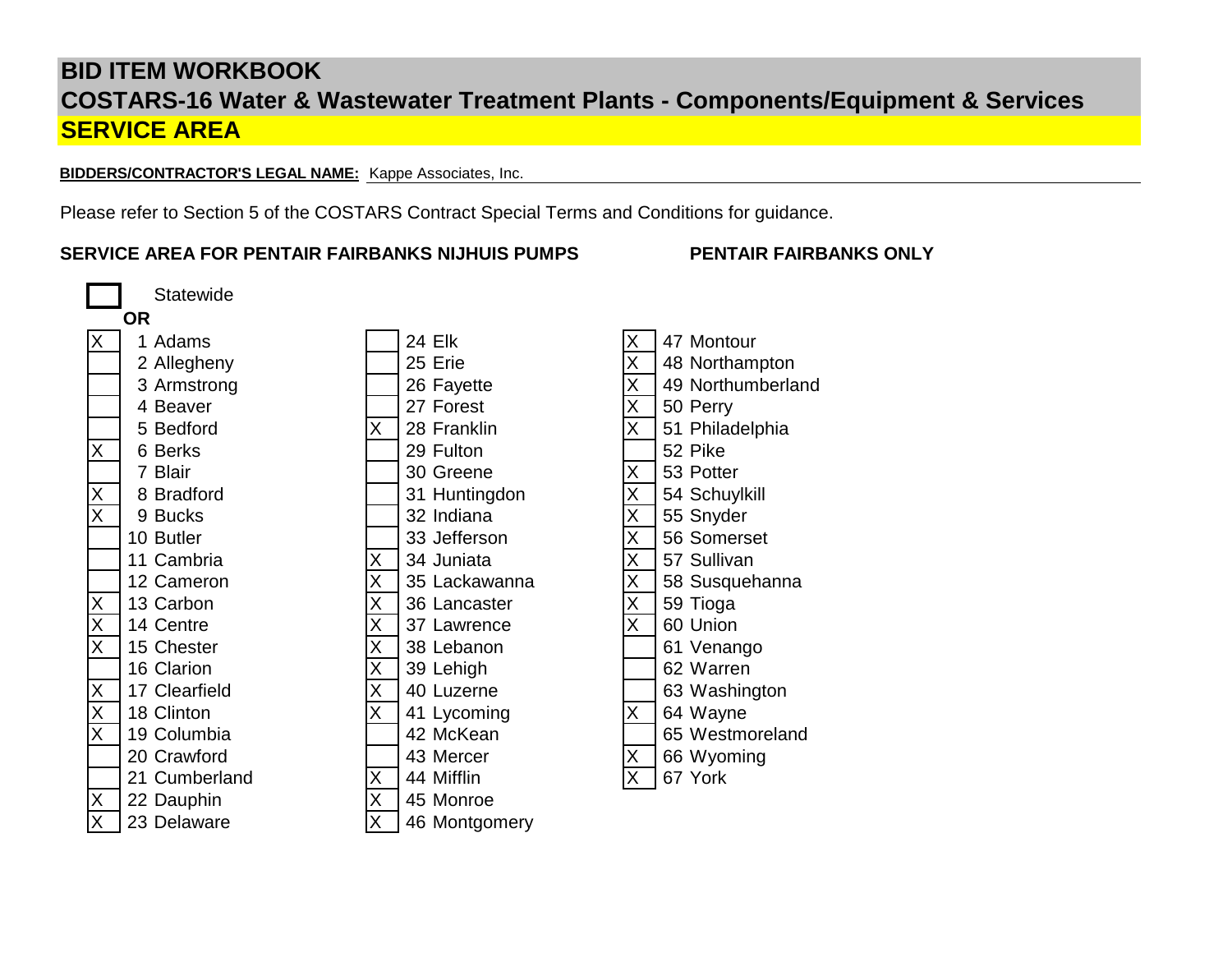|                       | <b>COSTARS-16 Water &amp; Wastewater Treatment Plants - Components/Equipment</b> |
|-----------------------|----------------------------------------------------------------------------------|
| <b>BID ITEM SHEET</b> |                                                                                  |

## **BIDDERS/CONTRACTORS LEGAL NAME:**

Kappe Associates, Inc.

**PRICING** The Bidder may offer any type of discount, mark-up, or other pricing structure such as multiple discounts for different lines of products, or different price lists, or different classes of Purchasers, or different prices f of the Special Terms and Conditions for further guidance.

|                                                                        | The Bid Item Workbook should contain a separate Bid Item Sheet for each manufacturer's price list or cost sheet.                                                            |                                                                                           |  |
|------------------------------------------------------------------------|-----------------------------------------------------------------------------------------------------------------------------------------------------------------------------|-------------------------------------------------------------------------------------------|--|
| <b>MANUFACTURER:</b>                                                   | Pentair Fairbanks Nijhuis                                                                                                                                                   |                                                                                           |  |
| <b>PRICING STANDARD:</b> (Check that which is applicable.)             | Catalog or Manufacturer's/Distributor's Most Recently Published Price List Less % of Discount<br>2%<br>Suppliers Cost Plus % of Mark-up<br>Custom List including Net Prices |                                                                                           |  |
| <b>PRICE LIST IDENTIFICATION:</b>                                      |                                                                                                                                                                             |                                                                                           |  |
|                                                                        | <b>CATALOG OR PRICE LIST NAME:</b> Engineered Product pricing will be based on site conditions.                                                                             |                                                                                           |  |
| <b>IDENTIFICATION NO. (IF APPLICABLE):</b>                             |                                                                                                                                                                             |                                                                                           |  |
| EFFECTIVE DATE: 5/15/2020<br><b>CLASS OF PURCHASER: All Purchasers</b> |                                                                                                                                                                             |                                                                                           |  |
|                                                                        | (i.e. All Purchasers or separate lines for specific classes, such as Educational Purchasers and Non-educational Purchasers.)                                                |                                                                                           |  |
|                                                                        |                                                                                                                                                                             |                                                                                           |  |
|                                                                        |                                                                                                                                                                             |                                                                                           |  |
|                                                                        |                                                                                                                                                                             |                                                                                           |  |
|                                                                        |                                                                                                                                                                             |                                                                                           |  |
|                                                                        | <b>ITEM CATEGORY</b>                                                                                                                                                        | <b>VOLUME BAND I</b><br><b>ISPECIFY QUANTITYI</b><br>% DISCOUNT<br><b>FROM LIST PRICE</b> |  |
|                                                                        | Sample 1 - Percent Discount(s) from identified Catalog or Manufacturer/Distributor's Price List. Discounts shall remain                                                     |                                                                                           |  |
|                                                                        | firm for the entire contract period. (Reference Special Terms and Conditions, Subsection 6.c.)                                                                              |                                                                                           |  |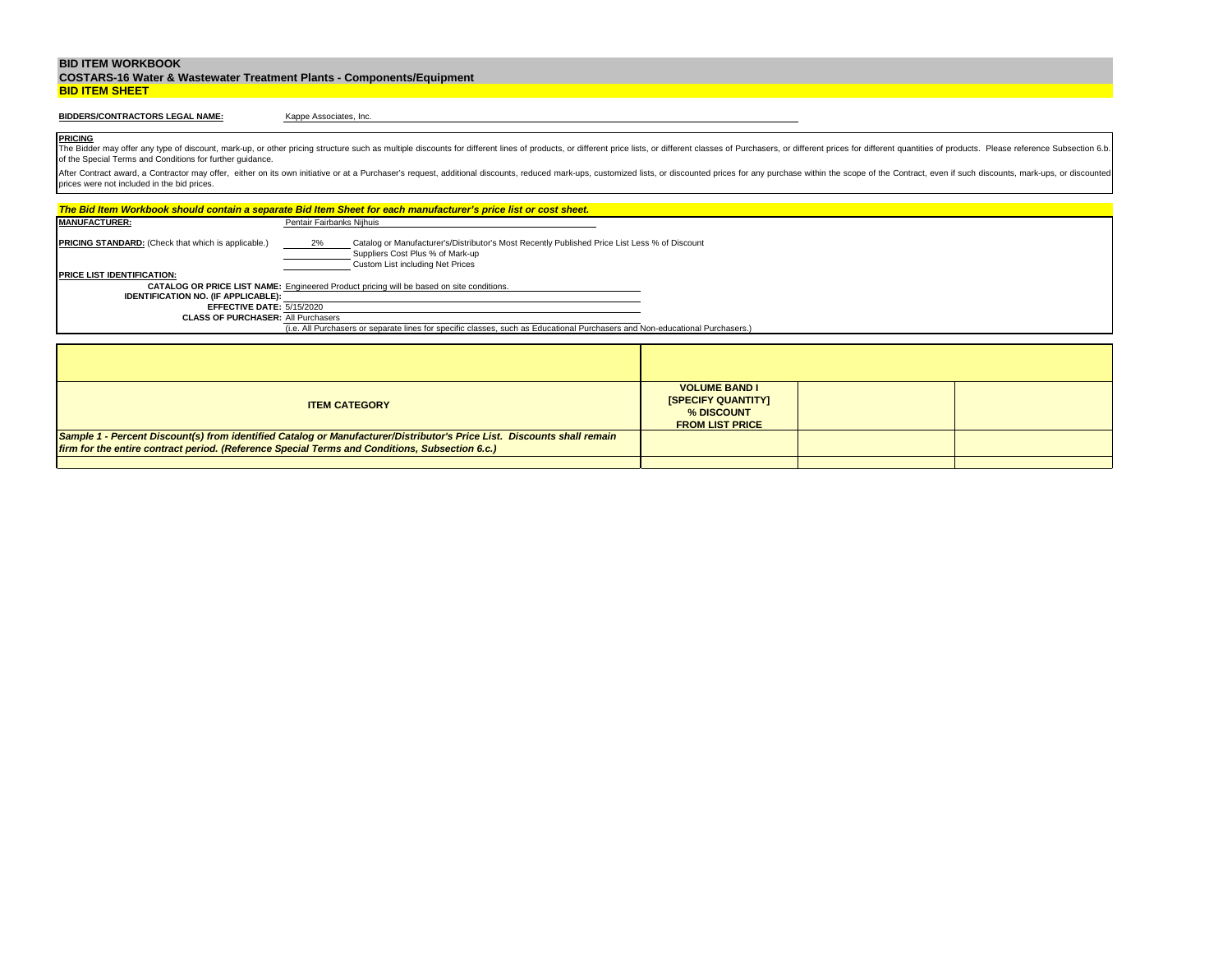|                       | <b>COSTARS-16 Water &amp; Wastewater Treatment Plants - Components/Equipment</b> |
|-----------------------|----------------------------------------------------------------------------------|
| <b>BID ITEM SHEET</b> |                                                                                  |

# **BIDDERS/CONTRACTORS LEGAL NAME:**

Kappe Associates, Inc.

**PRICING** The Bidder may offer any type of discount, mark-up, or other pricing structure such as multiple discounts for different lines of products, or different price lists, or different classes of Purchasers, or different prices f of the Special Terms and Conditions for further guidance.

|                                                                        | The Bid Item Workbook should contain a separate Bid Item Sheet for each manufacturer's price list or cost sheet.                                                            |                                                                                           |  |
|------------------------------------------------------------------------|-----------------------------------------------------------------------------------------------------------------------------------------------------------------------------|-------------------------------------------------------------------------------------------|--|
| <b>MANUFACTURER:</b>                                                   | Seepex                                                                                                                                                                      |                                                                                           |  |
| <b>PRICING STANDARD:</b> (Check that which is applicable.)             | 2%<br>Catalog or Manufacturer's/Distributor's Most Recently Published Price List Less % of Discount<br>Suppliers Cost Plus % of Mark-up<br>Custom List including Net Prices |                                                                                           |  |
| <b>PRICE LIST IDENTIFICATION:</b>                                      |                                                                                                                                                                             |                                                                                           |  |
|                                                                        | <b>CATALOG OR PRICE LIST NAME:</b> Engineered Product pricing will be based on site conditions.                                                                             |                                                                                           |  |
| <b>IDENTIFICATION NO. (IF APPLICABLE):</b>                             |                                                                                                                                                                             |                                                                                           |  |
| EFFECTIVE DATE: 5/15/2020<br><b>CLASS OF PURCHASER: All Purchasers</b> |                                                                                                                                                                             |                                                                                           |  |
|                                                                        | (i.e. All Purchasers or separate lines for specific classes, such as Educational Purchasers and Non-educational Purchasers.)                                                |                                                                                           |  |
|                                                                        |                                                                                                                                                                             |                                                                                           |  |
|                                                                        |                                                                                                                                                                             |                                                                                           |  |
|                                                                        |                                                                                                                                                                             |                                                                                           |  |
|                                                                        |                                                                                                                                                                             |                                                                                           |  |
|                                                                        | <b>ITEM CATEGORY</b>                                                                                                                                                        | <b>VOLUME BAND I</b><br><b>ISPECIFY QUANTITY!</b><br>% DISCOUNT<br><b>FROM LIST PRICE</b> |  |
|                                                                        | Sample 1 - Percent Discount(s) from identified Catalog or Manufacturer/Distributor's Price List. Discounts shall remain                                                     |                                                                                           |  |
|                                                                        | firm for the entire contract period. (Reference Special Terms and Conditions, Subsection 6.c.)                                                                              |                                                                                           |  |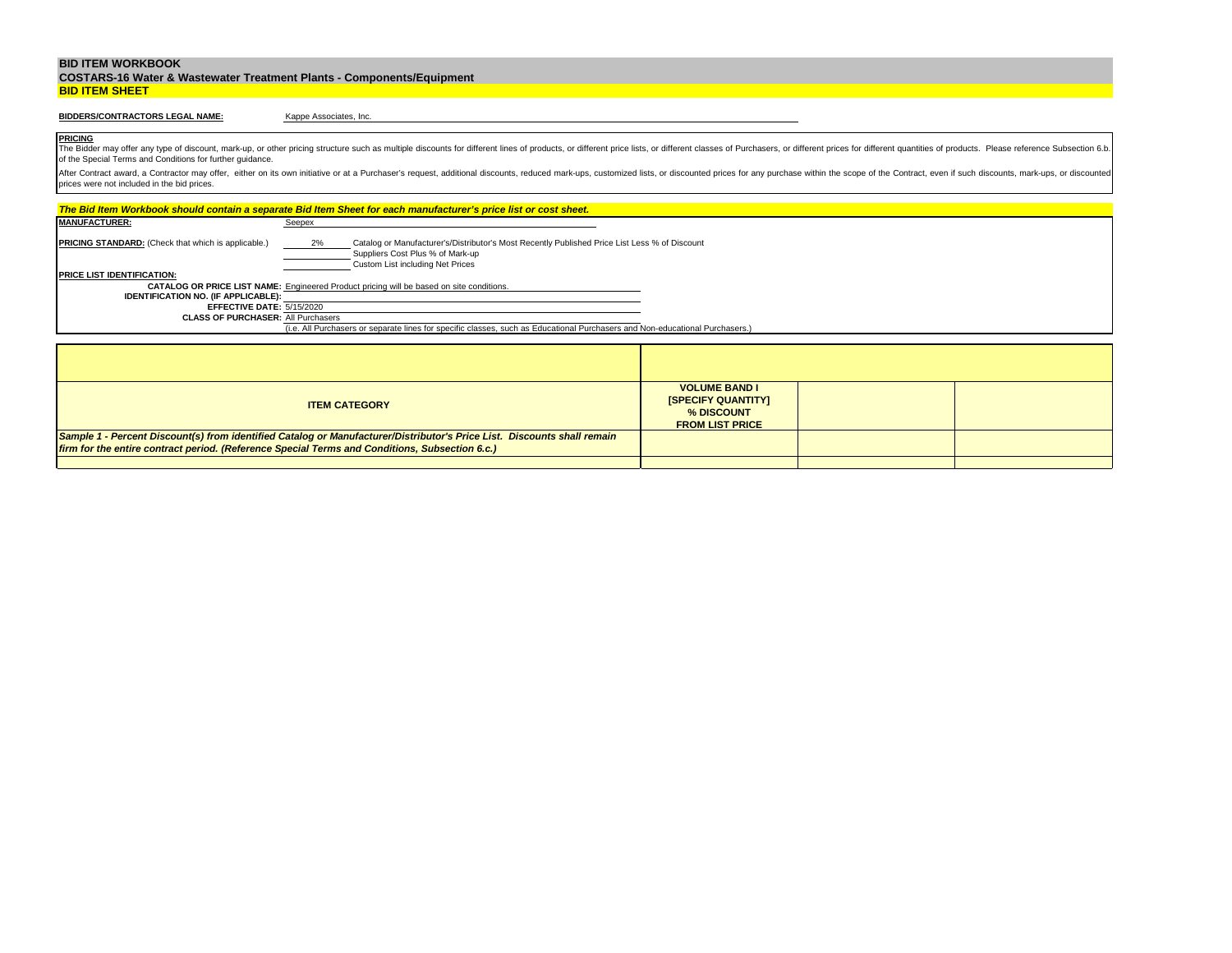|                       | <b>COSTARS-16 Water &amp; Wastewater Treatment Plants - Components/Equipment</b> |
|-----------------------|----------------------------------------------------------------------------------|
| <b>BID ITEM SHEET</b> |                                                                                  |

## **BIDDERS/CONTRACTORS LEGAL NAME:**

Kappe Associates, Inc.

**PRICING** The Bidder may offer any type of discount, mark-up, or other pricing structure such as multiple discounts for different lines of products, or different price lists, or different classes of Purchasers, or different prices f of the Special Terms and Conditions for further guidance.

|                                                                                                |          | The Bid Item Workbook should contain a separate Bid Item Sheet for each manufacturer's price list or cost sheet.                                                      |                                                                                           |  |
|------------------------------------------------------------------------------------------------|----------|-----------------------------------------------------------------------------------------------------------------------------------------------------------------------|-------------------------------------------------------------------------------------------|--|
| <b>MANUFACTURER:</b>                                                                           | Sencillo |                                                                                                                                                                       |                                                                                           |  |
| <b>PRICING STANDARD:</b> (Check that which is applicable.)                                     | 2%       | Catalog or Manufacturer's/Distributor's Most Recently Published Price List Less % of Discount<br>Suppliers Cost Plus % of Mark-up<br>Custom List including Net Prices |                                                                                           |  |
| <b>PRICE LIST IDENTIFICATION:</b>                                                              |          |                                                                                                                                                                       |                                                                                           |  |
|                                                                                                |          | <b>CATALOG OR PRICE LIST NAME:</b> Engineered Product pricing will be based on site conditions.                                                                       |                                                                                           |  |
| <b>IDENTIFICATION NO. (IF APPLICABLE):</b>                                                     |          |                                                                                                                                                                       |                                                                                           |  |
| EFFECTIVE DATE: 5/15/2020<br><b>CLASS OF PURCHASER: All Purchasers</b>                         |          |                                                                                                                                                                       |                                                                                           |  |
|                                                                                                |          | (i.e. All Purchasers or separate lines for specific classes, such as Educational Purchasers and Non-educational Purchasers.)                                          |                                                                                           |  |
|                                                                                                |          |                                                                                                                                                                       |                                                                                           |  |
|                                                                                                |          |                                                                                                                                                                       |                                                                                           |  |
|                                                                                                |          |                                                                                                                                                                       |                                                                                           |  |
|                                                                                                |          |                                                                                                                                                                       |                                                                                           |  |
|                                                                                                |          | <b>ITEM CATEGORY</b>                                                                                                                                                  | <b>VOLUME BAND I</b><br><b>ISPECIFY QUANTITYI</b><br>% DISCOUNT<br><b>FROM LIST PRICE</b> |  |
|                                                                                                |          | Sample 1 - Percent Discount(s) from identified Catalog or Manufacturer/Distributor's Price List. Discounts shall remain                                               |                                                                                           |  |
| firm for the entire contract period. (Reference Special Terms and Conditions, Subsection 6.c.) |          |                                                                                                                                                                       |                                                                                           |  |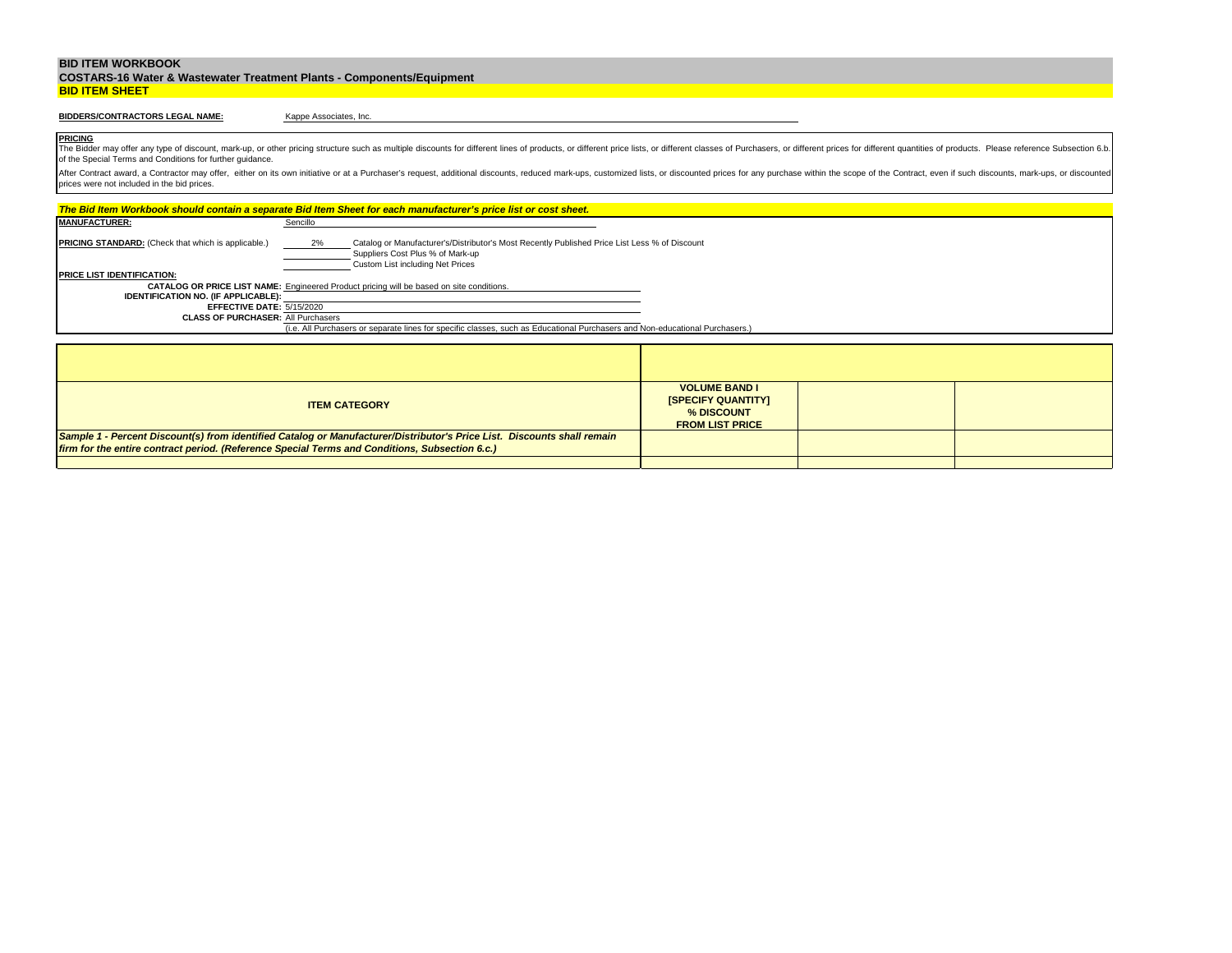**BIDDERS/CONTRACTOR'S LEGAL NAME:** Kappe Associates, Inc.

Please refer to Section 5 of the COSTARS Contract Special Terms and Conditions for guidance.

**SERVICE AREA FOR SULZER ABS SULZER ABS ONLY**

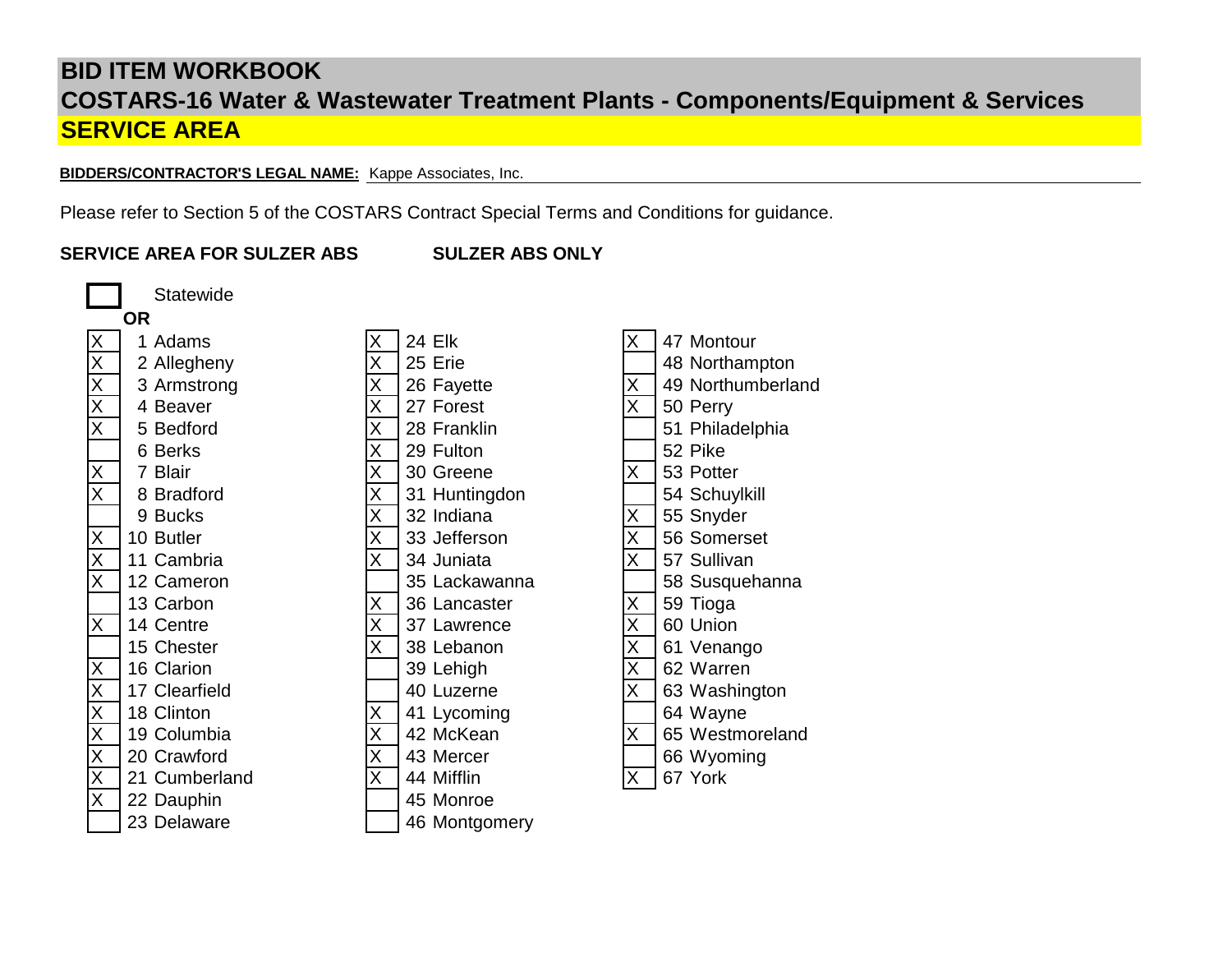|                       | <b>COSTARS-16 Water &amp; Wastewater Treatment Plants - Components/Equipment</b> |
|-----------------------|----------------------------------------------------------------------------------|
| <b>BID ITEM SHEET</b> |                                                                                  |

# **BIDDERS/CONTRACTORS LEGAL NAME:**

Kappe Associates, Inc.

**PRICING** The Bidder may offer any type of discount, mark-up, or other pricing structure such as multiple discounts for different lines of products, or different price lists, or different classes of Purchasers, or different prices f of the Special Terms and Conditions for further guidance.

|                                                            | The Bid Item Workbook should contain a separate Bid Item Sheet for each manufacturer's price list or cost sheet.                                                            |                                                                                           |  |
|------------------------------------------------------------|-----------------------------------------------------------------------------------------------------------------------------------------------------------------------------|-------------------------------------------------------------------------------------------|--|
| <b>MANUFACTURER:</b>                                       | Simflo Pumps                                                                                                                                                                |                                                                                           |  |
| <b>PRICING STANDARD:</b> (Check that which is applicable.) | 2%<br>Catalog or Manufacturer's/Distributor's Most Recently Published Price List Less % of Discount<br>Suppliers Cost Plus % of Mark-up<br>Custom List including Net Prices |                                                                                           |  |
| <b>PRICE LIST IDENTIFICATION:</b>                          |                                                                                                                                                                             |                                                                                           |  |
|                                                            | <b>CATALOG OR PRICE LIST NAME:</b> Engineered Product pricing will be based on site conditions.                                                                             |                                                                                           |  |
| <b>IDENTIFICATION NO. (IF APPLICABLE):</b>                 |                                                                                                                                                                             |                                                                                           |  |
| EFFECTIVE DATE: 7/15/2020                                  |                                                                                                                                                                             |                                                                                           |  |
| <b>CLASS OF PURCHASER: All Purchasers</b>                  | (i.e. All Purchasers or separate lines for specific classes, such as Educational Purchasers and Non-educational Purchasers.)                                                |                                                                                           |  |
|                                                            |                                                                                                                                                                             |                                                                                           |  |
|                                                            |                                                                                                                                                                             |                                                                                           |  |
|                                                            |                                                                                                                                                                             |                                                                                           |  |
|                                                            |                                                                                                                                                                             |                                                                                           |  |
|                                                            | <b>ITEM CATEGORY</b>                                                                                                                                                        | <b>VOLUME BAND I</b><br><b>ISPECIFY QUANTITYI</b><br>% DISCOUNT<br><b>FROM LIST PRICE</b> |  |
|                                                            | Sample 1 - Percent Discount(s) from identified Catalog or Manufacturer/Distributor's Price List. Discounts shall remain                                                     |                                                                                           |  |
|                                                            | firm for the entire contract period. (Reference Special Terms and Conditions, Subsection 6.c.)                                                                              |                                                                                           |  |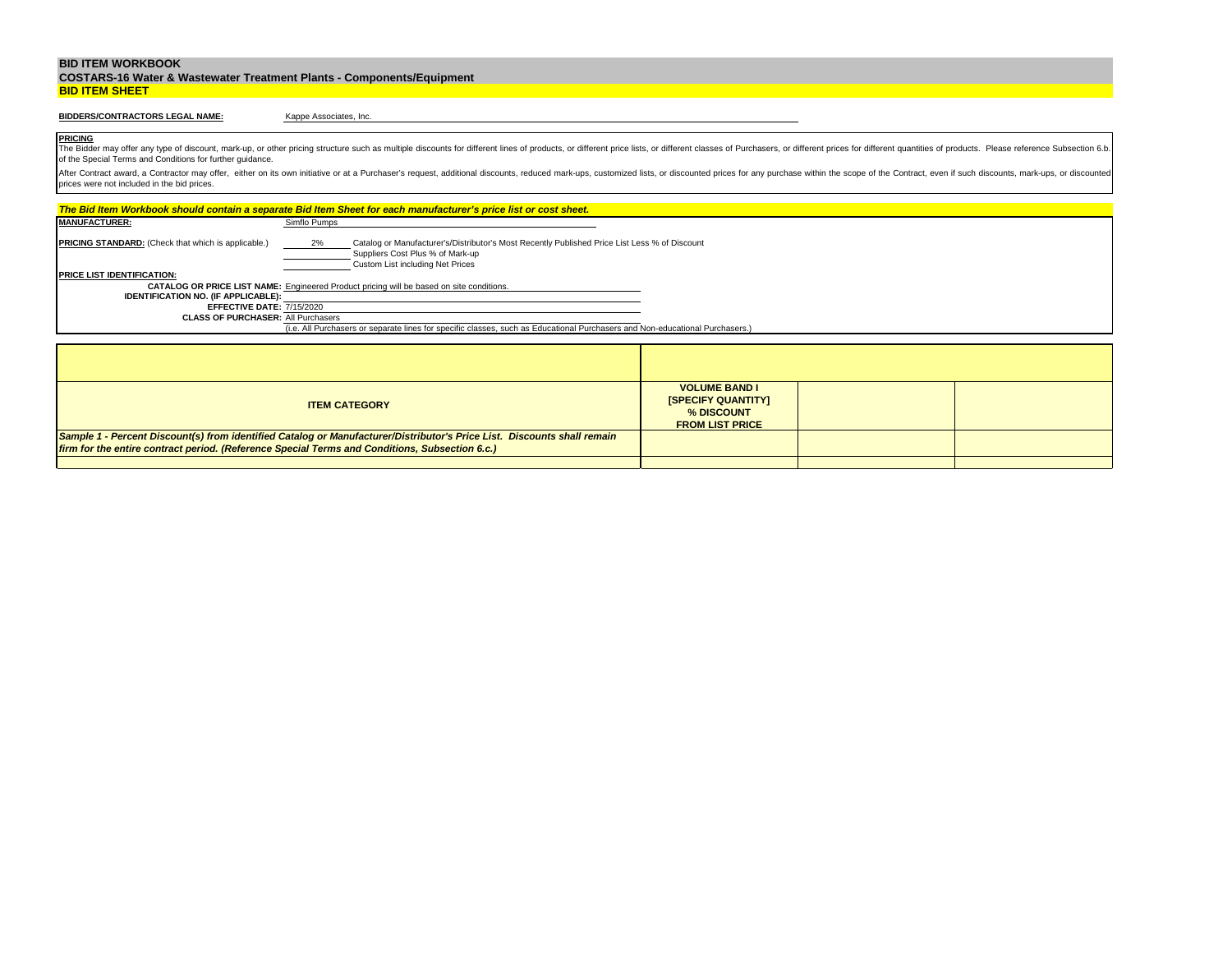|                       | <b>COSTARS-16 Water &amp; Wastewater Treatment Plants - Components/Equipment</b> |
|-----------------------|----------------------------------------------------------------------------------|
| <b>BID ITEM SHEET</b> |                                                                                  |

# **BIDDERS/CONTRACTORS LEGAL NAME:**

Kappe Associates, Inc.

**PRICING** The Bidder may offer any type of discount, mark-up, or other pricing structure such as multiple discounts for different lines of products, or different price lists, or different classes of Purchasers, or different prices f of the Special Terms and Conditions for further guidance.

|                                                                                                | The Bid Item Workbook should contain a separate Bid Item Sheet for each manufacturer's price list or cost sheet.                                                             |                                                                                           |  |
|------------------------------------------------------------------------------------------------|------------------------------------------------------------------------------------------------------------------------------------------------------------------------------|-------------------------------------------------------------------------------------------|--|
| <b>MANUFACTURER:</b>                                                                           | Sulzer Pumps                                                                                                                                                                 |                                                                                           |  |
| <b>PRICING STANDARD:</b> (Check that which is applicable.)                                     | Catalog or Manufacturer's/Distributor's Most Recently Published Price List Less % of Discount<br>10%<br>Suppliers Cost Plus % of Mark-up<br>Custom List including Net Prices |                                                                                           |  |
| <b>PRICE LIST IDENTIFICATION:</b>                                                              |                                                                                                                                                                              |                                                                                           |  |
|                                                                                                | <b>CATALOG OR PRICE LIST NAME:</b> Engineered Product pricing will be based on site conditions.                                                                              |                                                                                           |  |
| <b>IDENTIFICATION NO. (IF APPLICABLE):</b>                                                     |                                                                                                                                                                              |                                                                                           |  |
| EFFECTIVE DATE: 5/15/2020<br><b>CLASS OF PURCHASER: All Purchasers</b>                         |                                                                                                                                                                              |                                                                                           |  |
|                                                                                                | (i.e. All Purchasers or separate lines for specific classes, such as Educational Purchasers and Non-educational Purchasers.)                                                 |                                                                                           |  |
|                                                                                                |                                                                                                                                                                              |                                                                                           |  |
|                                                                                                |                                                                                                                                                                              |                                                                                           |  |
|                                                                                                |                                                                                                                                                                              |                                                                                           |  |
|                                                                                                |                                                                                                                                                                              |                                                                                           |  |
|                                                                                                | <b>ITEM CATEGORY</b>                                                                                                                                                         | <b>VOLUME BAND I</b><br><b>ISPECIFY QUANTITYI</b><br>% DISCOUNT<br><b>FROM LIST PRICE</b> |  |
|                                                                                                | Sample 1 - Percent Discount(s) from identified Catalog or Manufacturer/Distributor's Price List. Discounts shall remain                                                      |                                                                                           |  |
| firm for the entire contract period. (Reference Special Terms and Conditions, Subsection 6.c.) |                                                                                                                                                                              |                                                                                           |  |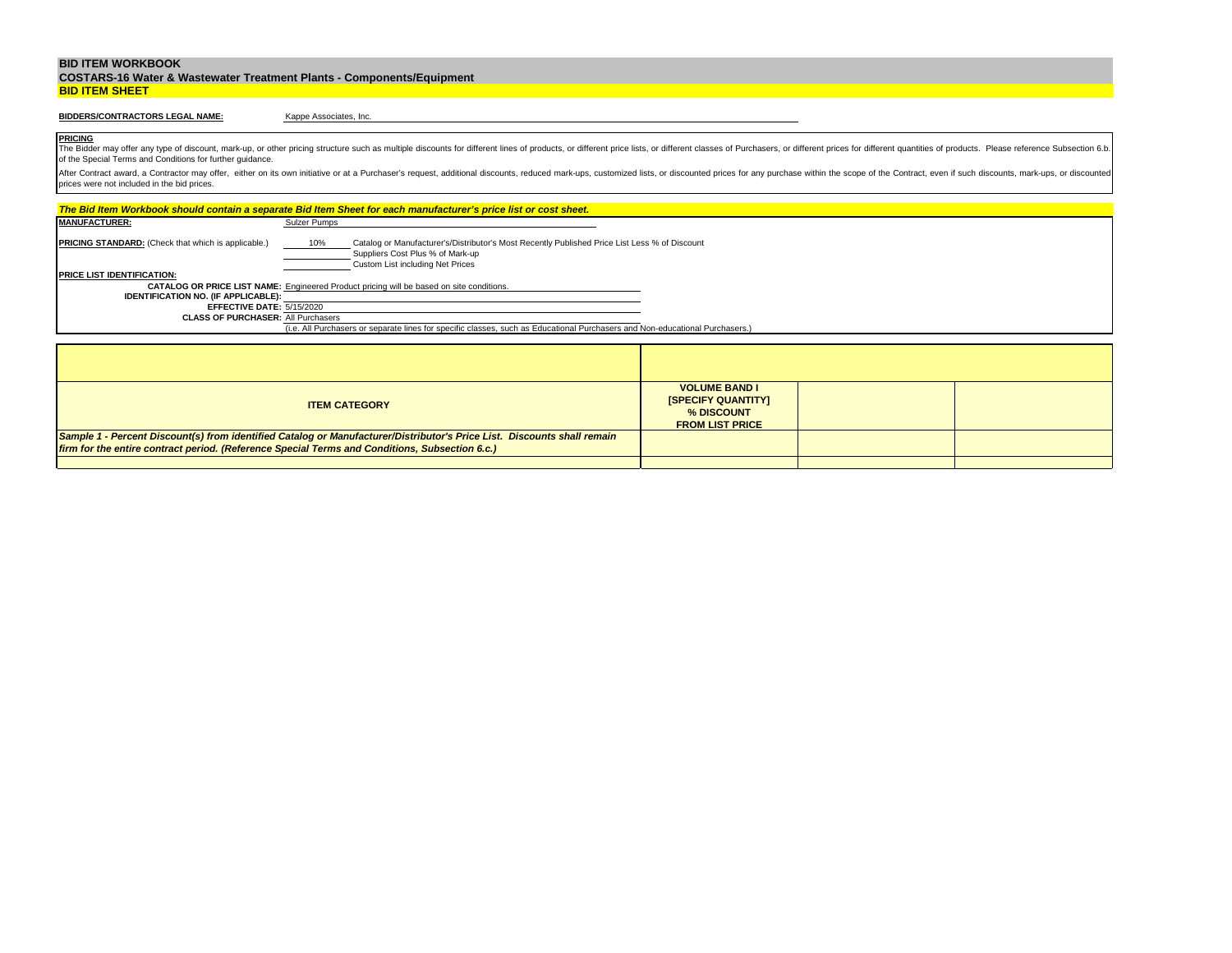|                       | <b>COSTARS-16 Water &amp; Wastewater Treatment Plants - Components/Equipment</b> |
|-----------------------|----------------------------------------------------------------------------------|
| <b>BID ITEM SHEET</b> |                                                                                  |

# **BIDDERS/CONTRACTORS LEGAL NAME:**

Kappe Associates, Inc.

**PRICING** The Bidder may offer any type of discount, mark-up, or other pricing structure such as multiple discounts for different lines of products, or different price lists, or different classes of Purchasers, or different prices f of the Special Terms and Conditions for further guidance.

|                                                                                                                                                                                                                                              | The Bid Item Workbook should contain a separate Bid Item Sheet for each manufacturer's price list or cost sheet.             |  |  |  |  |
|----------------------------------------------------------------------------------------------------------------------------------------------------------------------------------------------------------------------------------------------|------------------------------------------------------------------------------------------------------------------------------|--|--|--|--|
| <b>MANUFACTURER:</b>                                                                                                                                                                                                                         | Thomas and Muller Systems                                                                                                    |  |  |  |  |
| <b>PRICING STANDARD:</b> (Check that which is applicable.)<br>Catalog or Manufacturer's/Distributor's Most Recently Published Price List Less % of Discount<br>$0\%$<br>Suppliers Cost Plus % of Mark-up<br>Custom List including Net Prices |                                                                                                                              |  |  |  |  |
| <b>PRICE LIST IDENTIFICATION:</b>                                                                                                                                                                                                            |                                                                                                                              |  |  |  |  |
|                                                                                                                                                                                                                                              | <b>CATALOG OR PRICE LIST NAME:</b> Engineered Product pricing will be based on site conditions.                              |  |  |  |  |
| <b>IDENTIFICATION NO. (IF APPLICABLE):</b>                                                                                                                                                                                                   |                                                                                                                              |  |  |  |  |
| EFFECTIVE DATE: 5/15/2020<br><b>CLASS OF PURCHASER: All Purchasers</b>                                                                                                                                                                       |                                                                                                                              |  |  |  |  |
|                                                                                                                                                                                                                                              | (i.e. All Purchasers or separate lines for specific classes, such as Educational Purchasers and Non-educational Purchasers.) |  |  |  |  |
|                                                                                                                                                                                                                                              |                                                                                                                              |  |  |  |  |
|                                                                                                                                                                                                                                              |                                                                                                                              |  |  |  |  |
|                                                                                                                                                                                                                                              |                                                                                                                              |  |  |  |  |
|                                                                                                                                                                                                                                              |                                                                                                                              |  |  |  |  |
| <b>VOLUME BAND I</b><br><b>ISPECIFY QUANTITYI</b><br><b>ITEM CATEGORY</b><br>% DISCOUNT<br><b>FROM LIST PRICE</b>                                                                                                                            |                                                                                                                              |  |  |  |  |
|                                                                                                                                                                                                                                              | Sample 1 - Percent Discount(s) from identified Catalog or Manufacturer/Distributor's Price List. Discounts shall remain      |  |  |  |  |
| firm for the entire contract period. (Reference Special Terms and Conditions, Subsection 6.c.)                                                                                                                                               |                                                                                                                              |  |  |  |  |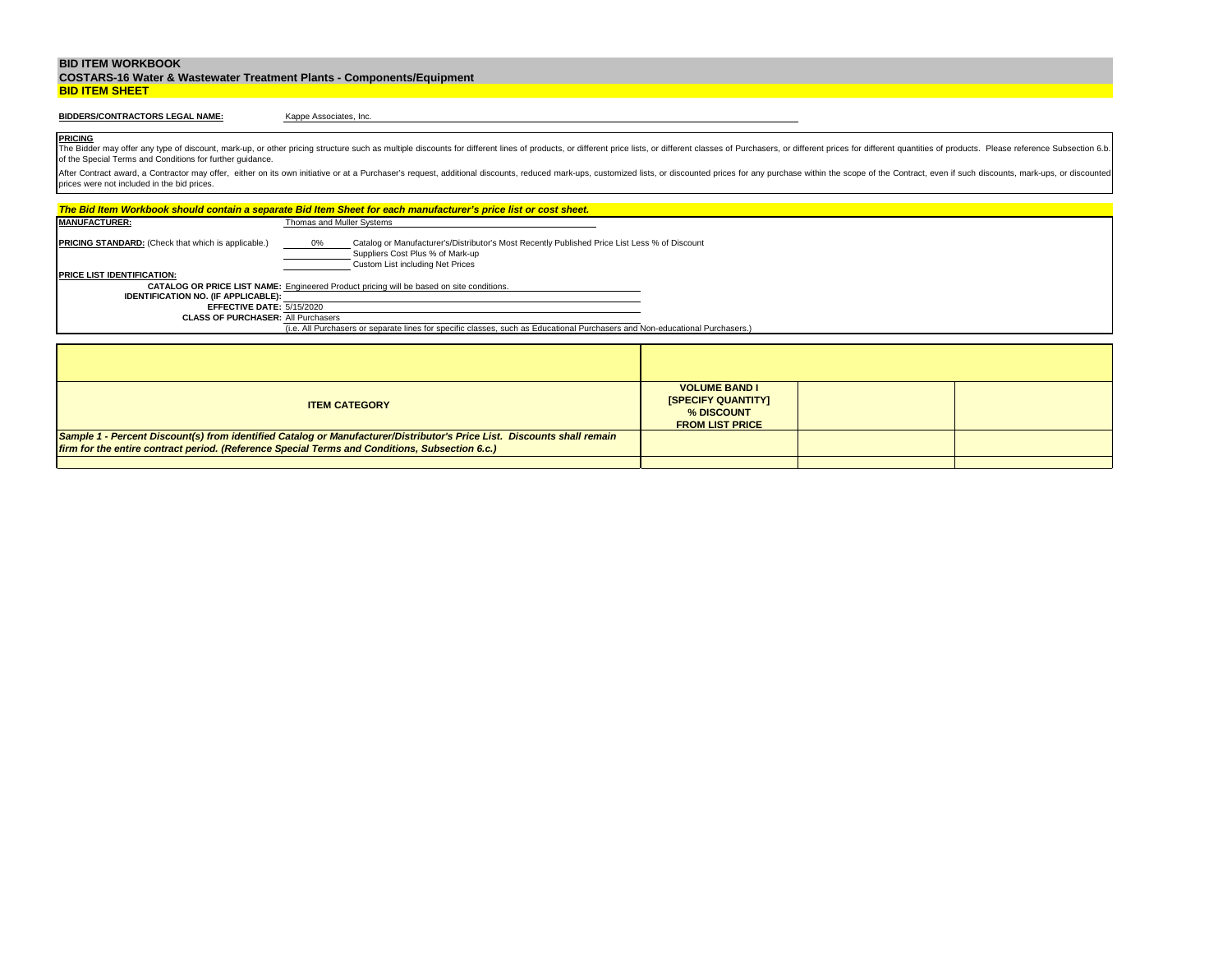|                       | <b>COSTARS-16 Water &amp; Wastewater Treatment Plants - Components/Equipment</b> |
|-----------------------|----------------------------------------------------------------------------------|
| <b>BID ITEM SHEET</b> |                                                                                  |

# **BIDDERS/CONTRACTORS LEGAL NAME:**

Kappe Associates, Inc.

**PRICING** The Bidder may offer any type of discount, mark-up, or other pricing structure such as multiple discounts for different lines of products, or different price lists, or different classes of Purchasers, or different prices f of the Special Terms and Conditions for further guidance.

|                                                                                                                                                                                                                                                                                |                           | The Bid Item Workbook should contain a separate Bid Item Sheet for each manufacturer's price list or cost sheet.             |  |  |  |  |
|--------------------------------------------------------------------------------------------------------------------------------------------------------------------------------------------------------------------------------------------------------------------------------|---------------------------|------------------------------------------------------------------------------------------------------------------------------|--|--|--|--|
| <b>MANUFACTURER:</b>                                                                                                                                                                                                                                                           | Trojan Technologies, Inc. |                                                                                                                              |  |  |  |  |
| <b>PRICING STANDARD:</b> (Check that which is applicable.)<br>5%<br>Catalog or Manufacturer's/Distributor's Most Recently Published Price List Less % of Discount<br>Suppliers Cost Plus % of Mark-up<br>Custom List including Net Prices<br><b>PRICE LIST IDENTIFICATION:</b> |                           |                                                                                                                              |  |  |  |  |
|                                                                                                                                                                                                                                                                                |                           | <b>CATALOG OR PRICE LIST NAME:</b> Engineered Product pricing will be based on site conditions.                              |  |  |  |  |
| <b>IDENTIFICATION NO. (IF APPLICABLE):</b>                                                                                                                                                                                                                                     |                           |                                                                                                                              |  |  |  |  |
| EFFECTIVE DATE: 5/15/2020                                                                                                                                                                                                                                                      |                           |                                                                                                                              |  |  |  |  |
| <b>CLASS OF PURCHASER: All Purchasers</b>                                                                                                                                                                                                                                      |                           |                                                                                                                              |  |  |  |  |
|                                                                                                                                                                                                                                                                                |                           | (i.e. All Purchasers or separate lines for specific classes, such as Educational Purchasers and Non-educational Purchasers.) |  |  |  |  |
|                                                                                                                                                                                                                                                                                |                           |                                                                                                                              |  |  |  |  |
|                                                                                                                                                                                                                                                                                |                           |                                                                                                                              |  |  |  |  |
|                                                                                                                                                                                                                                                                                |                           |                                                                                                                              |  |  |  |  |
| <b>ITEM CATEGORY</b><br>% DISCOUNT<br><b>FROM LIST PRICE</b>                                                                                                                                                                                                                   |                           |                                                                                                                              |  |  |  |  |
| Sample 1 - Percent Discount(s) from identified Catalog or Manufacturer/Distributor's Price List. Discounts shall remain                                                                                                                                                        |                           |                                                                                                                              |  |  |  |  |
| firm for the entire contract period. (Reference Special Terms and Conditions, Subsection 6.c.)                                                                                                                                                                                 |                           |                                                                                                                              |  |  |  |  |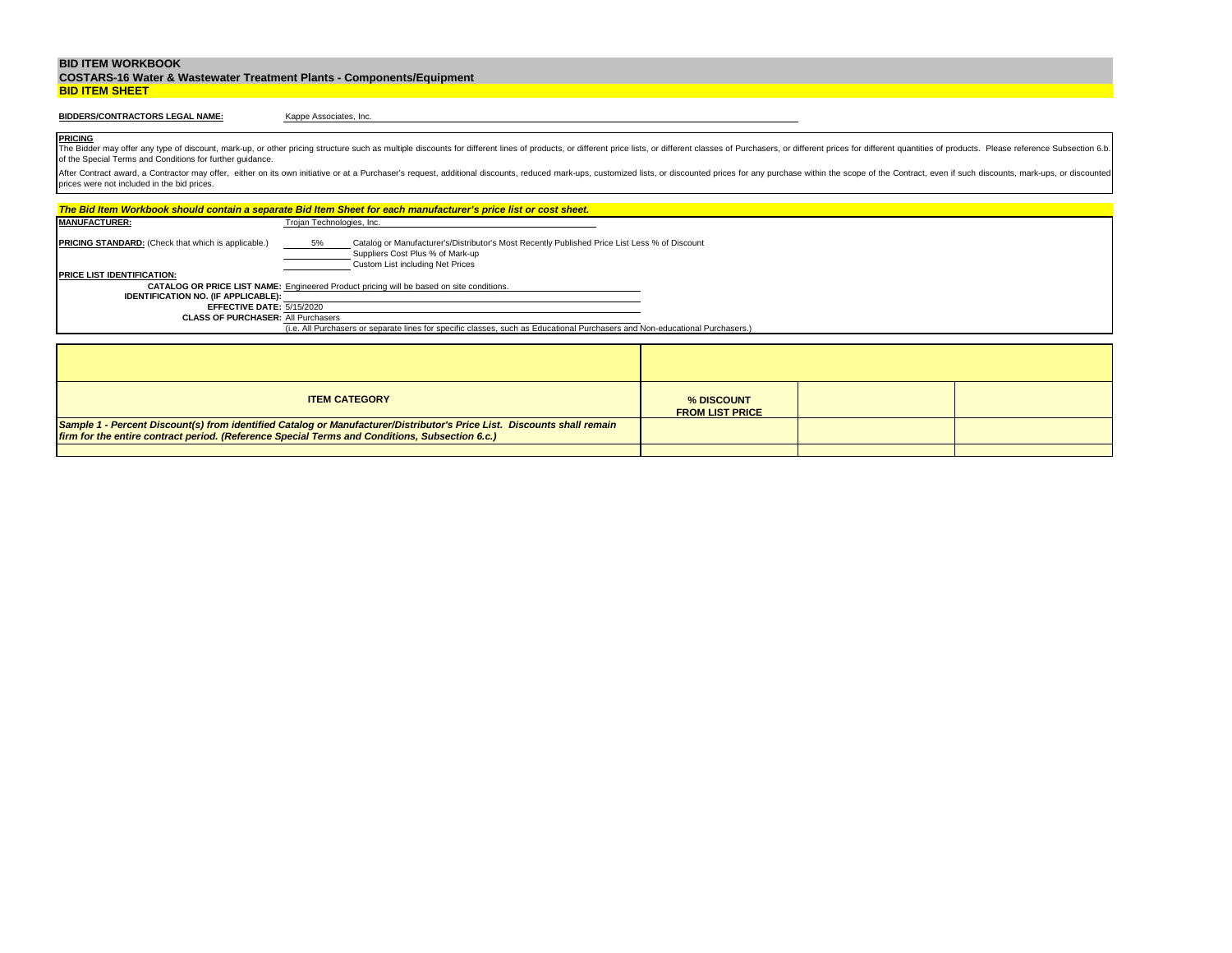|                       | <b>COSTARS-16 Water &amp; Wastewater Treatment Plants - Components/Equipment</b> |
|-----------------------|----------------------------------------------------------------------------------|
| <b>BID ITEM SHEET</b> |                                                                                  |

# **BIDDERS/CONTRACTORS LEGAL NAME:**

Kappe Associates, Inc.

**PRICING** The Bidder may offer any type of discount, mark-up, or other pricing structure such as multiple discounts for different lines of products, or different price lists, or different classes of Purchasers, or different prices f of the Special Terms and Conditions for further guidance.

|                                                                                                                                                                                                                                    | The Bid Item Workbook should contain a separate Bid Item Sheet for each manufacturer's price list or cost sheet.             |  |  |  |  |
|------------------------------------------------------------------------------------------------------------------------------------------------------------------------------------------------------------------------------------|------------------------------------------------------------------------------------------------------------------------------|--|--|--|--|
| <b>MANUFACTURER:</b>                                                                                                                                                                                                               | Veolia Water Technologies (John Meunier)                                                                                     |  |  |  |  |
| PRICING STANDARD: (Check that which is applicable.)<br>Catalog or Manufacturer's/Distributor's Most Recently Published Price List Less % of Discount<br>5%<br>Suppliers Cost Plus % of Mark-up<br>Custom List including Net Prices |                                                                                                                              |  |  |  |  |
| PRICE LIST IDENTIFICATION:                                                                                                                                                                                                         |                                                                                                                              |  |  |  |  |
|                                                                                                                                                                                                                                    | <b>CATALOG OR PRICE LIST NAME:</b> Engineered Product pricing will be based on site conditions.                              |  |  |  |  |
| <b>IDENTIFICATION NO. (IF APPLICABLE):</b>                                                                                                                                                                                         |                                                                                                                              |  |  |  |  |
| EFFECTIVE DATE: 5/15/2020<br><b>CLASS OF PURCHASER: All Purchasers</b>                                                                                                                                                             |                                                                                                                              |  |  |  |  |
|                                                                                                                                                                                                                                    | (i.e. All Purchasers or separate lines for specific classes, such as Educational Purchasers and Non-educational Purchasers.) |  |  |  |  |
|                                                                                                                                                                                                                                    |                                                                                                                              |  |  |  |  |
|                                                                                                                                                                                                                                    |                                                                                                                              |  |  |  |  |
|                                                                                                                                                                                                                                    |                                                                                                                              |  |  |  |  |
|                                                                                                                                                                                                                                    |                                                                                                                              |  |  |  |  |
| <b>VOLUME BAND I</b><br><b>ISPECIFY QUANTITYI</b><br><b>ITEM CATEGORY</b><br>% DISCOUNT<br><b>FROM LIST PRICE</b>                                                                                                                  |                                                                                                                              |  |  |  |  |
|                                                                                                                                                                                                                                    | Sample 1 - Percent Discount(s) from identified Catalog or Manufacturer/Distributor's Price List. Discounts shall remain      |  |  |  |  |
|                                                                                                                                                                                                                                    | firm for the entire contract period. (Reference Special Terms and Conditions, Subsection 6.c.)                               |  |  |  |  |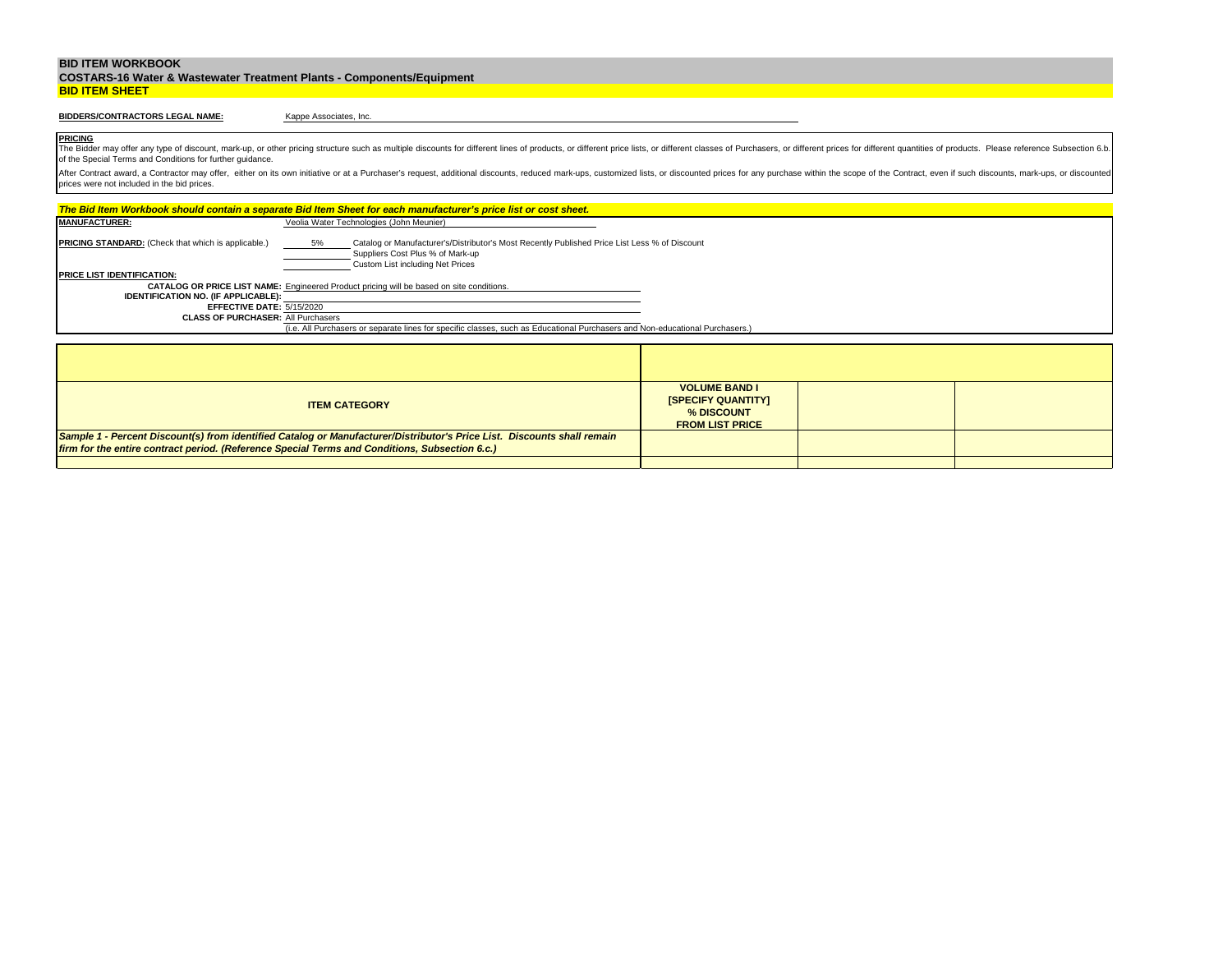**BIDDERS/CONTRACTOR'S LEGAL NAME:** Kappe Associates, Inc.

Please refer to Section 5 of the COSTARS Contract Special Terms and Conditions for guidance.

# **SERVICE AREA FOR WHIPPS**

**WHIPPS ONLY**

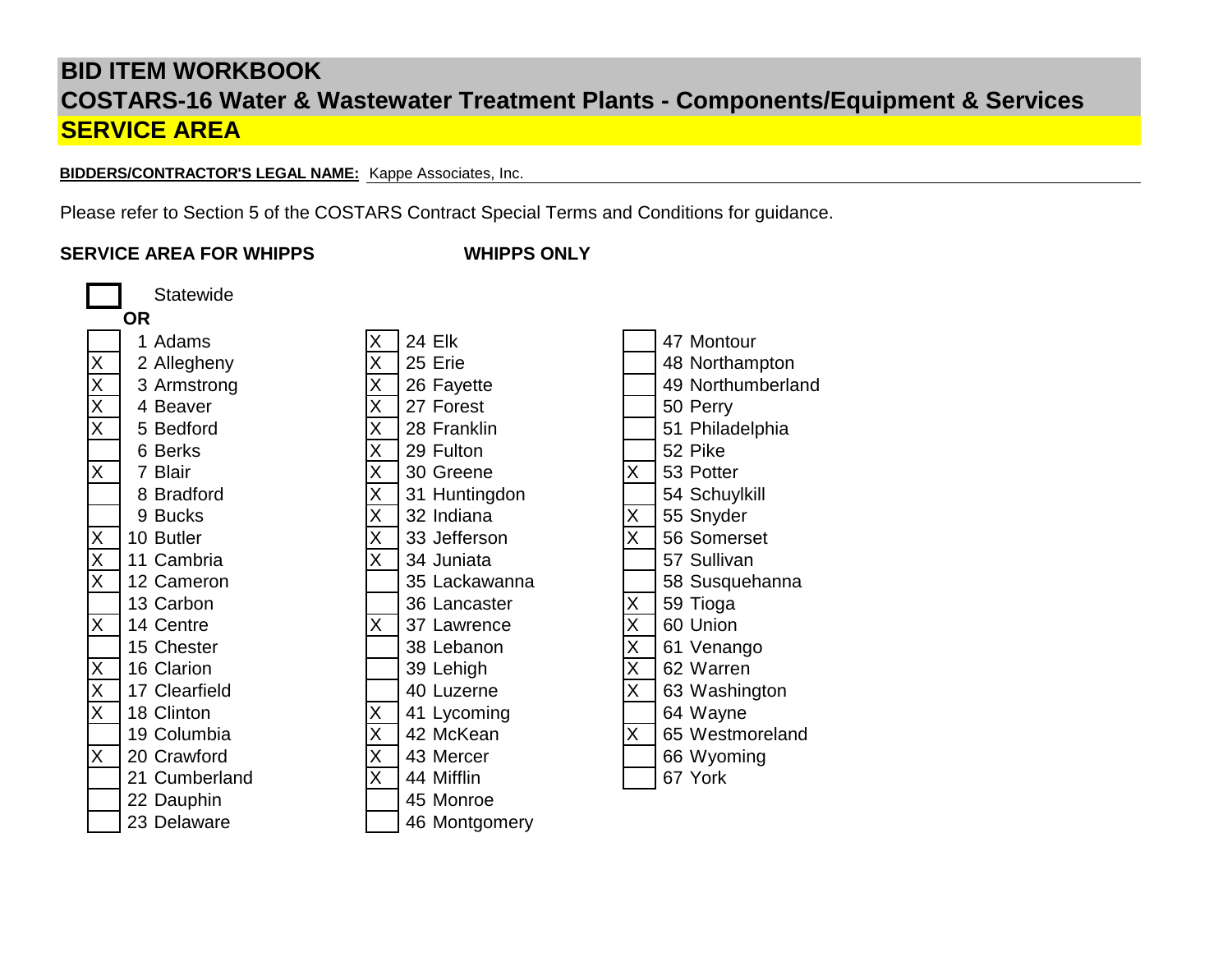|                       | <b>COSTARS-16 Water &amp; Wastewater Treatment Plants - Components/Equipment</b> |
|-----------------------|----------------------------------------------------------------------------------|
| <b>BID ITEM SHEET</b> |                                                                                  |

# **BIDDERS/CONTRACTORS LEGAL NAME:**

Kappe Associates, Inc.

**PRICING** The Bidder may offer any type of discount, mark-up, or other pricing structure such as multiple discounts for different lines of products, or different price lists, or different classes of Purchasers, or different prices f of the Special Terms and Conditions for further guidance.

| The Bid Item Workbook should contain a separate Bid Item Sheet for each manufacturer's price list or cost sheet.                                                                                                                          |                                                                                                 |                                                                                                                              |  |  |  |  |
|-------------------------------------------------------------------------------------------------------------------------------------------------------------------------------------------------------------------------------------------|-------------------------------------------------------------------------------------------------|------------------------------------------------------------------------------------------------------------------------------|--|--|--|--|
| <b>MANUFACTURER:</b>                                                                                                                                                                                                                      | Whipps                                                                                          |                                                                                                                              |  |  |  |  |
| <b>PRICING STANDARD:</b> (Check that which is applicable.)<br>Catalog or Manufacturer's/Distributor's Most Recently Published Price List Less % of Discount<br>2%<br>Suppliers Cost Plus % of Mark-up<br>Custom List including Net Prices |                                                                                                 |                                                                                                                              |  |  |  |  |
| <b>PRICE LIST IDENTIFICATION:</b>                                                                                                                                                                                                         |                                                                                                 |                                                                                                                              |  |  |  |  |
|                                                                                                                                                                                                                                           | <b>CATALOG OR PRICE LIST NAME:</b> Engineered Product pricing will be based on site conditions. |                                                                                                                              |  |  |  |  |
| <b>IDENTIFICATION NO. (IF APPLICABLE):</b>                                                                                                                                                                                                |                                                                                                 |                                                                                                                              |  |  |  |  |
| EFFECTIVE DATE: 5/15/2020<br><b>CLASS OF PURCHASER: All Purchasers</b>                                                                                                                                                                    |                                                                                                 |                                                                                                                              |  |  |  |  |
|                                                                                                                                                                                                                                           |                                                                                                 | (i.e. All Purchasers or separate lines for specific classes, such as Educational Purchasers and Non-educational Purchasers.) |  |  |  |  |
|                                                                                                                                                                                                                                           |                                                                                                 |                                                                                                                              |  |  |  |  |
|                                                                                                                                                                                                                                           |                                                                                                 |                                                                                                                              |  |  |  |  |
|                                                                                                                                                                                                                                           |                                                                                                 |                                                                                                                              |  |  |  |  |
|                                                                                                                                                                                                                                           |                                                                                                 |                                                                                                                              |  |  |  |  |
| <b>VOLUME BAND I</b><br><b>ISPECIFY QUANTITYI</b><br><b>ITEM CATEGORY</b><br>% DISCOUNT<br><b>FROM LIST PRICE</b>                                                                                                                         |                                                                                                 |                                                                                                                              |  |  |  |  |
| Sample 1 - Percent Discount(s) from identified Catalog or Manufacturer/Distributor's Price List. Discounts shall remain                                                                                                                   |                                                                                                 |                                                                                                                              |  |  |  |  |
| firm for the entire contract period. (Reference Special Terms and Conditions, Subsection 6.c.)                                                                                                                                            |                                                                                                 |                                                                                                                              |  |  |  |  |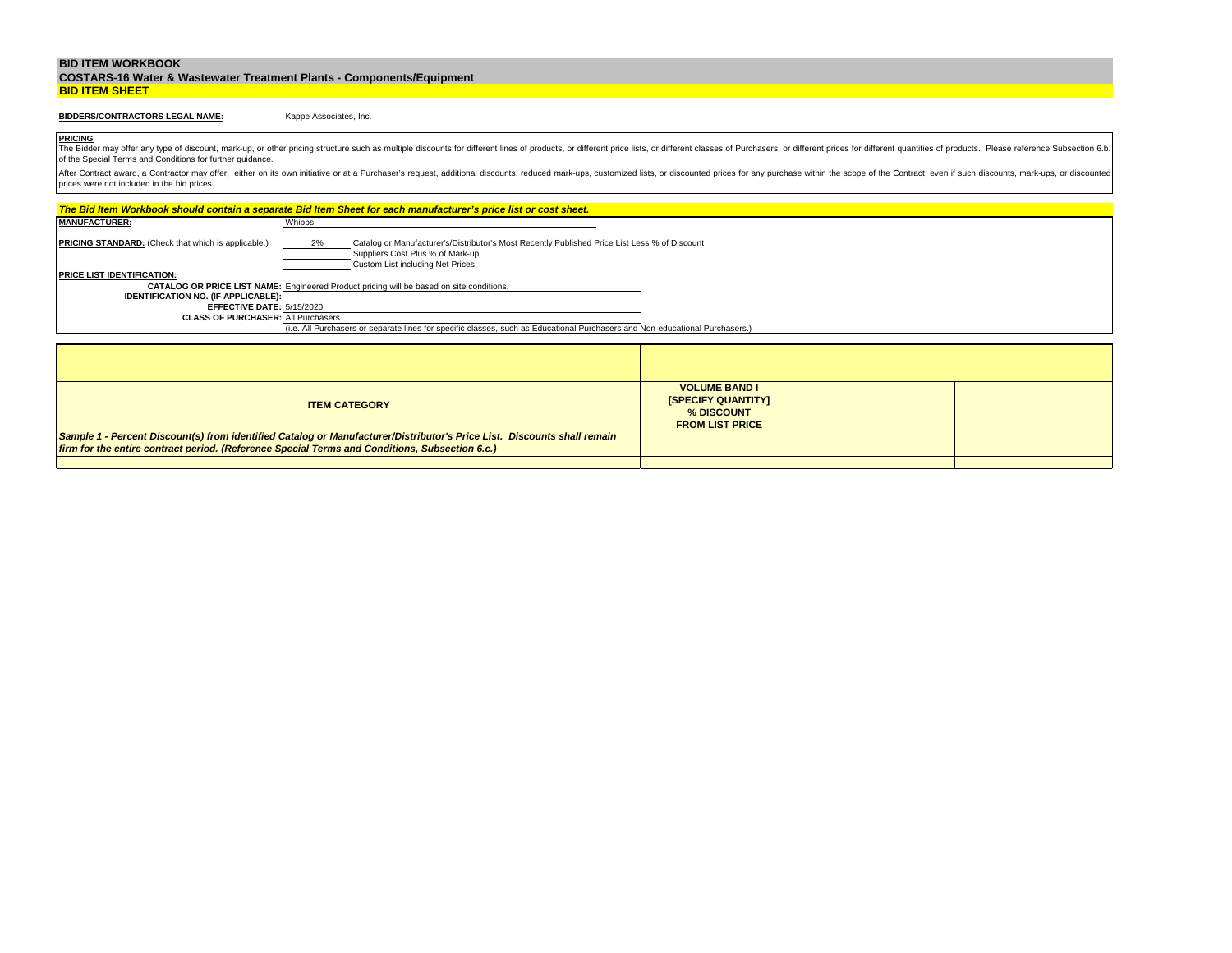|                       | <b>COSTARS-16 Water &amp; Wastewater Treatment Plants - Components/Equipment</b> |
|-----------------------|----------------------------------------------------------------------------------|
| <b>BID ITEM SHEET</b> |                                                                                  |

# **BIDDERS/CONTRACTORS LEGAL NAME:**

Kappe Associates, Inc.

**PRICING** The Bidder may offer any type of discount, mark-up, or other pricing structure such as multiple discounts for different lines of products, or different price lists, or different classes of Purchasers, or different prices f of the Special Terms and Conditions for further guidance.

| The Bid Item Workbook should contain a separate Bid Item Sheet for each manufacturer's price list or cost sheet.                                                                                                                          |                                                                                                                              |  |  |  |  |
|-------------------------------------------------------------------------------------------------------------------------------------------------------------------------------------------------------------------------------------------|------------------------------------------------------------------------------------------------------------------------------|--|--|--|--|
| <b>MANUFACTURER:</b>                                                                                                                                                                                                                      | Xylem / Sanitaire                                                                                                            |  |  |  |  |
| <b>PRICING STANDARD:</b> (Check that which is applicable.)<br>2%<br>Catalog or Manufacturer's/Distributor's Most Recently Published Price List Less % of Discount<br>Suppliers Cost Plus % of Mark-up<br>Custom List including Net Prices |                                                                                                                              |  |  |  |  |
| <b>PRICE LIST IDENTIFICATION:</b>                                                                                                                                                                                                         |                                                                                                                              |  |  |  |  |
|                                                                                                                                                                                                                                           | <b>CATALOG OR PRICE LIST NAME:</b> Engineered Product pricing will be based on site conditions.                              |  |  |  |  |
| <b>IDENTIFICATION NO. (IF APPLICABLE):</b>                                                                                                                                                                                                |                                                                                                                              |  |  |  |  |
| EFFECTIVE DATE: 5/15/2020<br><b>CLASS OF PURCHASER: All Purchasers</b>                                                                                                                                                                    |                                                                                                                              |  |  |  |  |
|                                                                                                                                                                                                                                           | (i.e. All Purchasers or separate lines for specific classes, such as Educational Purchasers and Non-educational Purchasers.) |  |  |  |  |
|                                                                                                                                                                                                                                           |                                                                                                                              |  |  |  |  |
|                                                                                                                                                                                                                                           |                                                                                                                              |  |  |  |  |
|                                                                                                                                                                                                                                           |                                                                                                                              |  |  |  |  |
|                                                                                                                                                                                                                                           |                                                                                                                              |  |  |  |  |
| <b>VOLUME BAND I</b><br><b>ISPECIFY QUANTITYI</b><br><b>ITEM CATEGORY</b><br>% DISCOUNT<br><b>FROM LIST PRICE</b>                                                                                                                         |                                                                                                                              |  |  |  |  |
|                                                                                                                                                                                                                                           | Sample 1 - Percent Discount(s) from identified Catalog or Manufacturer/Distributor's Price List. Discounts shall remain      |  |  |  |  |
| firm for the entire contract period. (Reference Special Terms and Conditions, Subsection 6.c.)                                                                                                                                            |                                                                                                                              |  |  |  |  |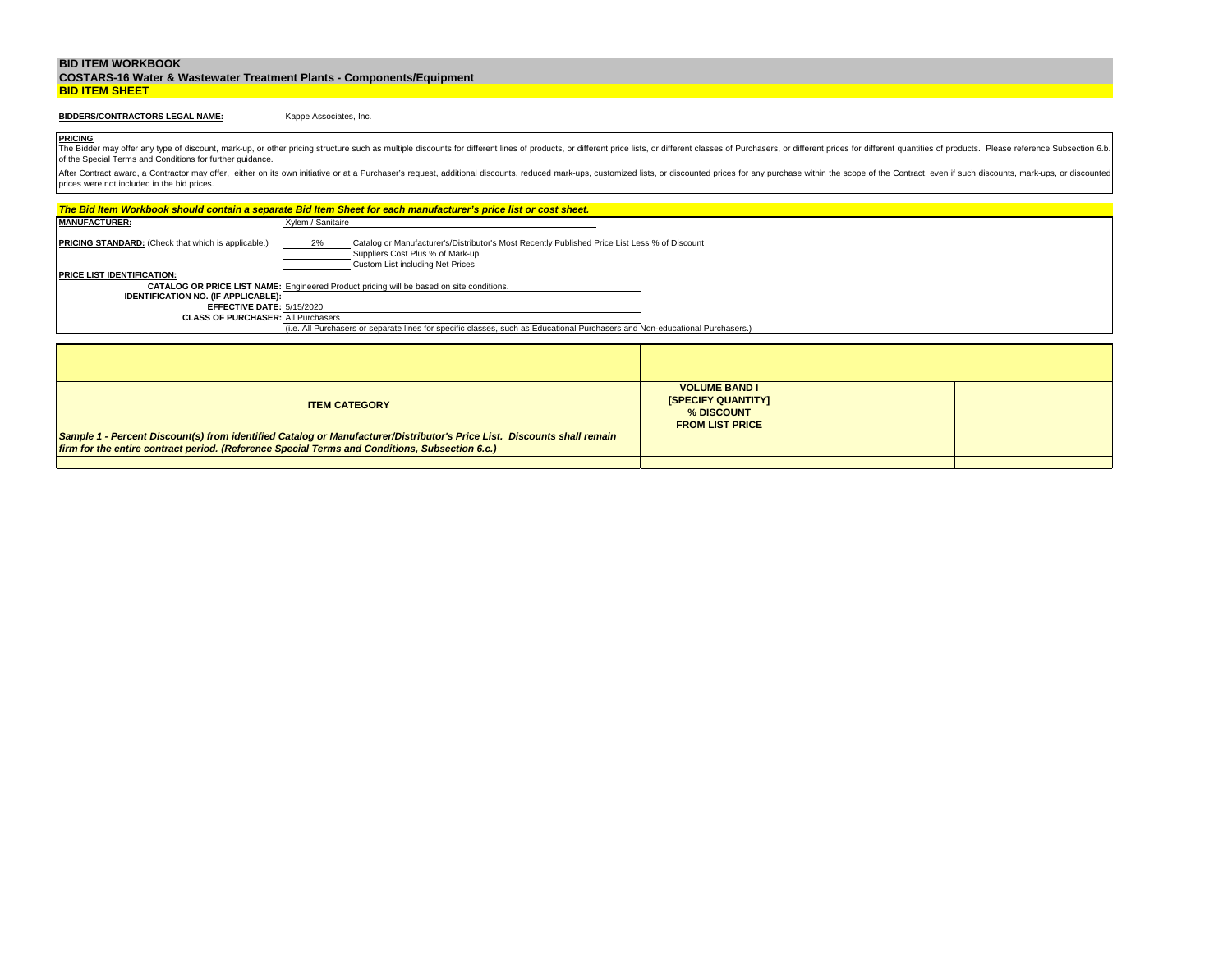**BIDDERS/CONTRACTOR'S LEGAL NAME:**

**Kappe Associates, Inc**

The bidder must identify the service category(ies) that the bidder is offering.

| <b>SERVICES CATEGORY</b>            |
|-------------------------------------|
| <b>Consulting Services</b>          |
| Design Services                     |
| <b>Engineering Services</b>         |
| Line Inspection Services            |
| <b>Monitoring Services</b>          |
| Preventative Maintenance and Repair |
|                                     |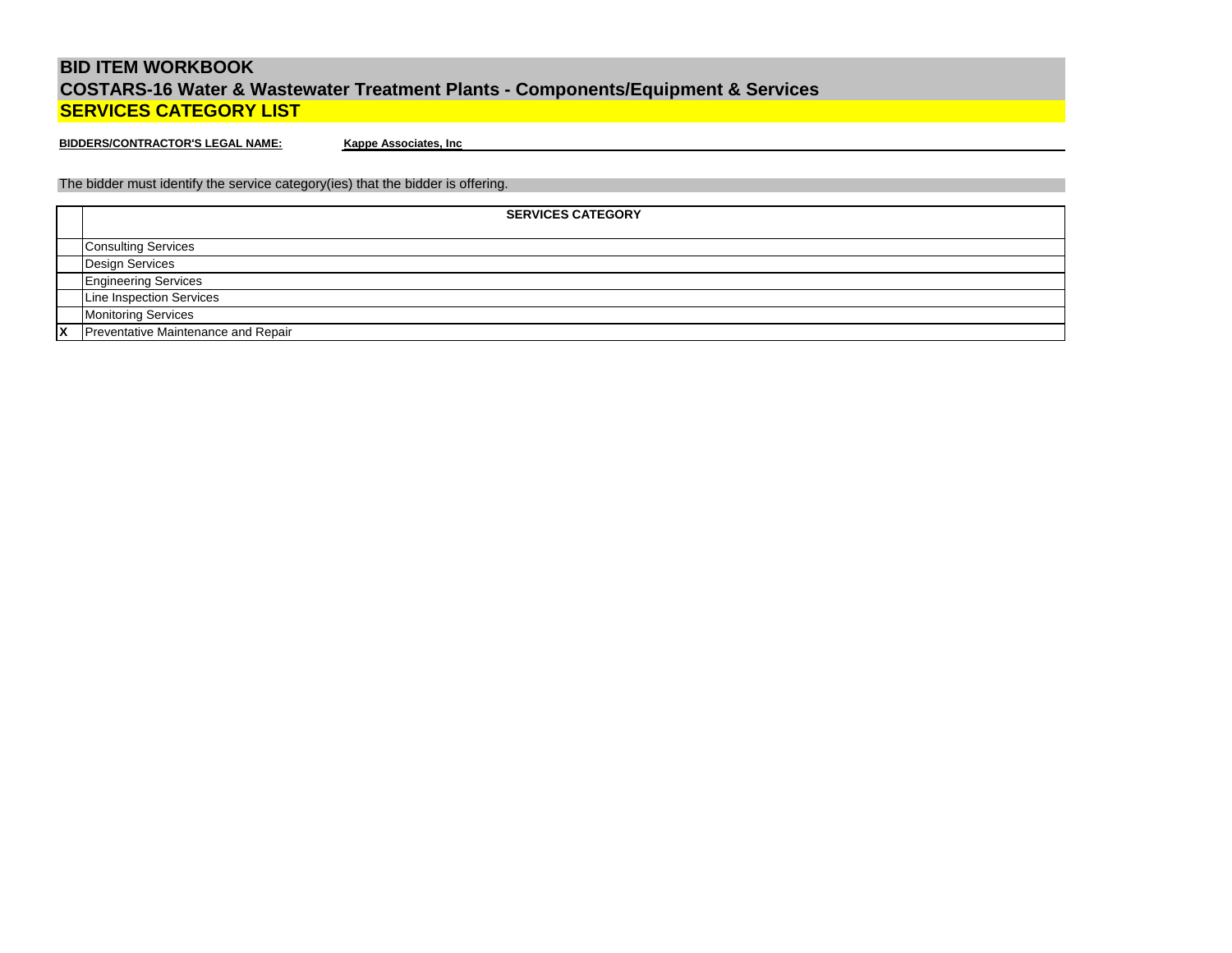**COSTARS-16 Water & Wastewater Treatment Plants - Components/Equipment & Services BID ITEM SHEET - SERVICES**

#### **BIDDER/CONTRACTOR LEGAL NAME:**  $\overline{K}$  Kappe Associates, Inc.

#### **PRICING**

The Bidder may offer any type of discount, or other pricing structure such as multiple discounts for different lines of products/services, or different price lists, or different classes of Purchasers, or different prices for different quantities of products/services. Please reference Section 6 b. of the Special Terms and Conditions for further guidance.

The bidder shall submit a separate Bid Item Sheet for each type of discount, customized discounted list, or pricing structure offered. For example, if the bidder offers an educational Purchaser discount, markup, or pricing at a different level from other eligible Purchasers, the bidder shall submit separate Bid Item Sheets for each class of Purchaser.

After Contract award, a Contractor may offer, either on its own initiative or at a Purchaser's request, additional discounts, customized lists, or discounted prices for any purchase within the scope of the Contract, even if such discounts or discounted prices were not included in the bid prices.

| <b>CUSTOMIZED PRICE LIST</b>                                                                                                                                                                                                                                                                                                                    |                                                                                                                                 |                     |                     |                        |  |
|-------------------------------------------------------------------------------------------------------------------------------------------------------------------------------------------------------------------------------------------------------------------------------------------------------------------------------------------------|---------------------------------------------------------------------------------------------------------------------------------|---------------------|---------------------|------------------------|--|
| <b>EFFECTIVE DATE:</b>                                                                                                                                                                                                                                                                                                                          |                                                                                                                                 | May-20              |                     |                        |  |
| <b>CLASS OF PURCHASER:</b>                                                                                                                                                                                                                                                                                                                      |                                                                                                                                 | All Purchasers      |                     |                        |  |
|                                                                                                                                                                                                                                                                                                                                                 | (i.e. all Purchasers or separate lines for specific classes, such as<br>Educational Purchasers and non-educational Purchasers). |                     |                     |                        |  |
| <b>SAMPLE CUSTOMIZED PRICING TEMPLATE</b><br>It is suggested, but not required, that the Bidder submit pricing using the template.<br>The Bidder shall attach and submit any different format with its Bid Item Workbook.<br>A Contractor may update its Contract pricing information (Reference Special Terms)<br>and Conditions, Section 6.c. |                                                                                                                                 |                     |                     | <b>EXAMPLE-PRICING</b> |  |
| <b>Preventative Maintenance and Repair Services</b>                                                                                                                                                                                                                                                                                             |                                                                                                                                 | <b>See attached</b> | <b>See attached</b> |                        |  |